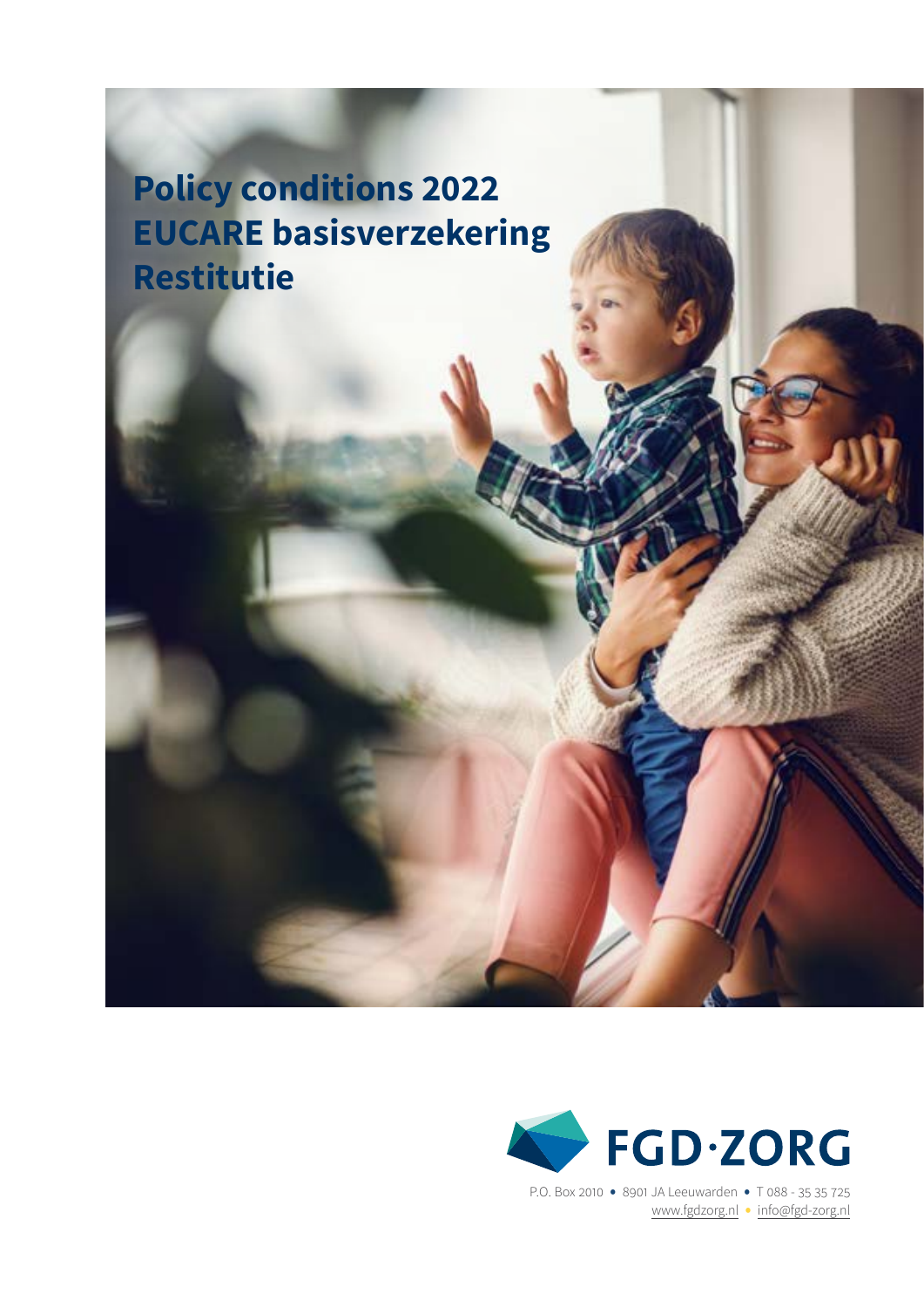# **Important information and service**

If you have questions, or something you think we should know, we will be happy to offer our assistance!

#### **Our website**

Comprehensive information about your health insurance is available at [fgdzorg.nl](http://fgdzorg.nl). This is where you can find answers to frequently-asked questions, calculate your premium, submit invoices online, find healthcare providers and review and compare all reimbursements from A to Z.

#### **Contact**

You can contact us by phone, e-mail or regular mail. Our Service Desk is open on weekdays from 08:30 to 17:30. We can be reached on 088 353 57 25. During the weeks in December when many people change providers, we offer expanded hours of operation in order to provide you with even better service.

#### **Submitting care invoices**

If you have received an invoice for care, you can digitally submit it for reimbursement through Mijn FGD•ZORG. First, log in securely and easily using iDIN. In order to use iDIN, you must first complete the one-time activation process. More information on logging in using iDIN can be found on our website. In the Mijn FGD•ZORG digital environment, you can also easily and conveniently edit your personal details, view your healthcare costs or make changes to your coverage package(s).

You can submit an invoice to us by regular mail as well. To do so, simply print out and fill in a declaration form and mail it, along with the original invoice, to the postal address below. The declaration form is available on our website.

## **Postal address**

P.O. Box 2010 8901 JA Leeuwarden

# **Visiting address**

Balthasar Bekkerwei 70 8914 BE Leeuwarden

## **Need approval for care?**

To find out which healthcare requires our approval in advance, please refer to the policy terms & conditions. You will need to send a request for approval for the treatment in question to the address above, for the attention of Medisch Advies.

More information on requesting approval can be found on our website. The request forms are also available for download on our website.

#### **Complaints**

We do everything we can to provide FGD•ZORG clients like yourself with the best possible service. If you are unsatisfied with a decision we have taken regarding our service, or the service of one of your healthcare providers, please do not hesitate to let us know. For more information on complaints and disputes, please check page 17.

## **Find a healthcare provider**

Healthcare providers have agreements in place with health insurance companies. Such providers are referred to as 'contracted care providers'. They have signed contracts with the insurers that include agreements on things like quality of care. The healthcare providers with whom we have such agreements are listed in the CareFinder. Our CareFinder is available on our website.

#### **Aevitaal**

Health and vitality are incredibly important to us. This is why we are eager to help you stay healthy and fit as well. On the Aevitaal platform, you'll find information on health, vitality, employability and resilience. Are you experiencing symptoms or having trouble sleeping, or would you like to adopt a healthier lifestyle or enhance your employability? Go to Aevitaal and sign up today!

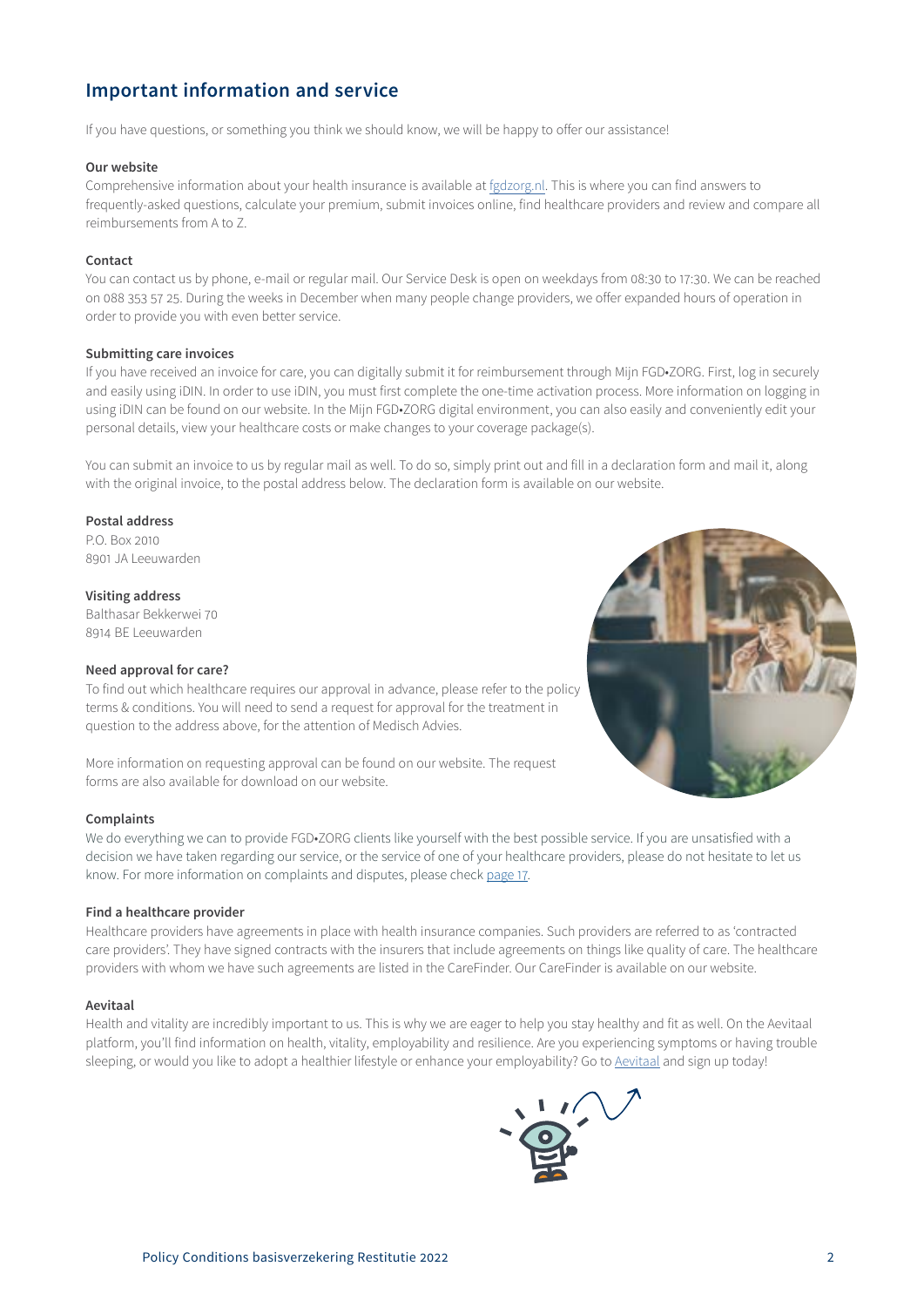# **Index**

page

| ı            | <b>General Section</b>                    | 5                 |
|--------------|-------------------------------------------|-------------------|
| Article 1    | Covered healthcare                        | 5                 |
| Article 2    | General provisions                        | 8                 |
| Article 3    | Premium                                   | 10                |
| Article 4    | Other obligations                         | $12 \overline{ }$ |
| Article 5    | Change in the premium or premium base     |                   |
|              | and conditions                            | 13                |
| Article 6    | Start date, term and termination of       |                   |
|              | healthcare cover                          | 13                |
| Article 7    | Statutory excess                          | 15                |
| Article 8    | Voluntary excess                          | 16                |
| Article 9    | Abroad                                    | 16                |
| Article 10   | Complaints and disputes                   | 17                |
| Article 11   | Long-term Care Act (Wlz)                  | 18                |
| н            | <b>Healthcare Provisions</b>              | 18                |
|              |                                           |                   |
| Medical care |                                           | 18                |
| Article 12   | General practitioner care                 | 18                |
| Article 13   | Medical care for specific patient groups  | 20                |
| Article 14   | Multidisciplinary care (chain healthcare) | 21                |
| Article 15   | Combined lifestyle intervention           | 21                |
| Article 16   | Nursing and care (district nurses)        | 22                |
| Article 17   | Obstetric care and maternity care         | 23                |
| Article 18   | Specialist medical care                   | 25                |
| Article 19   | Rehabilitation                            | 27                |
| Article 20   |                                           |                   |
|              | Genetic testing                           | 28                |
| Article 21   | In-vitro fertilisation (IVF)              |                   |
|              | and other fertility-enhancing treatments  | 29                |
| Article 22   | Audiological care                         | 30                |
| Article 23   | Plastic and/or reconstructive surgery     | 30                |
| Article 24   | Tissue and organ transplants              | 31                |
| Article 25   | Sensory disability care                   | 32                |

page

|                         | Mental healthcare (GGZ)                        | 33 |
|-------------------------|------------------------------------------------|----|
|                         | Article 27 Mental healthcare (GGZ)             | 33 |
| <b>Paramedical care</b> |                                                | 35 |
|                         | Article 28 Physiotherapy and Cesar/Mensendieck |    |
|                         | remedial therapy                               | 35 |
| Article 29              | Speech therapy                                 | 38 |
|                         | Article 30 Occupational therapy                | 39 |
| Article 31 Dietetics    |                                                | 39 |
| Oral care               |                                                | 40 |
| Article 32              | Dental care for insured persons                |    |
|                         | under the age of 18                            | 40 |
| Article 33              | Special dental care                            | 41 |
| Article 34              | Dental surgery for insured persons             |    |
|                         | age 18 and older                               | 43 |
| Article 35              | Prosthetic devices for insured                 |    |
|                         | persons of age 18 and over                     | 43 |
|                         | <b>Pharmaceutical care</b>                     | 44 |
|                         | Article 36 Medications                         | 44 |
|                         | Article 37 Dietary preparations                | 46 |
| <b>Medical aids</b>     |                                                | 47 |
|                         | Article 38 Medical aids and bandaging          | 47 |
|                         | Stay in an institution                         | 48 |
| Article 39 Stay         |                                                | 48 |
|                         | Transport of the patient                       | 49 |
|                         | Article 40 Transport by ambulance and          |    |
|                         | seated transport of the patient                | 49 |
|                         | <b>Healthcare mediation</b>                    | 51 |
|                         | Article 41 Healthcare advice and mediation     | 51 |
| Ш                       | <b>Definitions</b>                             | 51 |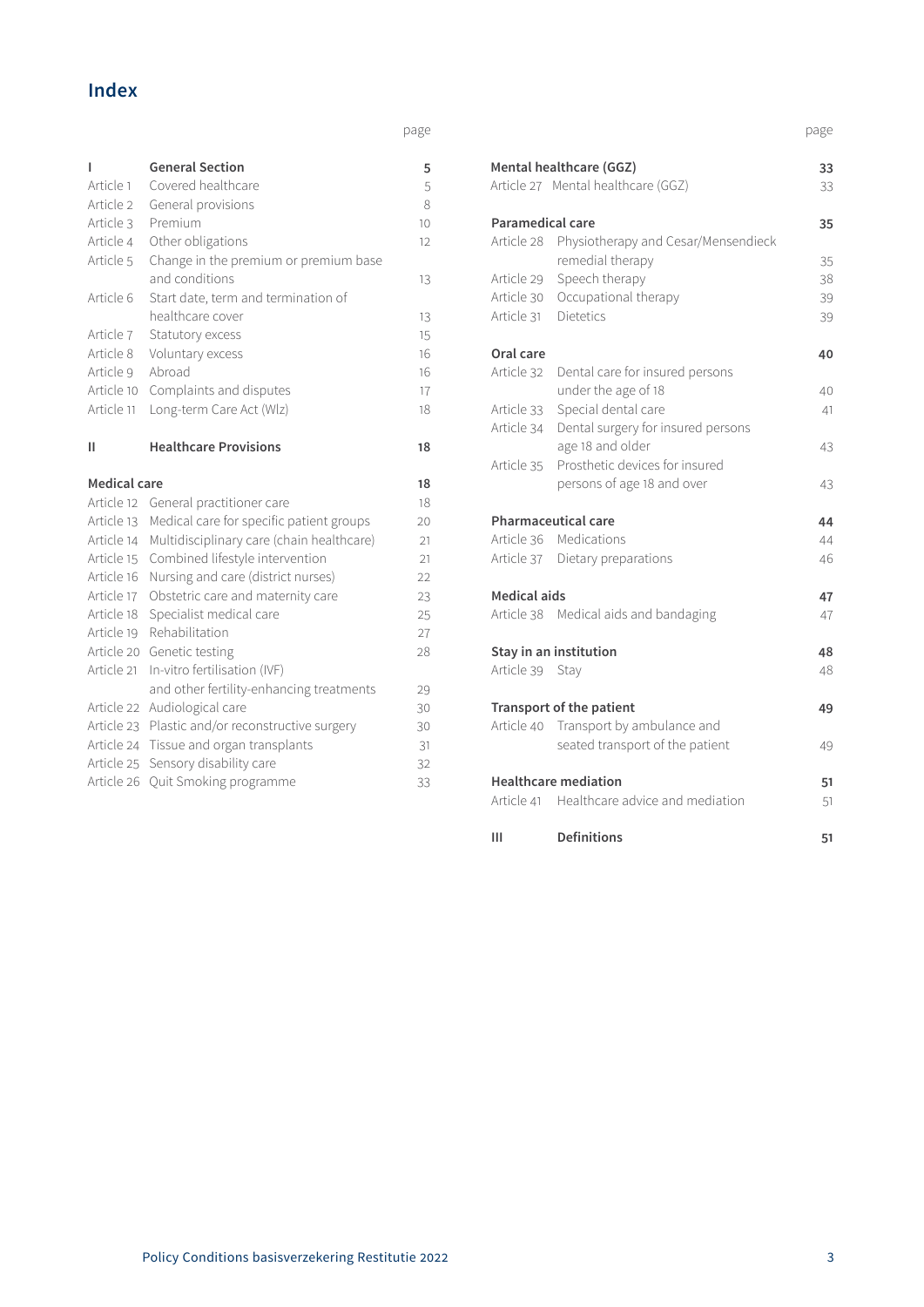# **Welcome to FGD·Zorg**

These are the policy conditions that apply to your public healthcare insurance. This basic insurance is an insurance policy from EUCARE Insurance PCC Limited (NLCare cell). FGD·Zorg takes care of the execution of this insurance on behalf of EUCARE. These conditions include your and our rights and obligations. There are separate policy conditions for supplementary insurance policies. You can consult the conditions of the supplementary insurance policies via our website [www.fgdzorg.nl](http://www.fgdzorg.nl) or you can request them from us.

In these policy conditions we occasionally refer to our website for more information about a specific subject. If you do not have internet access, you can call us. If required, we can send you the requested information.

In the text blocks below you will find an explanation about a number of practical issues. Do you want to know more? Then go to [www.fgdzorg.nl.](http://www.fgdzorg.nl.) You will find all information about your basic insurance and additional insurance.

Sincerely, FGD·Zorg

# These conditions are divided as follows:

|      | <b>General Section</b><br>(general information about the basic insurance, such as the premium, the deductible<br>and what you must adhere to) | page 5 - 18  |
|------|-----------------------------------------------------------------------------------------------------------------------------------------------|--------------|
| ΙΙ.  | <b>Healthcare Provisions</b><br>(the type of care you are entitled to and the conditions attached to it)                                      | page 18 - 51 |
| III. | Definitions                                                                                                                                   | page 51 - 53 |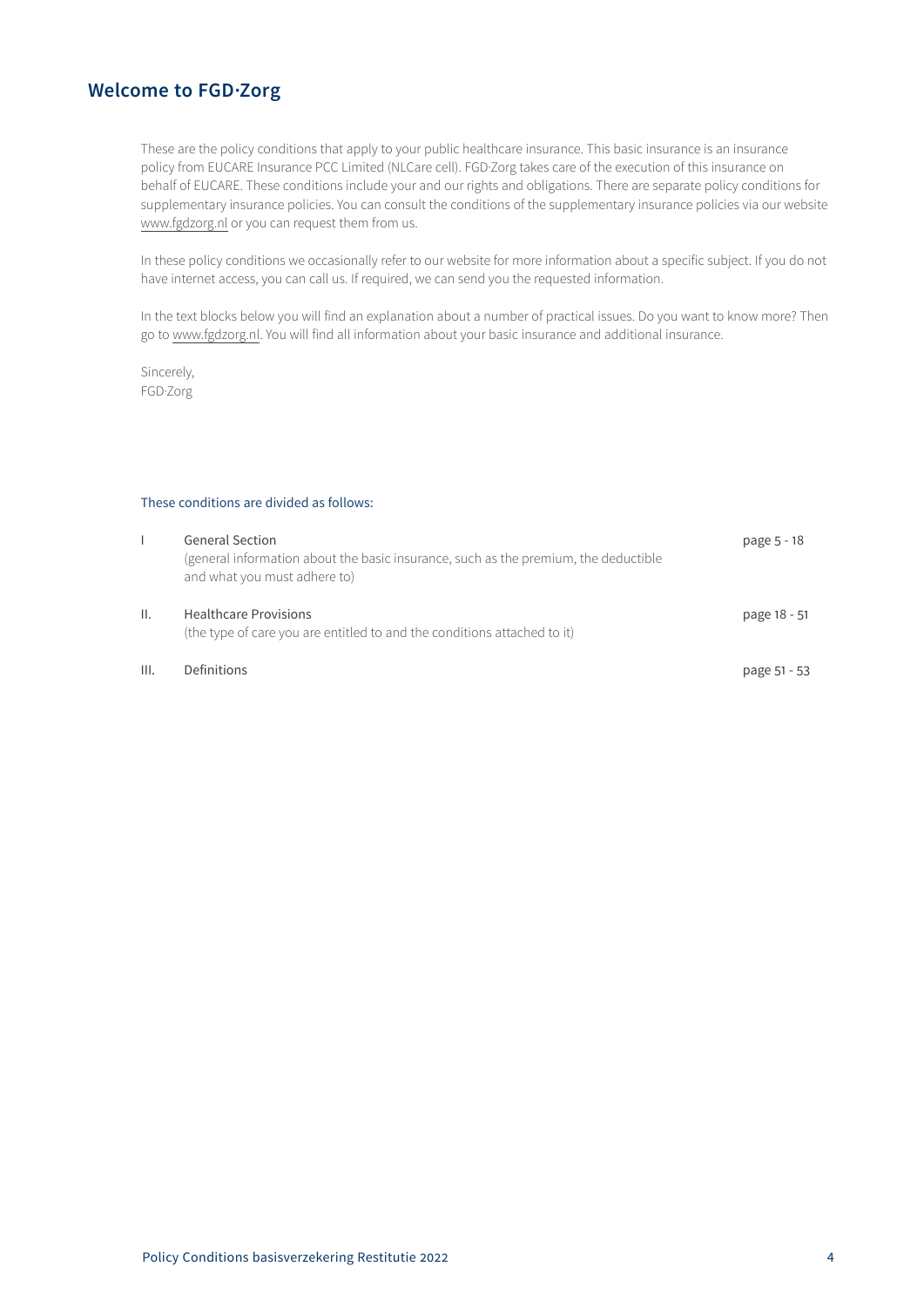# <span id="page-4-0"></span>**I General Section**

As a courtesy we provide you with an English translation of our policy conditions. You can and may not derive any rights, entitlements or obligations from this English translation. Our health insurance policies are regulated by Dutch law and as such, our Dutch conditions and entitlements documents are the only legal documents from which you can derive your rights, entitlements and obligations.

# **Article 1 Covered healthcare**

# **1.1. Contents and scope of covered healthcare**

Basisverzekering Restitutie is a reimbursement policy of the healthcare insurer, further referred to as 'the healthcare policy'. Pursuant to this healthcare policy, you are entitled to reimbursement of the cost of healthcare as set out in these policy conditions. You are also entitled to healthcare advice and healthcare mediation at request.

#### Healthcare advice and mediation

Our Healthcare Advice and Mediation department advises you about the healthcare provider you can consider for your healthcare issue. Please also contact our Healthcare Advice and Mediation department if you are confronted with a nonacceptable long waiting list for visiting a policlinic or for hospitalisation, for example. You can reach this department through our website.

## Medical necessity

You are entitled to reimbursement of the cost of healthcare as set out in these policy conditions if you are in reasonableness relying on the relevant form of healthcare in content and scope, provided that the form of healthcare is effective and efficient. A key factor in the content and scope of the healthcare form is 'what the relevant healthcare providers generally offer'. Other factors in the content and scope of the healthcare are the status of science and medical practice. This is determined using the Evidence-Based Medicine (EBM) method. If information on the state of science and practice is not available, the content and form of the healthcare are determined by what is regarded in the relevant discipline as responsible and adequate care.

#### **1.2. Authorised healthcare providers**

You are free to choose a healthcare provider, subject to compliance with the other requirements in these policy conditions. You can make use of:

- care provided by a care provider who has an agreement with us (contracted care);
- care provided by a care provider who does not have an agreement with us (non-contracted care).

One of these requirements is that your healthcare provider must comply with certain conditions. The relevant healthcare provision sets out which healthcare providers may provide the healthcare services and the supplementary conditions the healthcare provider must meet. If the healthcare provider does not meet with the imposed conditions, then you are not entitled to reimbursement of the cost.

# **1.3. Healthcare provided by a contracted healthcare provider**

If you go to a contracted care provider, then an agreement has been concluded with the relevant care provider. An overview of the contracted care providers and which care they may or may not provide on the basis of the agreement can be found on our website.

The healthcare provider receives reimbursement of the costs of healthcare directly from us. This is done based on the rate agreed to with the relevant healthcare provider.

## **1.4. Healthcare provided by a non-contracted healthcare provider**

If you have selected a non-contracted healthcare provider, then you are entitled to reimbursement of healthcare costs up to the statutory Wmg rates applicable in the Netherlands. If no Wmg rates apply, we will reimburse the costs up to the market price perceived as reasonable in the Netherlands.

## Nursing and care and Mental healthcare (GGZ)

You cannot transfer your claim on us for Nursing and Care and GGZ to care providers or others whom we have not contracted for this care. This is a stipulation as referred to in Article 3:83 paragraph 2 of the Dutch Civil Code.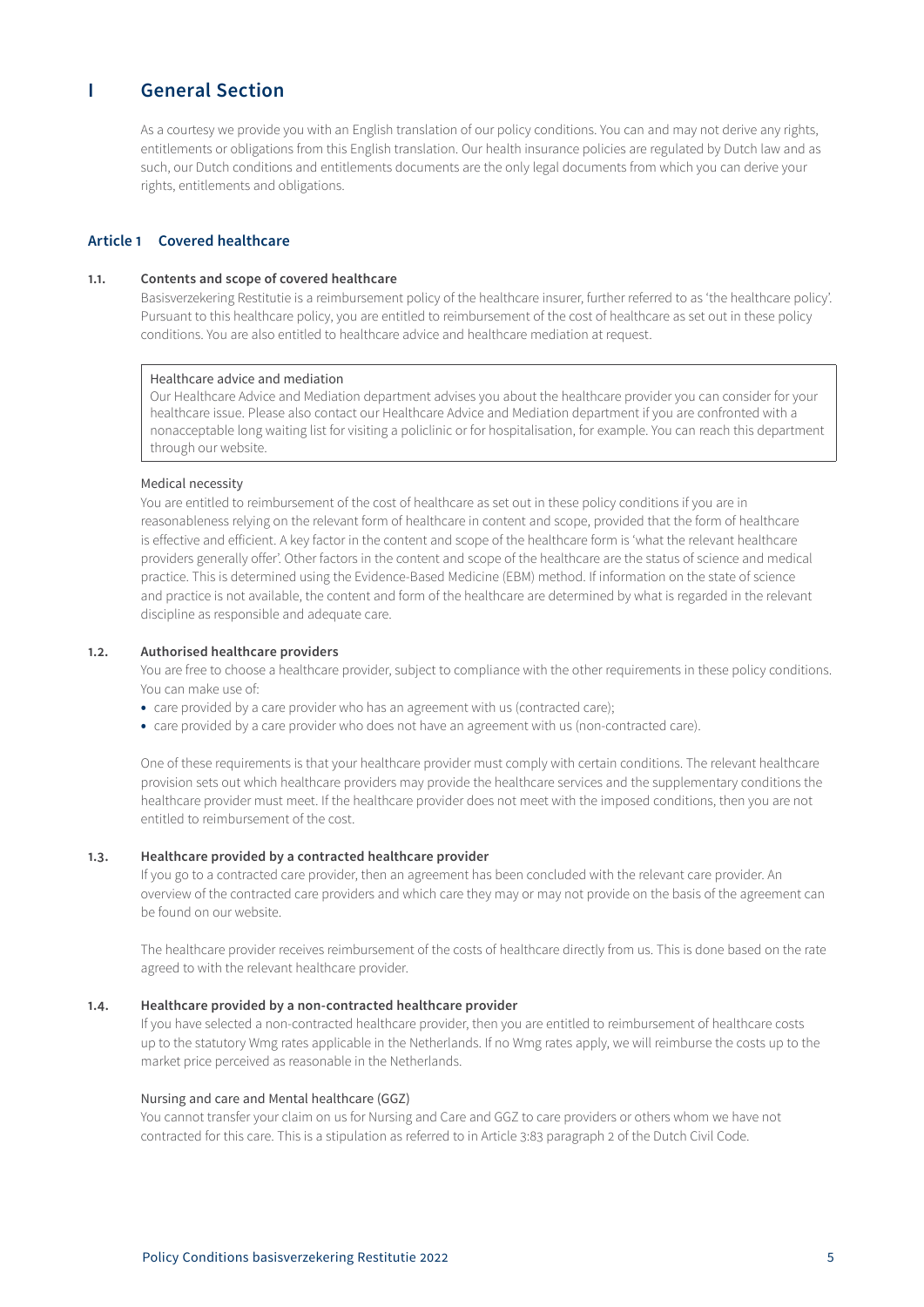# **1.5. Sending invoices**

Most healthcare providers send us the invoices directly. If you receive an invoice at home, please complete an expense form and submit it together with the original invoice. Please do not send us a copy or a reminder. We can only process originals. You may submit invoices latest up to 3 years after the start of your treatment.

Please check that the invoice includes the following details:

- your name, address and date of birth;
- type of treatment, the amount per treatment and the date of treatment;
- the name and address of the healthcare provider;
- AGB code (with a Dutch healthcare provider).

These invoices have to be specified, ensuring that the reimbursements we must pay out can be derived from the specifications directly and without any ambiguity. We deduct any excess and statutory personal contribution from the reimbursement. For conversion of foreign invoices in currencies other than euros, we use the historical rates available from www.xe.com. This is based on the exchange rate on the date of treatment. Invoices must be in Dutch, English, French, German or Spanish. If a translation is necessary to our discretion, we may request you to provide a certified translation of the invoice. We will not refund the translation expenses.

# Online claim forms

Online submission of claims is quick and easy. Go to Mijn Aevitae. You must retain the original invoice for at least one year after submitting the relevant claim form. We may request the invoices for inspection. If you are unable to submit the invoices, we may recover the amounts paid out from you, or settle the relevant amounts with amounts due to you.

## **1.6. Direct payment**

We reserve the right to directly pay the healthcare costs to the healthcare provider. This payment voids your right to reimbursement.

## **1.7. Settlement of costs**

If we pay costs directly to the healthcare provider and we reimburse an amount higher than our contractual obligation pursuant to your healthcare insurance policy, or the costs of the relevant healthcare services are otherwise charged to you, the relevant excess amount is charged to you as the policyholder. We will charge these amounts to you at a later stage. You have a legal obligation to pay such amounts. We reserve the right to settle such amounts with amounts due to you.

# **1.8. Referral, prescription or permission**

For some types of healthcare, you require a referral, prescription and/or prior permission in writing demonstrating that you are dependent on this healthcare. Details are set out in the relevant healthcare article. The healthcare articles are mentioned in chapter II. Does the healthcare article set out that you require a referral or a prescription? Then you can request one from the relevant healthcare provider referred to in the Article. This is generally the general practitioner.

A referral, prescription or request for permission must be given prior to the treatment by the referrer. The referral, the prescription, or the request for permission must include the following data:

- the insured's name, address, and date of birth;
- the referrer's name, position, AGB code, and signature;
- date of issue;
- reason for referral, diagnosis, and any other relevant information.

A refererral is valid for up to 1 year after issue.

A prior referral, prescription and/or permission is not required for emergency healthcare, i.e. healthcare that cannot reasonably be postponed.

## Single diagnosis for chronic conditions

If you have a (permanent) chronic condition, a one-off statement proving this diagnosis is sufficient. In that case, a current version is not required.

## Permission

In some cases you also require our permission prior to receiving the healthcare. This permission is referred to as prior permission. This permission will also include a validity period. If you have not obtained prior permission, or if the care is provided outside the validity period, then you are not entitled to reimbursement of the healthcare in question.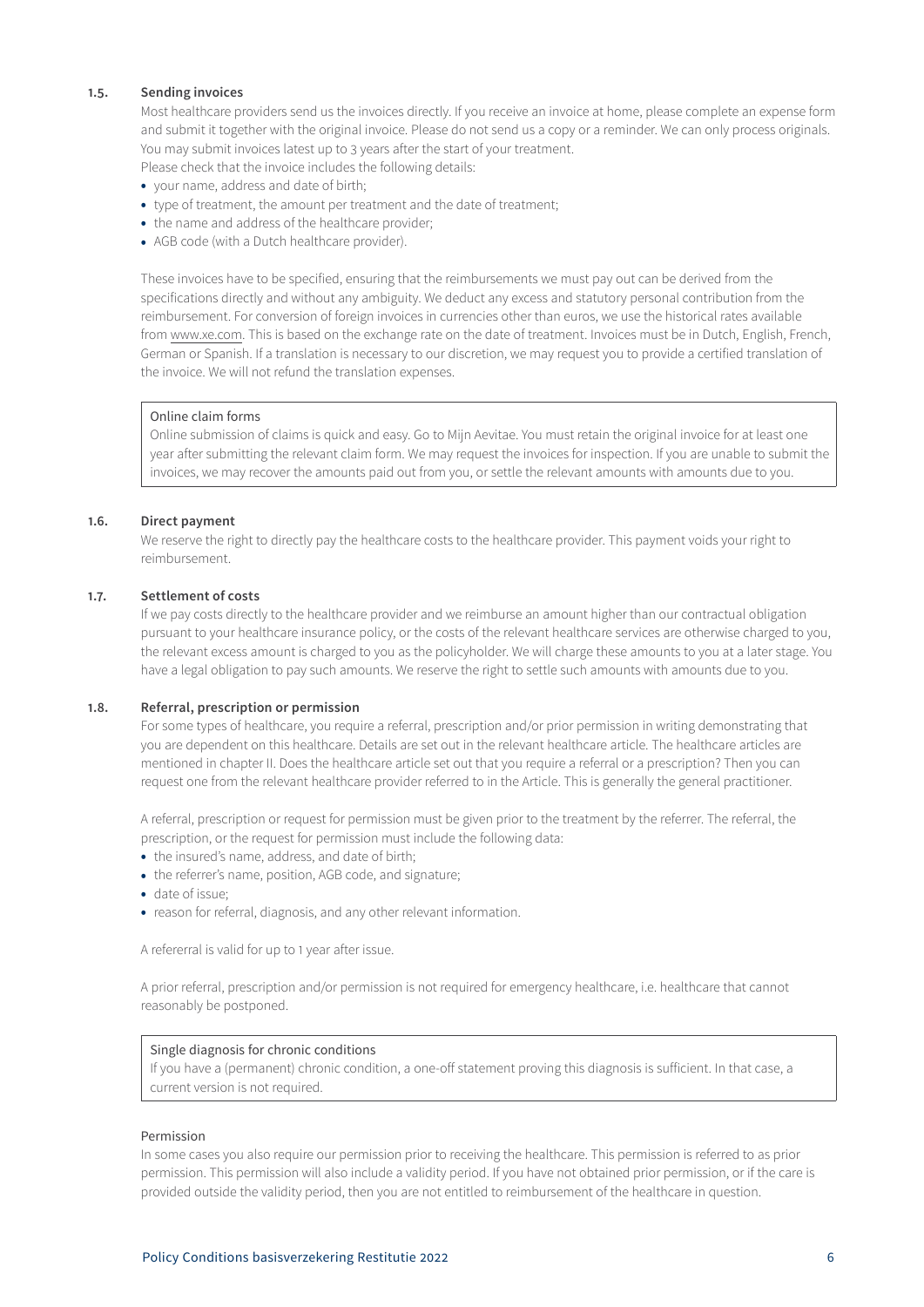If you selected a healthcare provider whom we have contracted for the care in question, you do not require prior permission. Your healthcare provider will in such cases assess if you fulfil the conditions and/or requests permission from us on your behalf. Alternatively, you may submit a request for permission to us. Please find our address on the cover sheet of the conditions.

If you selected a healthcare provider whom we have not contracted for the care in question, then you need to personally submit the request for permission to us.

If you have permission for insured healthcare, this also applies if you transfer to a different healthcare insurer or if you received permission from your previous insurer.

# **1.9. When are you entitled to reimbursement of the cost of covered healthcare?**

You are entitled to reimbursement of the cost of healthcare if the healthcare was delivered during the term of your healthcare insurance policy.

Should these Policy Conditions refer to a year or calendar year, the actual date of treatment or date on which services/ goods were provided as stated by the healthcare provider will determine the year or calendar year to which the relevant costs should be allocated. If a treatment falls in two calendar years and the healthcare provider may charge the cost as a single amount (for example a Diagnosis Treatment Combination), we will reimburse these costs if the treatment was started within the term of the insurance policy and the cost will be allocated to the calendar year of the first treatment.

We do not process invoices if you declare them later than 3 years after the treatment date and / or the date of delivery of the care. This follows from article 942, Book 7 of the Dutch Civil Code (Burgerlijk Wetboek).

# **1.10. Exclusions**

You are not entitled to:

- reimbursement of forms of healthcare or healthcare services that are funded pursuant to other legal regulations, including the Wlz (Long-Term Healthcare Act), the Youth Act or the Wmo (Social Support Act) 2015;
- reimbursement of personal contributions or excess payable under the terms of the healthcare insurance, except if and where these policy conditions determine otherwise;
- reimbursement of fees for not appearing at your appointment with a healthcare provider (the 'no-show fee');
- reimbursement of fees for written statements, mediation fees charged by third parties without our prior permission in writing, administrative fees or charges incurred by past-due payment of invoices from healthcare providers;
- reimbursement of healthcare costs caused by or resulting from armed conflict, civil war, uprising, civil disorder, riots or mutiny occurring in the Netherlands, as defined in Section 3.38 of the Wet op het financieel toezicht (Financial Supervision Act);
- reimbursement of losses that are an indirect result of our actions or omissions;
- reimbursement of the costs of healthcare if the costs of care are charged by yourself, your partner, child, parent, or resident (other) family member, unless we have given prior permission;
- reimbursement of the costs of healthcare if you are referred by yourself, your partner, child, parent, or resident (other) family member, unless we have given prior permission.

## **1.11. Right to care and other services as a result of terrorist acts**

If you need healthcare as a result of one or more terrorist events, then the following rule applies. If the total amount of claims submitted within a year or calendar year for non-life, life or in-kind funeral insurers (including healthcare insurers) according to the Nederlandse Herverzekeringsmaatschappij voor Terrorismeschaden N.V. (NHT or Dutch Reinsurance Company for Terrorism-Related Claims) exceeds the maximum amount that this company reinsures annually, you are entitled to only a certain percentage of the cost or value of the healthcare. The NHT determines the exact percentage. This applies for non-life, life and funeral insurers (including healthcare insurers) that are subject to the Financial Supervision Act.

The exact definitions and provisions for the above-mentioned entitlement are included in NHT's Clauses Sheet Terrorism Cover.

If after a terrorist act an additional amount is provided under Section 33 of the Zorgverzekeringswet (Healthcare Insurance Act) or Section 2.3 of the Besluit Zorgverzekering (Healthcare Insurance Decree), you are entitled to an additional scheme as set out in Section 33 of the Healthcare Insurance Act or Section 2.3 of the Healthcare Insurance Decree.

## Guarantee pay-out on terrorism-related claims

In order to be able to guarantee that you will receive payment on terrorism-related claims, (almost all) insurers in the Netherlands are party to NHT (the Dutch Reinsurance Company for Terrorism-Related Claims). We are also a member. The NHT issued regulations that ensure pay-out of at least part of any terrorism-related claim.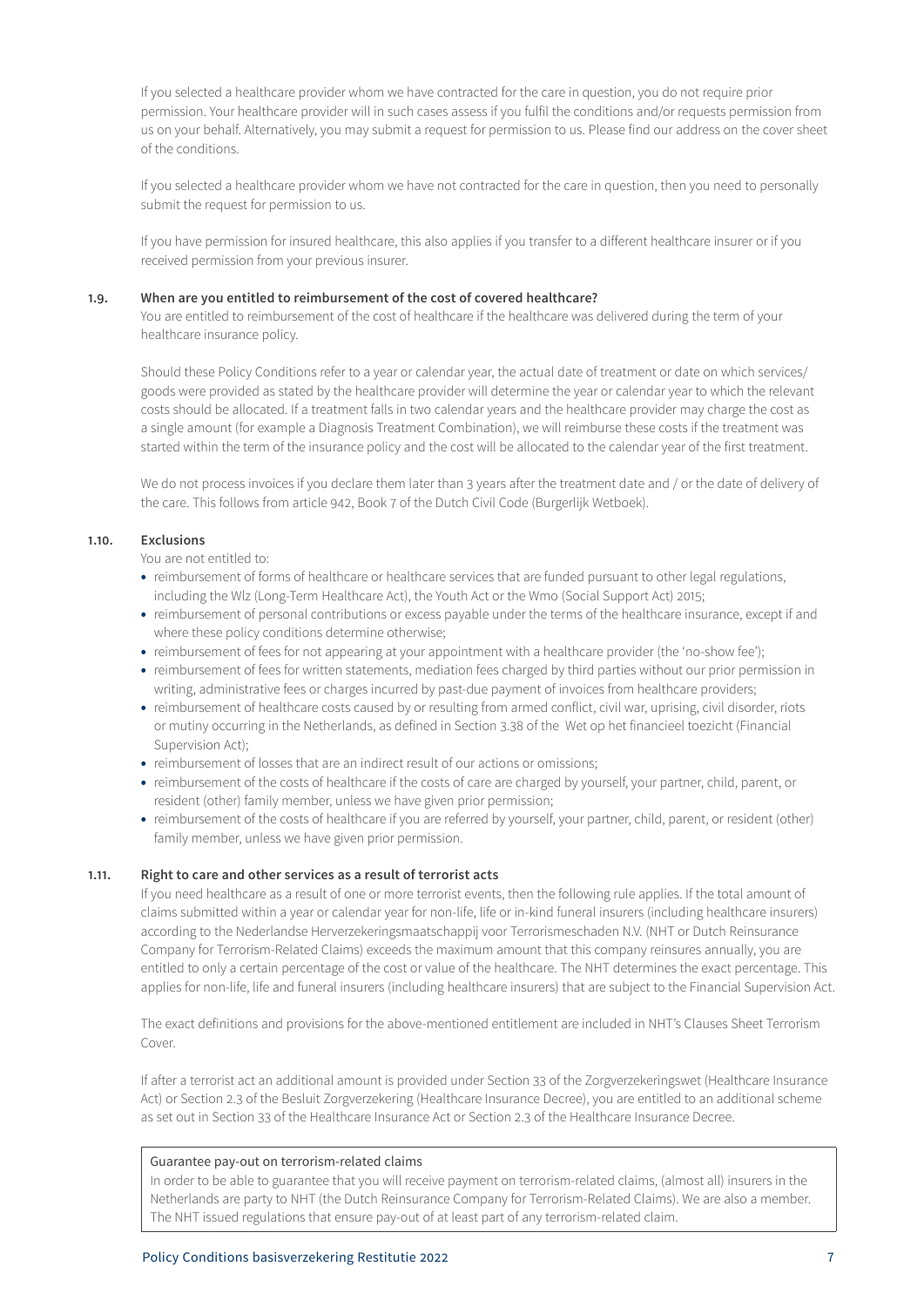<span id="page-7-0"></span>The NHT has set a maximum to the total amount to be paid out relating to terrorist actions. The maximum amounts to 1 billion euros per year for all insured together. If the total claim amount is higher, each insured that submitted a claim will receive pay-out at an equal percentage of the maximum amount. NHT set out the rules for due processing of loss claims in the Protocol for Processing Claims.

In reality, this may mean you are not paid out the full amount claimed. However, you are at least assured that you will receive payment of at least part of your claim.

# **Article 2 General provisions**

# **2.1. Basis and contents of the healthcare insurance**

The insurance contract was concluded based on the details you submitted in the application form or in writing. After taking out the healthcare insurance policy, you will receive a healthcare policy from us as soon as possible. Furthermore, you will receive a new healthcare policy prior to each new calendar year.

These policy conditions form an integral part of the healthcare policy. The policy cover will state the persons insured and the healthcare insurance taken out for them.

## **2.2. Scope of application**

The healthcare policy is available to all persons subject to mandatory insurance, residing either in the Netherlands or abroad.

The healthcare insurer operates throughout the Netherlands. If you are subject to mandatory insurance, you may continue this healthcare policy. Persons subject to mandatory insurance residing abroad are also entitled to concluding this insurance.

## **2.3. Corresponding documents**

These policy conditions refer to documents. These documents are part of the conditions. It concerns the following documents:

- Appendix 1 to the Healthcare Insurance Decree;
- Health Insurance Regulation;
- Clauses Sheet Terrorism Cover;
- Premium Appendix;
- Landelijk Indicatie Protocol Kraamzorg (LIP National Indication Protocol Maternity Care);
- Overview of contracted healthcare providers;
- Healthcare Module Prevention Diabetic Foot Ulcers;
- Standard of care for Diabetes mellitus, VRM, COPD and Asthma;
- Standard of care for Obesity;
- Limitative list of DBCs (Diagnosis Treatment Combinations) issued by Zorgverzekeraars Nederland (Healthcare Insurers Netherlands) to be requested in advance;
- Pharmaceutical Care Regulation;
- Medical Aids Regulation;
- Nursing and care personal budget regulations;
- Reference guide assessment plastic surgery treatments;
- List GGZ Therapies (Mental Healthcare);
- Information documet IVF abroad.

You can find these documents on our website. Alternatively, you may request these documents from our customer service desk.

# **2.4. Fraud**

Fraud (full or partial) will result in claims not being paid out, and/or recovery of claims already paid out. If you commit fraud, your entitlement to healthcare or reimbursement of healthcare costs lapses. This applies to healthcare provided by contracted as well as non-contracted healthcare providers.

We will claim any amounts paid out from you in a recovery process. You will also be charged the cost ensuing from the fraud audit/inspections.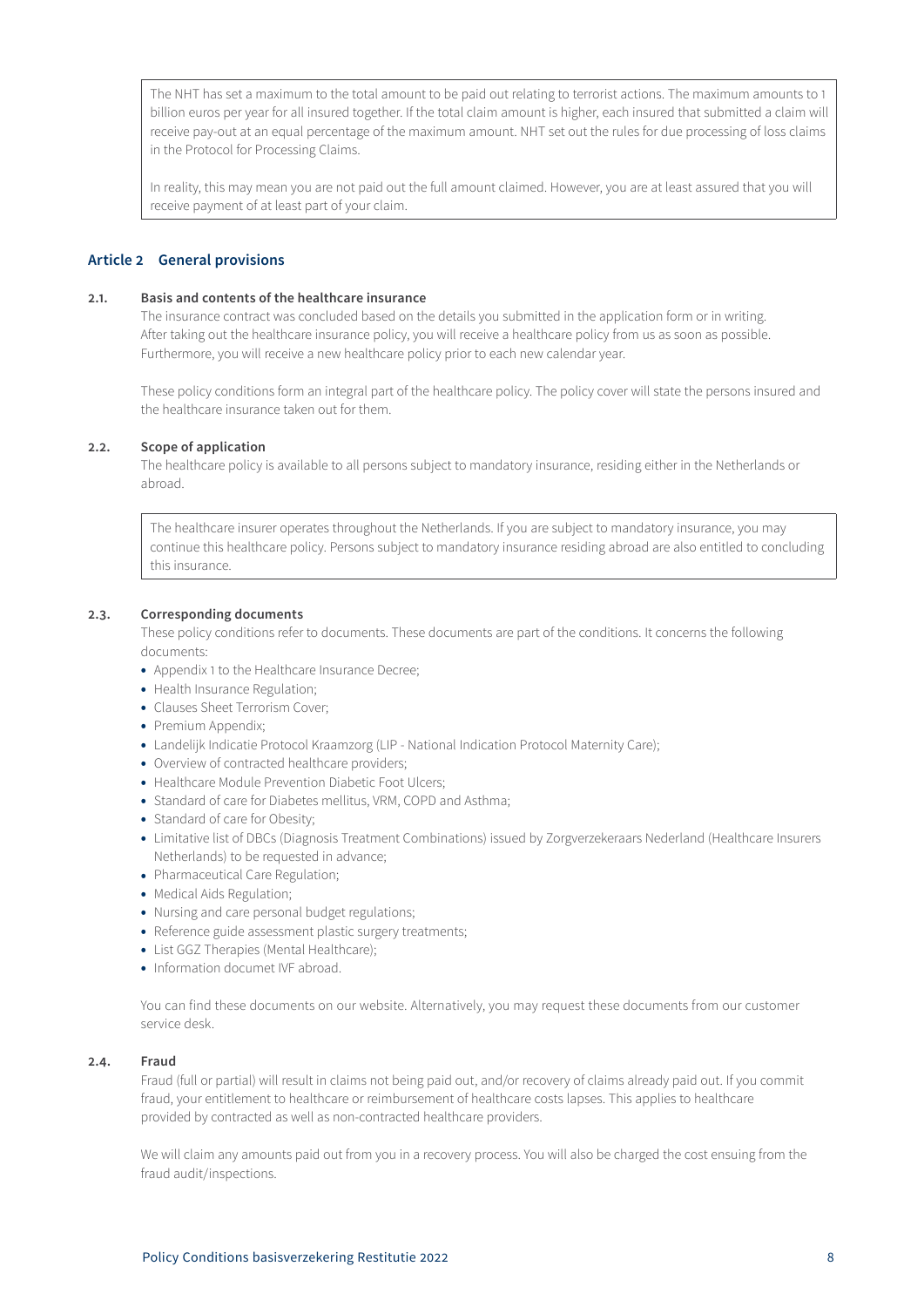# Reporting and registration

In the event of fraud, we reserve the right to report the event to the police. Additionally, we may have your information and details of the co-perpetrators and accessories registered:

- in our Incident Register;
- in Centrum Bestrijding Verzekeringsfraude (CBV or Centre for Countering Insurance Fraud) of Verbond van Verzekeraars (VvV or Dutch Association of Insurers);
- in the external referral register of the CIS foundation (Stichting Centraal Informatiesysteem or Foundation Central Information System).

## Termination of insurance policy/policies

If you commit fraud, we will terminate your healthcare insurance policy. In that event, you will not be accepted for a new healthcare insurance policy for 5 years. We will also terminate your supplementary insurance. In that event, any applications for supplementary insurance will be rejected for a period of 8 years by EUCARE.

## **2.5. Private data protection**

We take your privacy seriously. The collection and processing of your personal data is necessary for entering and carrying out your (additional) (health) insurance(s). We will include your personal data in our insurance administration.

## Processing personal data

We process your personal data for the following purposes:

- for entering into and carrying out your insurance contract(s) or financial service;
- for checks and/or research among insured parties, care providers and/or suppliers to see whether the care has actually been provided;
- for research into the quality of the care received by insured parties;
- for statistical analysis;
- to comply with legal obligations;
- in the context of security and integrity of the financial sector (preventing and combating fraud);
- if you participate in a group contract: for data exchange with the contractor of the group contract for the assessment of your right to premium discount;
- recruitment for this insurance and recruitment for own and similar services and products and associated marketing activities (up to 1 year after termination of the insurance contract).

The privacy legislation applies to the processing of your personal data, including the General Data Protection Regulation (AVG), the ZN Code of Conduct for the Processing of Personal Data for Healthcare Insurers, the General Provisions BSN Act, the Use of BSN in Healthcare Act and our Privacy Statement. You will find the code of conduct and the privacy statement on our website.

We are legally obliged to use your citizen service number (BSN) in our administration and in communications (data exchange) with healthcare providers. The BSN is also used for claims traffic.

For the security and integrity of the financial sector, we can consult your data at the CIS, www.stichtingcis.nl.

Do you want more information, view, correct or object to your personal data? You can read all about it in our www.aevitae.com/privacy-statement.

## Use of personal data by healthcare providers

If we receive your bills directly from healthcare providers and pay them, your healthcare insurance will be carried out faster and easier. This may require the care provider to know how you are insured. For that reason, the healthcare providers can view your address, policy details and citizen service number (BSN) in a secure manner. They are only allowed to do this if they actually treat you. If there is an urgent reason to not allow healthcare providers access to your personal details, please let us know. You can submit this request in writing and send it to the attention of the Data Protection Officer of Aevitae. We will then ensure that this data is protected.

## **2.6. Notifications**

Any notifications sent to the most recent address in our system are deemed to have reached you. If you choose to contact us electronically, we will also send you notices electronically.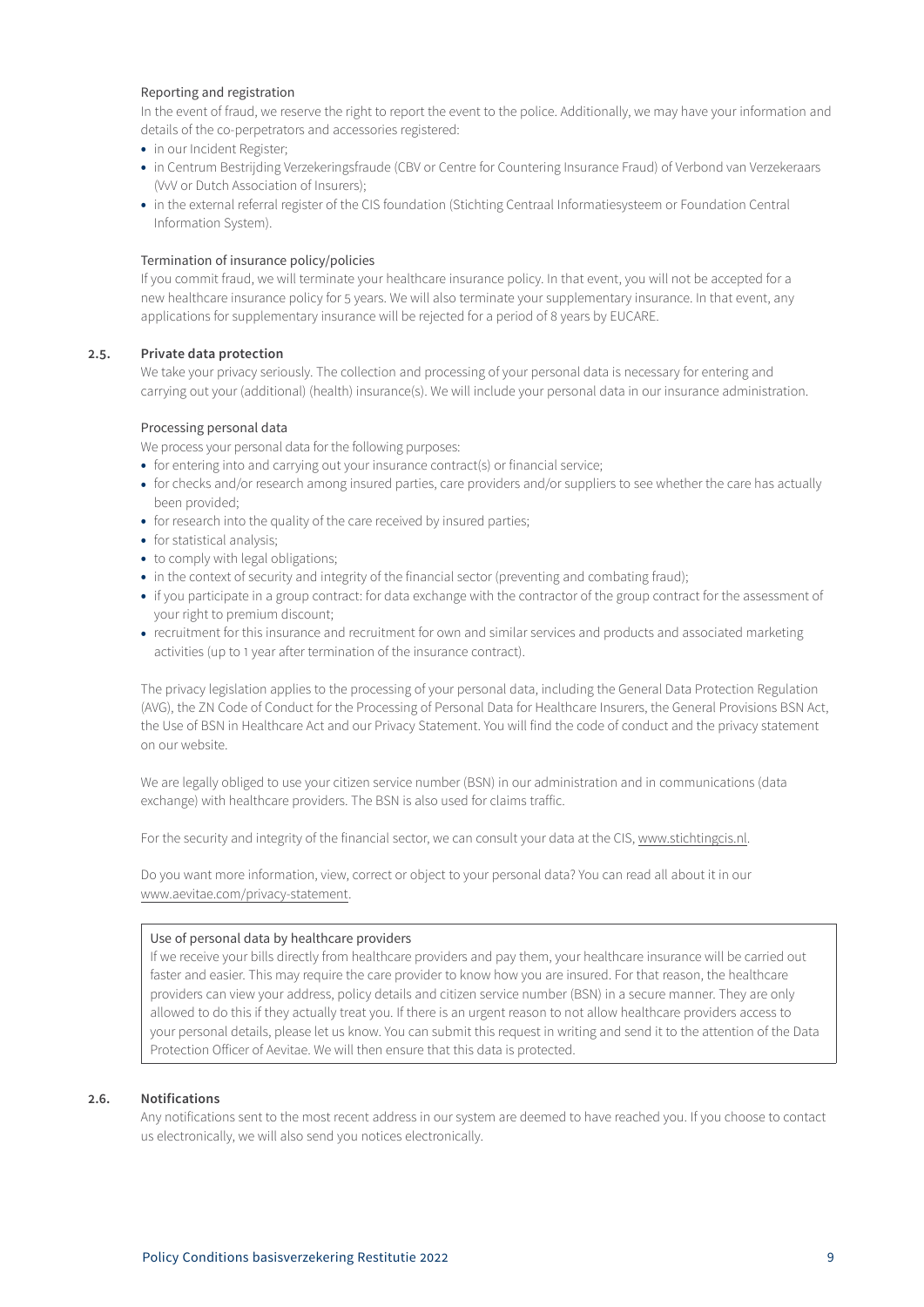## <span id="page-9-0"></span>E-mail

Where the insurance terms and conditions refer to "in writing" it is also understood to mean "by e-mail" if you do have chosen this method of communication. In that case, "address" means "e-mail address".

## **2.7. Cooling-off period**

Upon taking out your healthcare insurance policy, you have a 14-day cooling-off period as the policyholder. You are entitled to cancel the insurance policy in writing within 14 days of signing the contract. In that event the insurance contract is deemed to have never been concluded.

## **2.8. Prioritisation**

Insofar as the provisions set out in Title 7.17 of the Dutch Civil Code or in the Healthcare Insurance Act have or ought to have an effect on the healthcare policy, these will be deemed to form an integral part of these policy conditions. Insofar as the provisions set out in Title 7.17 of the Dutch Civil Code or in the Healthcare Insurance Act are conflicting with the provisions of this contract, the provisions of the Healthcare Insurance Act will be leading, followed by the provisions of Title 7.17 of the Dutch Civil Code, followed by the provisions of this healthcare insurance.

## **2.9. Dutch law**

This healthcare insurance is governed by Dutch law.

# **Article 3 Premium**

## **3.1. Premium base and premium discounts**

The premium base is the premium without premium discount for any voluntary excess and/or discount as agreed in a group contract. The premium base and the premium discount for voluntary excess is set out in the premium appendix as amended annually. Please find this premium appendix on our website. The premium base and premium discounts applicable to you are set out in your policy cover.

#### **3.2. Premium discount for group contract**

- 3.2.1. If you participate in a group contract, you will receive a discount on the premium base.
- 3.2.2. The premium discount and conditions as set out in the group contract will lapse on the date you can no longer participate in the group contract. From this date onwards, the healthcare insurance is continued on an individual basis.
- 3.2.3. You may not participate in more than one group contract at the same time.

## **3.3. Who pays the premium?**

The policyholder has the obligation to pay premiums. No premium is due for an insured person under age 18 until the first day of the calendar month following the person's 18th birthday. Upon death of an insured, premium is due only up to the date of death. After a change of the insurance policy, we will recalculate the premium as per the effective date of the change.

#### Example

Someone who turns 18 on 1 July pays premium commencing on 1 August.

## **3.4. Payment of premium, statutory contributions, excess and costs**

- 3.4.1. Payment of the premium and domestic and/or foreign statutory contributions must be pre-paid for all insured in advance, unless agreed otherwise. If you pay an annual premium in advance, you will receive a payment discount on the premium due. The amount of the discount is stated on the policy cover.
- 3.4.2. You pay the premium, excess, personal contributions and any reimbursement amounts paid out to you unjustified in the payment method as agreed with us.

# Payment options free of charge

- a. You authorise us for automatic direct debit of the amounts due (see also Article 3.4.3).
- b. Your employer withholds the premium from your salary and transfers it to us. This payment option only applies to the premium.

No extra fees are charged for the above payment options.

Do you (the policyholder) choose to pay in a different way than the aforementioned options? Then you (the policyholder) may have to pay administration costs.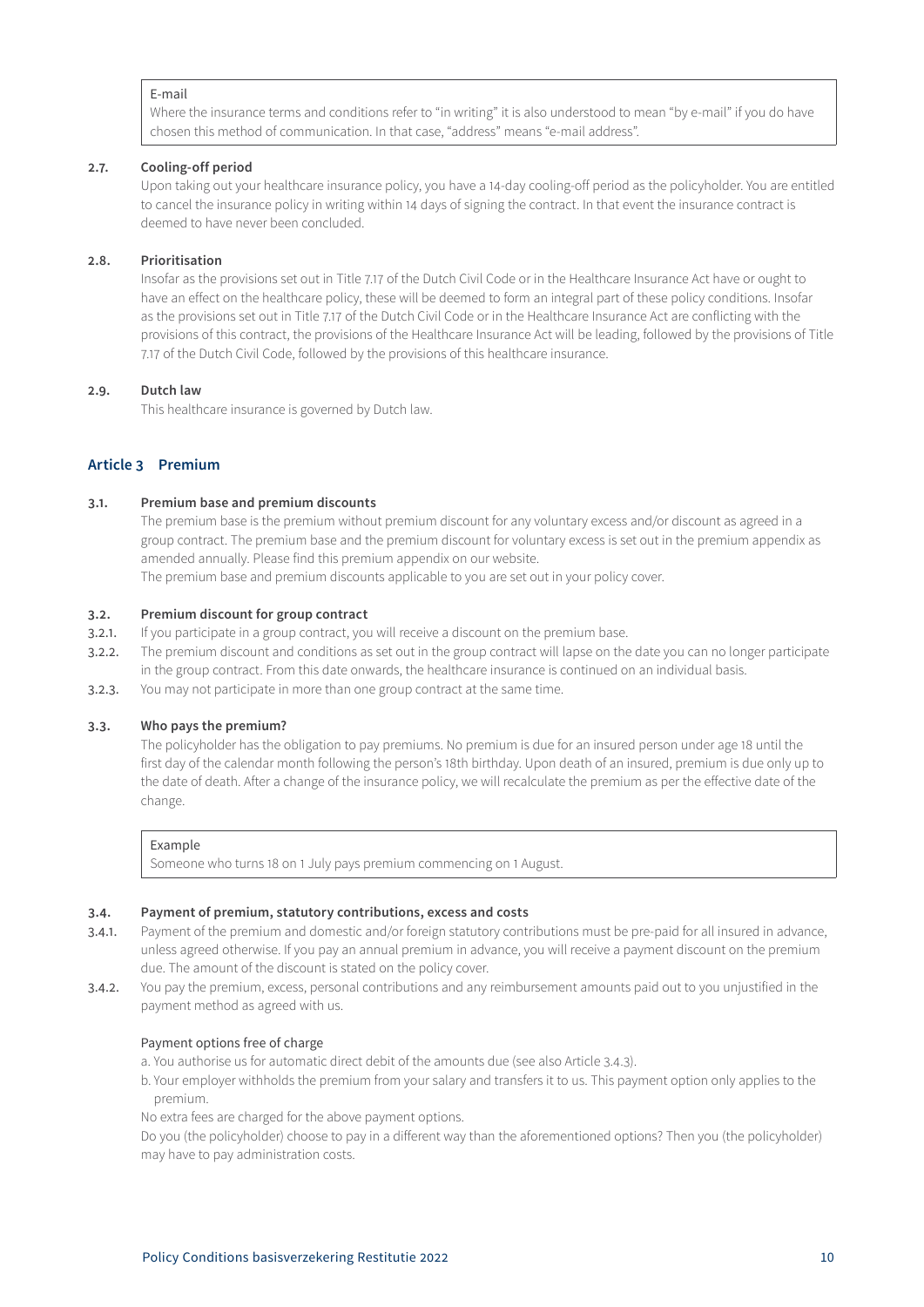<span id="page-10-0"></span>3.4.3. Your authorisation for direct debit is valid for payment of the premium, the excess, personal contributions and any reimbursement amounts paid out to you unjustified. Such an authorisation applies during and if necessary after expiration of the insurance contract. Please refer to your policy schedule to check the date of direct debit collection of the premium for the entire calendar year. For the other costs, we will notify you at least 2 days before the date on which the amount is collected, stating the amount to be taken out of your account and the direct debit transaction date. If you disagree with a processed payment, you can have the payment reversed later. Please contact your bank within 8 weeks of processing the payment.

## **3.5. Settlement**

You may not settle any amounts due with any amounts payable to you.

# **3.6. Overdue payments**

3.6.1. If you do not pay the premium, statutory contributions, personal contributions, the excess and any reimbursement amounts paid out unjustified in due time, we will send you a reminder. If you do not pay within the period of at least 14 days as specified in the reminder, we may decide to suspend cover of this healthcare insurance policy. In that case you are not entitled to healthcare and reimbursement of healthcare costs from the last premium due date before the reminder. Your obligation to pay the premium will continue during any period of suspension. Entitlement to (reimbursement of the cost of) healthcare is restored on the date following the date on which the amount due plus any fees were received.

We reserve the right to terminate the healthcare insurance policy if payments are in arrears. The insurance will not be terminated with retroactive effect in that case.

- 3.6.2. We may charge the following fees in the event of overdue payment:
	- statutory interest from the day following the due date of the original invoice;
	- debt collection fees from the day following the due date of the original invoice.
- 3.6.3. If you have received a reminder for overdue payment of premiums, statutory contributions, excess, personal contributions or reimbursements paid out to you that prove unjustified, then we do not have a legal obligation to send you a separate written reminder if payment for the subsequent invoice is overdue.
- 3.6.4. We reserve the right to settle any arrears in premiums, costs and statutory interest due with any healthcare expense forms or other amounts payable to you.
- 3.6.5. If we terminate the healthcare insurance policy due to overdue payment of the premium, we reserve the right to reject any applications from you for insurance contracts for 5 years.

## 3.6.6. Consequences of non-payment of 2 or more monthly premiums

If you have payment arrears amounting to two monthly premiums, we offer you as policyholder a payment schedule. We do this no later than 10 working days after we have established this payment arrears. This payment arrangement consists of at least:

- a your authorization for direct debit of new premium owed, or; - your assignment to your employer, pension fund, benefits agency or another third party from whom you receive periodic payments, to pay the new premiums owed directly to us on your behalf as the policyholder;
- b agreements on how you will pay us your debts, including interest and collection costs, and within what terms;
- c our commitment that we will not terminate, suspend or suspend your health insurance policy as long as you do not withdraw your authorization or order for payment as stated under a and comply with the agreements as included in the payment arrangement.

We will give you 4 weeks to decide to accept our offer for a payment schedule. We will also inform you of the consequences of not acceptancing our offer and your arrears run up to 6 or more monthly premiums; also see article 3.6.8.

It may also be that you have insured someone else for health insurance with us, where premiums are in arrears. In that case, we will also include a statement of willingness to cancel the insurance in our offer for a payment arrangement per the day on which the payment arrangement takes effect, on condition that:

- the insured has taken out another health insurance policy with effect from the same day;
- or the insured has issued the authorization or order for payment as described under a in case the new health insurance has also been taken out with us.

We will send this insured a copy of all the documents referred to in this article at the same time that the documents are sent to you as a policyholder.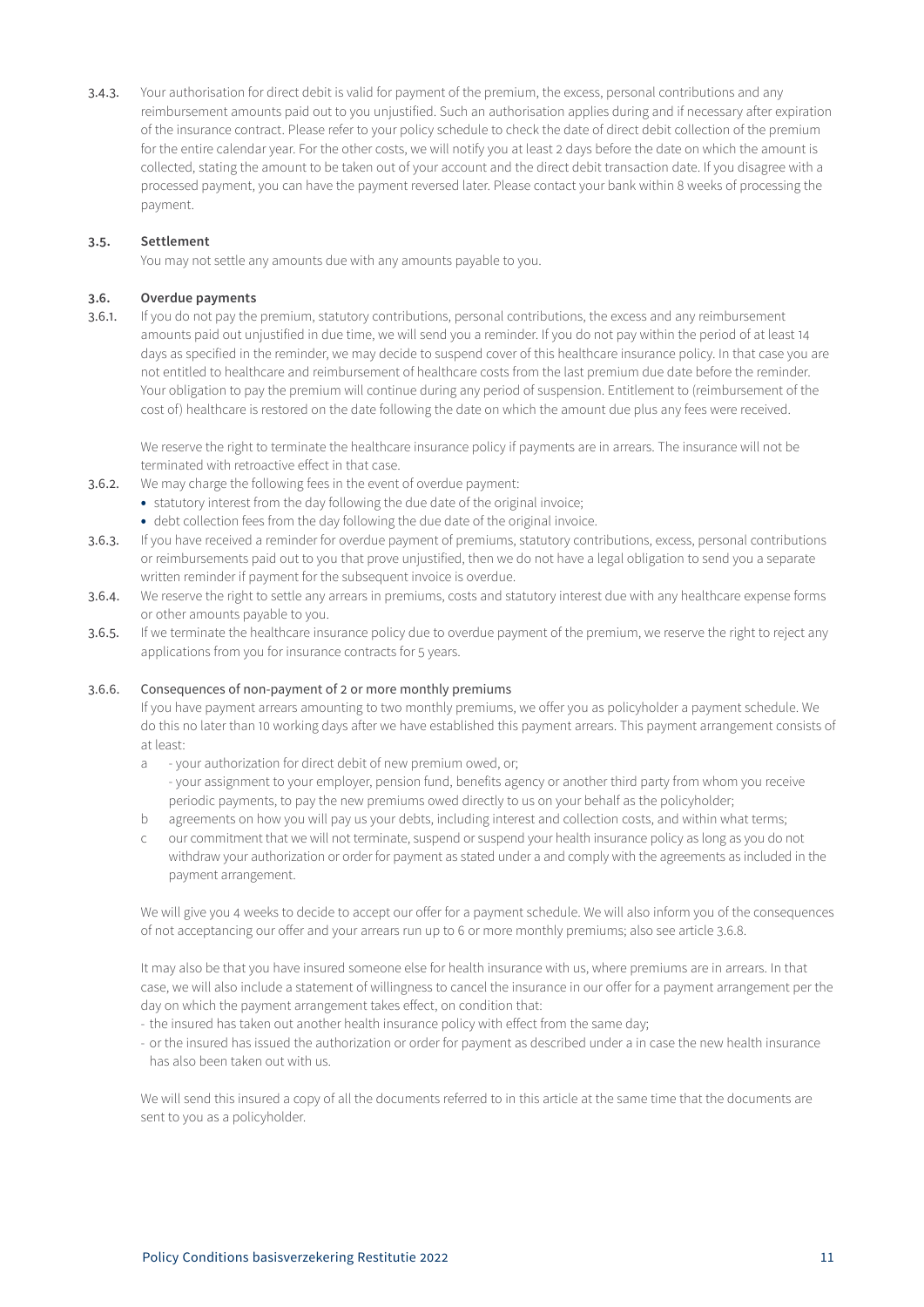# <span id="page-11-0"></span>3.6.7. Consequences of not paying 4 monthly premiums

- If you, as the policy holder, have a payment arrears of 4 monthly premiums, we will notify you that we will register you with the CAK for the defaulters scheme once the payment arrears reaches 6 monthly premiums, as explained in article 3.6.8.
- b You or the insured must inform us within no more than 4 weeks in case you dispute the existence or the amount of the debt. If we have received your dispute on time, we will start an investigation. When we inform you that we are maintain our position, you can submit a dispute to the Complaints and Disputes Foundation (SKGZ) within 4 weeks or to the civil court.
- c If the payment arrangement described in article 3.6.6 commences after the payment arrears has reached 4 monthly, we will not send you a notification as stated under a as long as you pay the new premiums.

# 3.6.8. Consequences of not paying 6 monthly premiums

If you, as the policy holder, have a payment arrears of 6 or more monthly premiums, we will report you to the CAK. After the registration confirmation from the CAK you are obliged to pay an administrative premium between 110% and 130% of the average premium to the CAK. For the period that you owe the premium to the CAK, you do not owe us any premium. The CAK collects this premium until you have paid all due amounts including interest and collection costs.

We do not register you with the CAK if:

- a you have disputed the premium arrears on time and we have not yet communicated our position to you;
- b you have submitted the dispute to the SKGZ or the civil court within 4 weeks after we have informed you that we will maintain our position and report the premium debt to the CAK, and as long as the dispute has not been irrevocably decided;
- c you have signed up with a professional debt counselor and show that you have a written agreement to stabilize your debts;
- d you have agreed a payment arrangement with us for both the premium arrears and any arrears in the payment of the excess and/or personal contribution.

Our statement that we have complied with Article 18b and the second paragraph of Article 18c Health Insurance Act is part of the notification to the CAK.

- 3.6.9. We will immediately inform you and the CAK of the date on which:
	- a the debts arising from the health insurance have been paid in full or have been canceled;
	- b the court declares that the debt rescheduling scheme for natural persons, as referred to in the Bankruptcy Act, applies to you;
	- c you are going to participate in a debt (reorganization) arrangement established through the intervention of a professional debt counselor, or when we have agreed a payment arrangement with you to pay off the debt in full, or;
	- d you meet conditions to be determined by ministerial regulation.

The obligation to pay the administrative premium to the CAK ends on the first day of the month following the dates mentioned above. From this moment on you are obliged to pay us the premium.

- 3.6.10. You do not owe us any premium for the period referred to in Article 18d, first paragraph, or Article 18e of the healthcare law.
- 3.6.11. Do you apply for insurance from us after non-payment? And do we register you? Then you (policyholder) must have 2 months prepay premium.

# **Article 4 Other obligations**

You are required to:

- inform us of any facts that mean (or could mean) that expenses may be recovered from third parties with actual or potential liability, and to provide us with the necessary information in this context. You may not make any arrangements with a third party without our prior permission in writing. You must refrain from any actions that may harm our interests;
- cooperate with our medical advisor or employees in order to obtain all information required for (inspection of) the actual execution of the healthcare insurance cover;
- ask the healthcare provider to disclose the reason for hospitalisation to our medical advisor;
- report to us any facts and conditions that may be relevant to correct execution of the insurance policy as soon as possible. This includes end of mandatory insurance, start and end of detention, separation or divorce, birth, adoption, or a change in bank or giro account number. We do not bear any risk relating to non-compliance with the above mandatory disclosures.

If you fail to fulfil your obligations and this harms our interests, we reserve the right to suspend your right to (reimbursement of the costs of) the covered healthcare.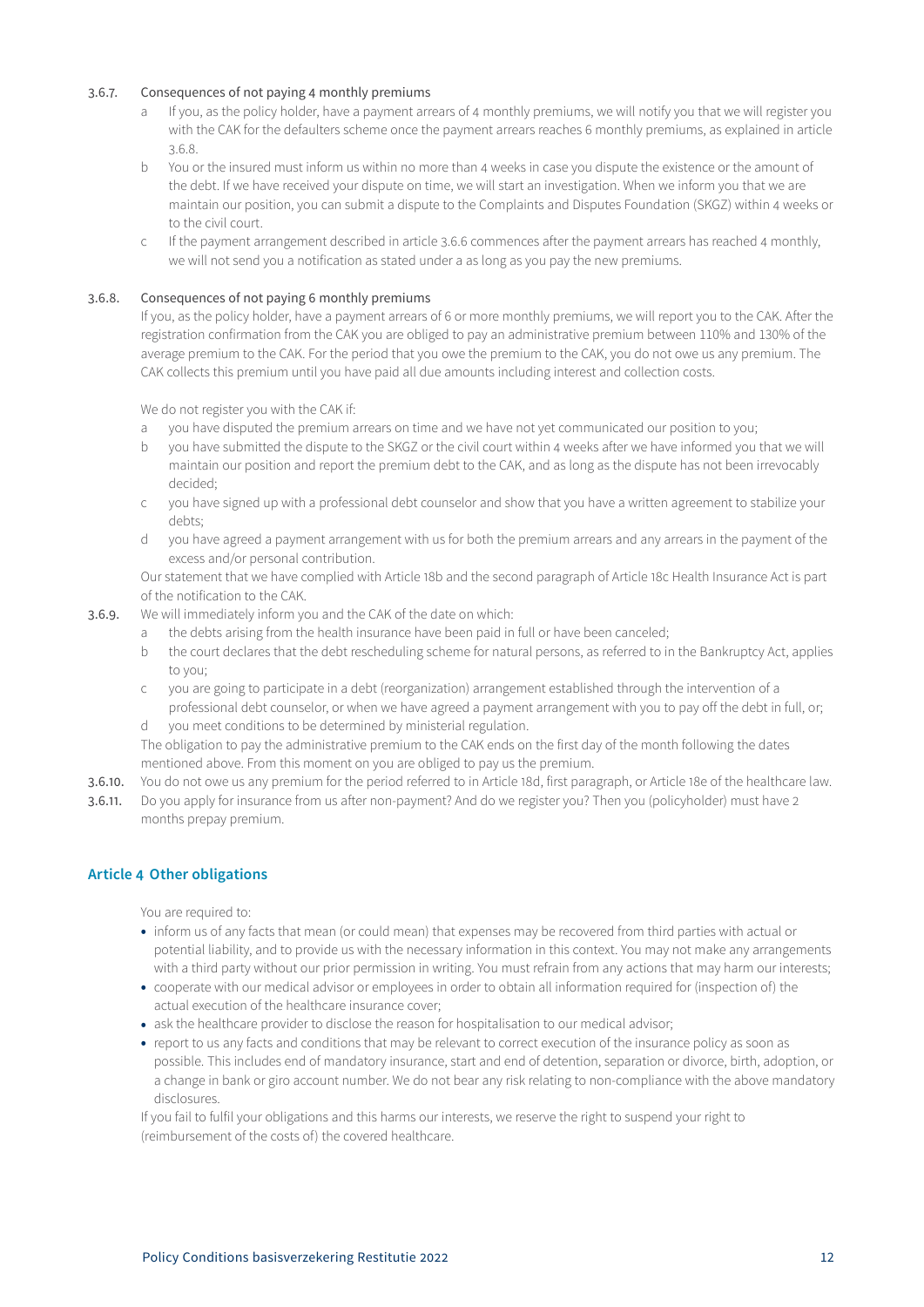# <span id="page-12-0"></span>**Article 5 Change in the premium or premium base and conditions**

#### **5.1. Change in conditions**

We reserve the right to change the conditions and the premium or premium base of the insurance policy at any time. We will inform you, the policyholder, in writing accordingly. A change in the premium base will only become effective 7 weeks after the date on which you were notified of such change. A change in the conditions will only become effective one month after the date on which you were notified of such change.

## **5.2. Cancellation right**

If we change any conditions and/or the premium base of the healthcare insurance policy to your disadvantage, you, as the policyholder, have the right to cancel the insurance contract as per the effective date of the change. You may cancel the contract in any case during one month after being notified of the amendment. However, you do not have this right to give notice if a change in the insured healthcare cover results directly from amendment of the provisions set out in Sections 11 through 14a of the Health Insurance Act.

## **Article 6 Start date, term and termination of healthcare cover**

#### **6.1. Start date and term**

- 6.1.1. The insurance contract becomes effective on the date on which we receive your application or application form. You will receive a confirmation of receipt stating the date on which we received your application. If you are subject to mandatory insurance and you do not yet have a BSN (citizen service number), you can still be registered as an insured.
- 6.1.2. Sometimes we are unable to derive from the application whether or not concluding a healthcare policy with the person to be insured is mandatory for us. In such cases we will request information from you that would prove that concluding a healthcare policy with you is mandatory. The healthcare policy will only become effective on the day we receive such additional information. You will receive a confirmation of receipt stating the date on which we received your additional information.
- 6.1.3. If you have a different healthcare policy on the day as set out in Article 6.1.1 or 6.1.2, the healthcare insurance policy will become effective on the later date you indicated.
- 6.1.4. If the previous insurance policy has been terminated effective 1 January of a calendar year or due to a change in the conditions, the new insurance policy will commence at the new insurer as per the termination date of the old insurance policy. In that case you must register with the new healthcare insurer within one month of termination of the previous insurance policy.
- 6.1.5. If the insurance contract becomes effective within 4 months of the start date of mandatory insurance, the healthcare policy will become effective on that start date.

#### Example

It is mandatory for you to insure your child within 4 months of childbirth, ensuring that your child is insured from the date it was born.

6.1.6. The Healthcare Insurance Act includes provisions relating to mandatory insurance. It is not mandatory for us to conclude a healthcare policy with or for a person subject to mandatory insurance if that person is already insured under to the Healthcare Insurance Act.

# **6.2. Termination by operation of law**

The healthcare insurance terminates by operation of law from the day following the day on which:

- the healthcare insurer is no longer permitted to offer or execute healthcare insurance policies due to a change in or suspension of its licence to operate a non-life insurance business. We will disclose any such changes at least 2 months in advance;
- the insured person dies;
- the insured person's obligation to take out insurance terminates.

You, as the policyholder, have the obligation to inform us of the death of an insured or of the end of mandatory insurance of an insured as soon as possible. If you do not notify us of the end of mandatory insurance of an insured on time and we pay the cost of healthcare to a healthcare provider, we will claim these costs from you. If we conclude that the healthcare insurance cover has terminated, we will send you a confirmation accordingly as soon as possible.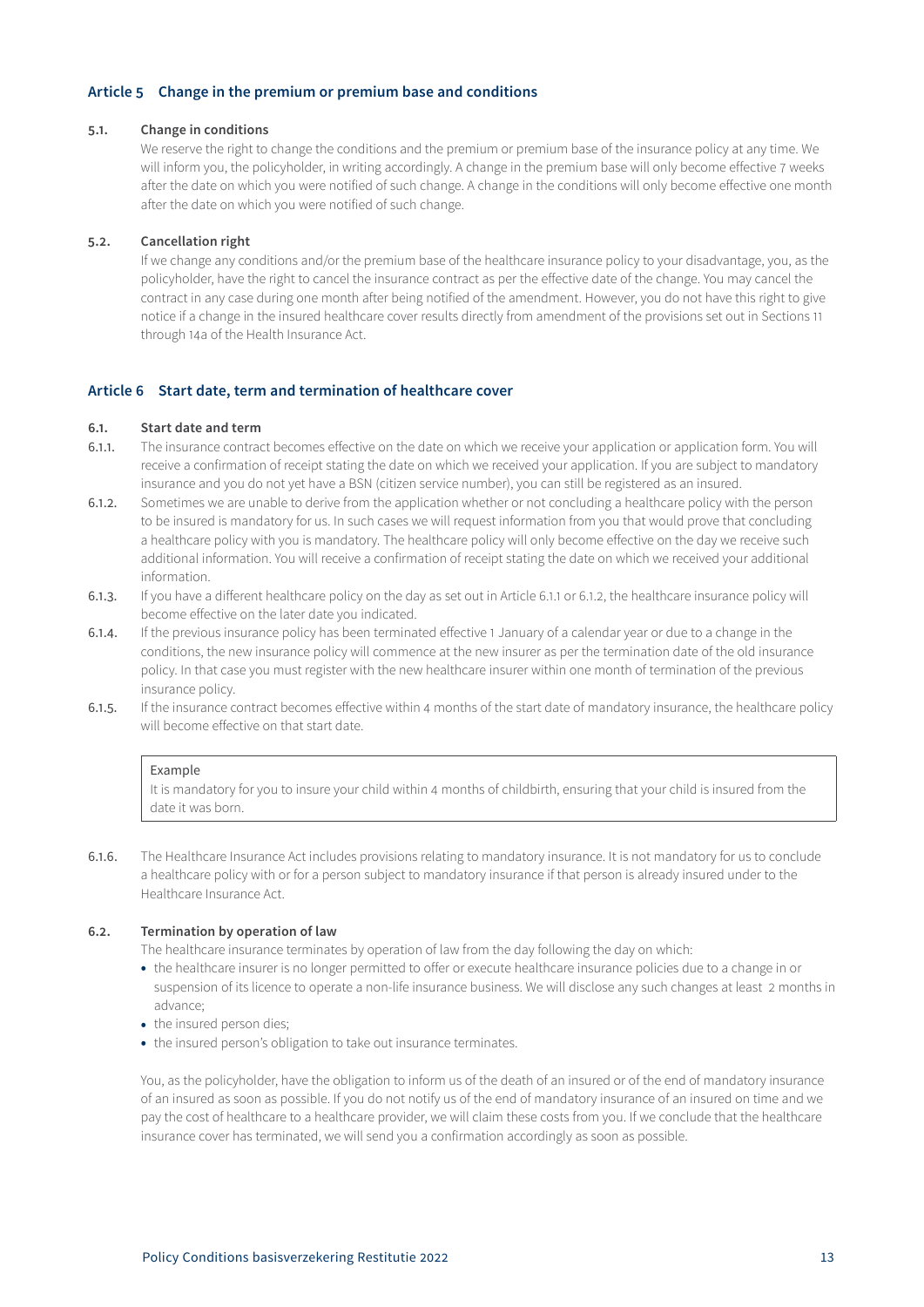# **6.3. When can you change or cancel your insurance policy?**

# 6.3.1 Change

Do you want to change your basic insurance policy to a different basic insurance policy? Then please send us the instructions latest by 31 January. Your new insurance policy will start on 1 January (with retroactive effect).

## 6.3.2. Annual cancellation

As the policyholder, you are entitled to terminate the healthcare insurance policy annually as per 1 January, subject to receiving your notice in writing latest by 31 December of the previous year. You will then have until 1 February to find another insurer who will insure you with retrospective effect to 1 January.

# 6.3.3. Intermediate termination

You, as the policyholder, are entitled to intermediate termination of the healthcare insurance policy in writing:

- of another insured if this insured has taken out a different healthcare policy. If you cancel the healthcare policy before the other healthcare policy becomes effective, the termination date will coincide with the start date of the new healthcare policy. If the cancellation notice was received later, the cancellation date will be the first day of the second calendar month after receipt of your cancellation notice;
- within six weeks after you received a notification about us as referred to in Section 78c, second subsection, or Section 92, first subsection, of the Healthcare Market Organisation Act. The cancellation date will be the first day of the second calendar month after receipt of your cancellation notice;
- in the event of changes to the premium and/or conditions as set out in Article 5.2;
- if you participate in one of our group contracts with your former employer, and you are offered to participate in the group contract of your new employer. You may then cancel the healthcare insurance at any time up to 30 days after the new employment commences. In that event both the cancellation and the registration become effective on the start date of the employment at the new employer if that is the first day of the calendar month, and, if not, then on the first day of the calendar month following the start date of the employment.

## Cancellation upon 18th birthday

You may cancel your child's insurance upon his/her 18th birthday. Your child may then conclude his/her own healthcare insurance policy.

## 6.3.4. Cancellation service

For cancellation of the insurance policy as set out in Articles 6.3.2 and 6.3.3, you may also make use of the cancellation service of the Dutch healthcare insurers. This means you authorise the insurer of your new healthcare policy to cancel the healthcare policy with the previous insurer.

## 6.3.5. When is cancellation not possible?

If we sent you a reminder for arrears in premium payments, you are not permitted to cancel your healthcare policy during that period until full payment of the premium, interest and collection fees has been received. You may cancel the healthcare policy if we suspended cover or if we confirm your cancellation within 2 weeks.

## **6.4. When are we entitled to cancel, dissolve or suspend the insurance contract?**

We are entitled to cancel, dissolve or suspend the insurance policy in writing:

- in the event of past-due payments as set out in Article 3.6;
- in the event of fraud (see Article 2.4):
- if you intentionally have not provided any, incomplete or incorrect information or documents that have or could have worked to our disadvantage;
- if you acted with the intent of misleading us, or if we had not accepted your application for a healthcare insurance policy/ policies if we had known the actual circumstances. In such cases we reserve the right to cancel the healthcare policy within 2 months of detection and with immediate effect. In such cases we are not liable for paying out any amounts, or we may reduce the amount to be paid out. We reserve the right to set off such recovery claims against other payments.

# **6.5. Certificate of cancellation**

Upon termination of the healthcare policy, you will receive a termination confirmation with the following details:

- name, address, place of residence and citizen service number (BSN) of the insured;
- name, address and place of residence of the policyholder;
- the day on which the healthcare policy terminates;
- whether on that day an excess applied and if yes, the amount of this excess.

Upon termination of mandatory insurance, the end date is also stated in the confirmation.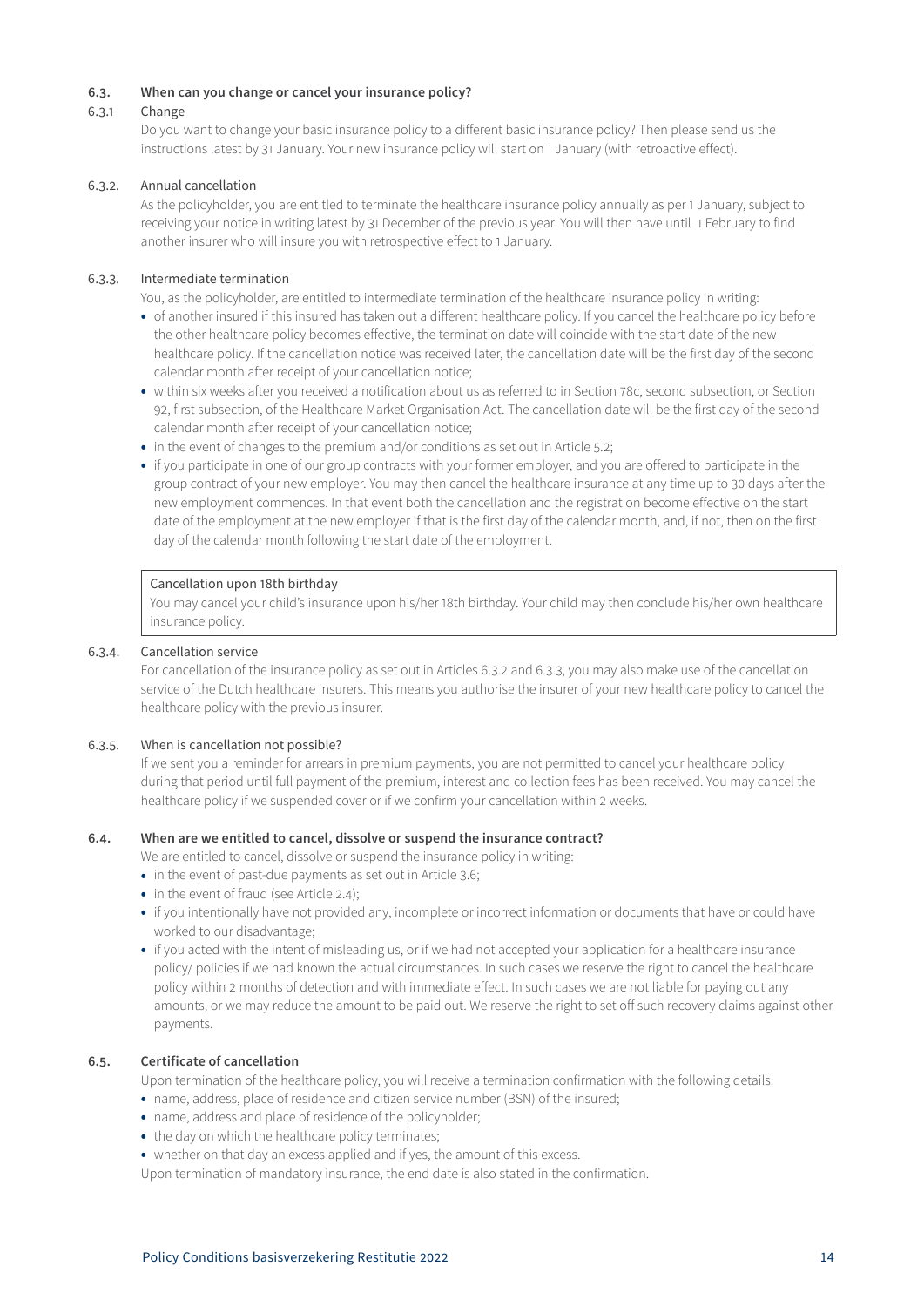# <span id="page-14-0"></span>**6.6. Insuring non-insured persons**

If the CAK concluded this healthcare policy on your behalf pursuant to Section 9d, subsection 1 of the Health Insurance Act, the following applies:

- a. you may deem this healthcare policy null and void if you can demonstrate within 2 weeks to both us and the CAK that you already have healthcare insurance. This 2-week period starts on the date on which the CAK informed you that it concluded this healthcare policy on your behalf;
- b. we may lawfully reverse this healthcare policy due to error if you demonstrate that you are not subject to mandatory insurance;
- c. you are not permitted to cancel this healthcare policy during the first 12 months. After these 12 months, the customary termination options as stated in Article 6.3 become effective.

# **Article 7 Statutory excess**

## **7.1. Amount of statutory excess**

If you are age 18 or older, a statutory excess of € 385 per calendar year applies. The costs of healthcare are charged to you up to this amount. If you reach age 18 in the course of a calendar year, the statutory excess applies from the first day of the calendar month following the calendar month after your 18th birthday. The amount of the statutory excess will then be determined in accordance with the calculation method stated in Article 7.4.

## **7.2. The types of care to which the statutory excess is applicable**

The statutory excess is applicable to all types of care as included in these policy conditions, with the exception of:

- general practitioner care as described in Article 12. Please take into account that medicines prescribed by your GP do not fall under GP care. The same applies to laboratory tests related to GP care performed and charged by another care provider at the request of the GP. For this care, the statutory excess applies. See Article 12, General practitioner care;
- care programs as described in article 14, Multidisciplinary care (chain healthcare). The deductible does apply to medicines and laboratory tests;
- a combined lifestyle intervention as set out in Article 15; The deductible does apply to medicines and laboratory research;
- nursing and care as set out in Article 16;
- obstetric care by an obstetrician, general practitioner or gynaecologist. No excess applies for prenatal screening, excepting for the NIPT. The excess applies to NIPT. Any fees associated with obstetric care are also subject to the excess. This means that medications, blood tests or patient transport are subject to the excess. See Article 17.1, Obstetric care, and Article 18, Specialist medical care;
- maternity care. Please refer to Article 17.2, Maternity care;
- leased medical aids. Please refer to Article 38, Medical aids and bandaging;
- post-op check-ups after a kidney or liver donation, after the period set out in Article 24, item d, Tissue and organ transplants has expired;
- transport of a donor as set out in Article 24, Tissue and organ transplants;
- care by a care provider specifically designated by us. You can find this care provider(s) on our website;
- any personal contributions and/or personal payments.

## **7.3. Calculation method of amount of statutory excess**

If the healthcare policy does not start or end on 1 January, we calculate the excess as follows:

Excess x number of days that the healthcare policy was effective

the number of days in the relevant calendar year

This amount will be rounded off to the nearest whole euro.

## Example

The healthcare policy term is 1 January through 30 January. This is a total of 30 days. The calendar year 2022 has 365 days. The excess is: € 385 x 30 divided by 365 is € 31.64 and is rounded off to € 32.

## **7.4. Calculation of statutory excess**

When calculating the excess, the costs of care or another service will be allocated to the calendar year in which the care was received. If a treatment falls in 2 calendar years and the healthcare provider may charge the costs as a single amount (for example the Diagnosis and Treatment Combination), these costs will be charged to the excess of the calendar year in which the treatment started.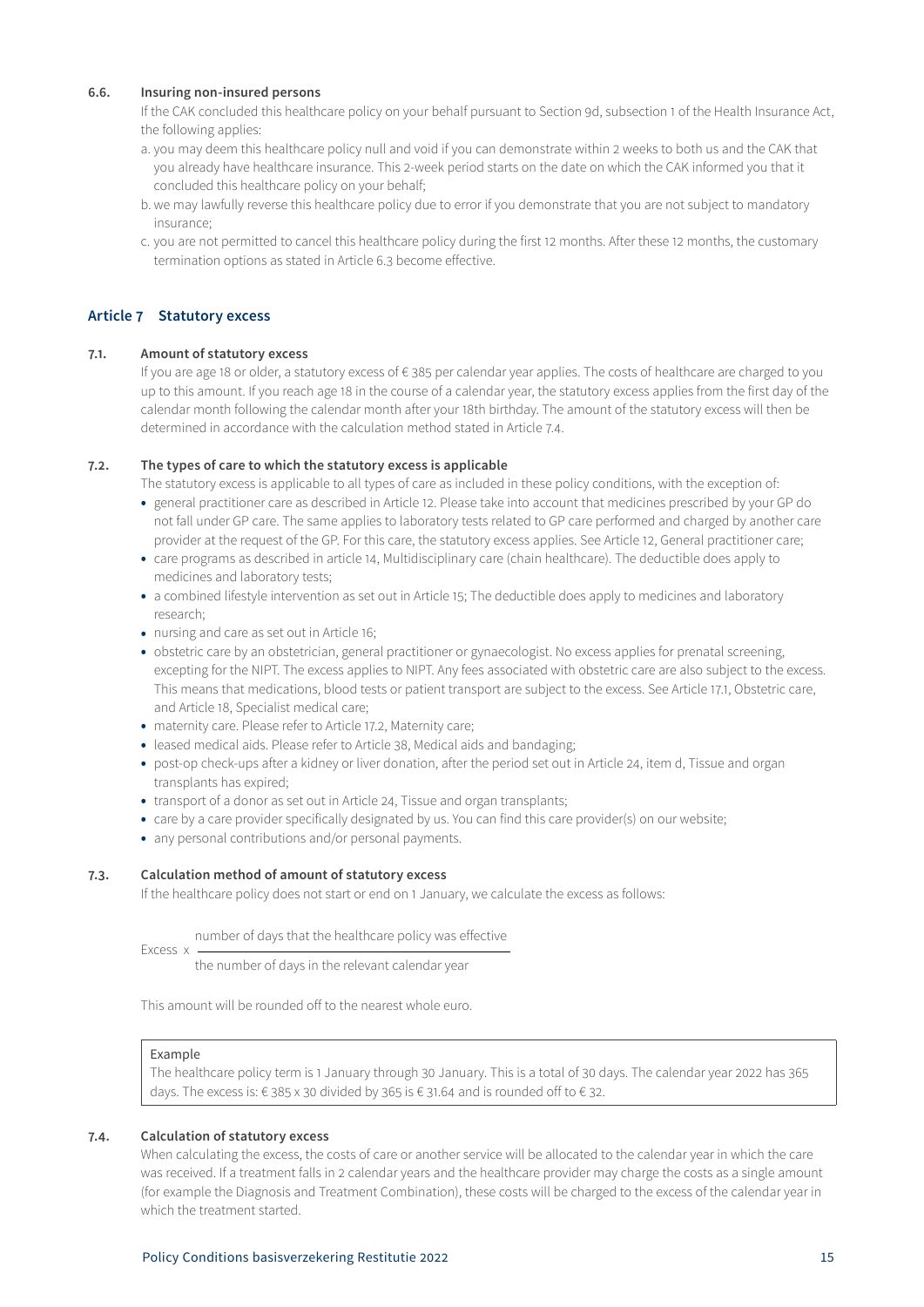# <span id="page-15-0"></span>**Article 8 Voluntary excess**

## **8.1. Variations voluntary excess**

If you are age 18 or older, you may select a healthcare policy with a voluntary excess amounting to: € 0 or € 500 per calendar year. The costs of healthcare are charged to you up to this amount. Depending on the selected amount of the voluntary excess, you will receive a discount on the premium base. The selected voluntary excess and any discounts are stated on the policy schedule.

#### **8.2. The relevant types of care to which the voluntary excess is applicable**

The voluntary excess is applicable to the same healthcare types as set out in Article 7.2.

# **8.3. Calculation method of amount of voluntary excess**

8.3.1. If the healthcare policy does not start or end on 1 January, we calculate the voluntary excess as follows:

Excess x number of days that the healthcare policy was effective

the number of days in the relevant calendar year

This amount will be rounded off to the nearest whole euro.

# Example

You selected a voluntary excess of € 500. The healthcare policy term is 1 January through 30 January. This is a total of 30 days. The calendar year 2022 has 365 days. The voluntary excess is: € 500 x 30 divided by 365 is € 40,10 and is rounded off to € 41. The statutory excess is € 385 x 30 divided by 365 is € 31.64 and is rounded off to € 32. The total excess amounts to € 73 (€ 32 statutory excess and € 41 voluntary excess).

- 8.3.2. If the healthcare insurance policy does not become effective on 1 January and you had taken out a healthcare policy with us previously with a different voluntary excess amount, then the total voluntary excess is calculated as follows:
	- a each amount of voluntary excess x the number of days that the voluntary excess is applicable;
	- b the sum of the amounts stated under a divided by the number of days in the relevant calendar year;
	- c the result of this amount will be rounded off to the nearest whole euro.

# **8.4. Amendments to voluntary excess**

You may change the voluntary excess annually as per 1 January. You are required to forward us such changes in writing or via Mijn Aevitae no later than 31 January.

## **8.5. Calculation of statutory and voluntary excess**

If a voluntary excess applies, the healthcare costs will first be deducted from the statutory excess and subsequently from the voluntary excess. The provisions set out in Article 7.4 apply for the calculation of the voluntary excess amount relating to treatment spread over 2 calendar years.

# **Article 9 Abroad**

#### **9.1 General**

We make the following distinctions for the reimbursement of treatments abroad:

- insured persons living in the Netherlands (see Article 9.4);
- insured persons who live or stay in another EU/EEA country or treaty country and stay in the Netherlands or another treaty country, whether temporarily or not (see Article 9.5);
- insured persons who live or stay abroad, but not in an EU/EEA country or treaty country (see Article 9.6).

# **9.2 Permission requirement for care abroad**

Do you wish to receive treatment abroad? If you are admitted to a hospital or other institution for 1 or more nights for this treatment, you will require our prior permission. You can request this via the 'Application form for medical treatment abroad' on our website. You do not need permission if you are unexpectedly admitted and the treatment cannot reasonably be postponed until you have returned to your country of residence. If you are admitted for 1 or more nights, you must call our emergency center. You will find the telephone number on your health insurance card and on our website.

## **9.3 Referral and/or permission requirement**

Is a specific referral, prescription and/or permission required aside from the permission for requesting care (Article 9.2)?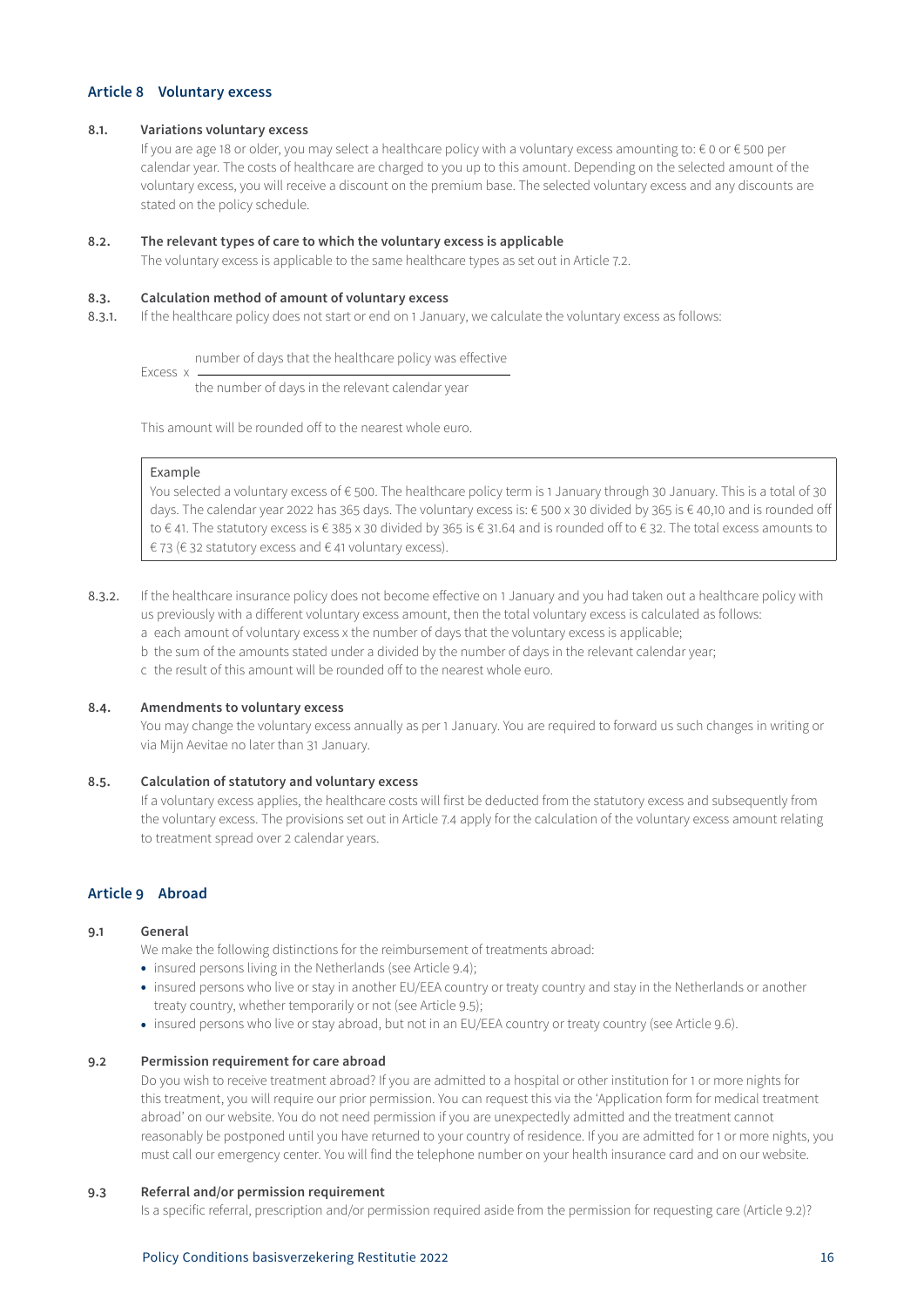Then you can find this in the relevant healthcare article (see also Article 1.8 of this General section).

#### <span id="page-16-0"></span>**9.4 You live in the Netherlands and receive care abroad**

If you live in the Netherlands, you are entitled to reimbursement of insured care provided by a care provider outside the Netherlands contracted by us.

Are you going to a care provider who has no contract with us for the care in question? Then we will reimburse the costs up to the amount you would have received if the treatment had taken place in the Netherlands. Therefore, keep in mind that you may have to pay a (large) part of the costs yourself for treatments abroad.

#### **9.5. If you are living in or residing in an EU/EEA or treaty country outside the Netherlands**

If you are living in or residing in an EU/EEA or treaty country outside the Netherlands, you are entitled to the following healthcare:

- healthcare in accordance with the statutory insurance package in an EU/EEA country or treaty country, if applicable to you. This right to healthcare is set out in the EU social security regulations or a social security treaty;
- healthcare provided by a contracted healthcare provider or healthcare institution;
- reimbursement of healthcare costs by a non-contracted healthcare provider. We will reimburse the costs up to a maximum of the Wmg rates applicable in the Netherlands. If no Wmg rates apply, we will reimburse the costs up to a maximum of the market price perceived as reasonable in the Netherlands.

# European health card (EHIC)

On the reverse of your healthcare card, you can find the EHIC. If you travel to an EU/EEA country or Switzerland, this card entitles you to necessary medical care abroad. You can use the EHIC in Australia for emergency medical care. You may only use this EHIC if you are insured with us. If you use this EHIC abroad, while you know or could reasonably know that it is no longer valid, the cost of healthcare will be charged to you.

# **9.6. If you are living in or residing in a non-EU/EEA country or non-treaty country**

If you are living in or residing in a non-EU/EEA country or non-treaty country, you may choose healthcare in your country of residence or temporary residence and select:

- reimbursement of healthcare costs by a contracted healthcare provider or healthcare institution;
- reimbursement of healthcare costs by a non-contracted healthcare provider. We will reimburse the costs up to a maximum of the Wmg rates applicable in the Netherlands. If no Wmg rates apply, we will reimburse the costs up to a maximum of the market price perceived as reasonable in the Netherlands.

#### Please note!

The costs of treatment abroad may be higher than the costs of the same treatment in the Netherlands. We will reimburse the costs up to the amount you would receive if you had the treatment in the Netherlands. Therefore please take into consideration that you will likely have to pay for a (large) part of the bill yourself if you are having treatments abroad.

## **Article 10 Complaints and disputes**

# **10.1. Do you have a complaint? Please submit your complaint to the Complaints Management department**

You may rest assured that we organise everything carefully relating to your healthcare insurance policy. However, one hundred percent satisfaction is not always achievable. We are open to hearing your complaints and suggestions. Please contact our customer service. The telephone number is available from our website. Please feel free to submit your complaint in writing to Aevitae, afdeling Klachtenmanagement' (the Complaints Management department), PO Box 2705, 6401 DE Heerlen, the Netherlands. The Complaints Management department acts on behalf of the management board.

## Tips for submitting a complaint

- Please indicate in as much detail as possible what happened, what you are dissatisfied with, what you think is the best solution and when you can best be reached.
- Please attach all relevant documents. Please do not send any originals with your complaint. After all, you may still need the originals.
- If you are unable or unwilling to submit your complaint, you can have someone else do this on your behalf and designate a proxy.
- However, for privacy reasons, we will require your permission in writing to deal with such a proxy. We cannot process the complaint until we receive your permission.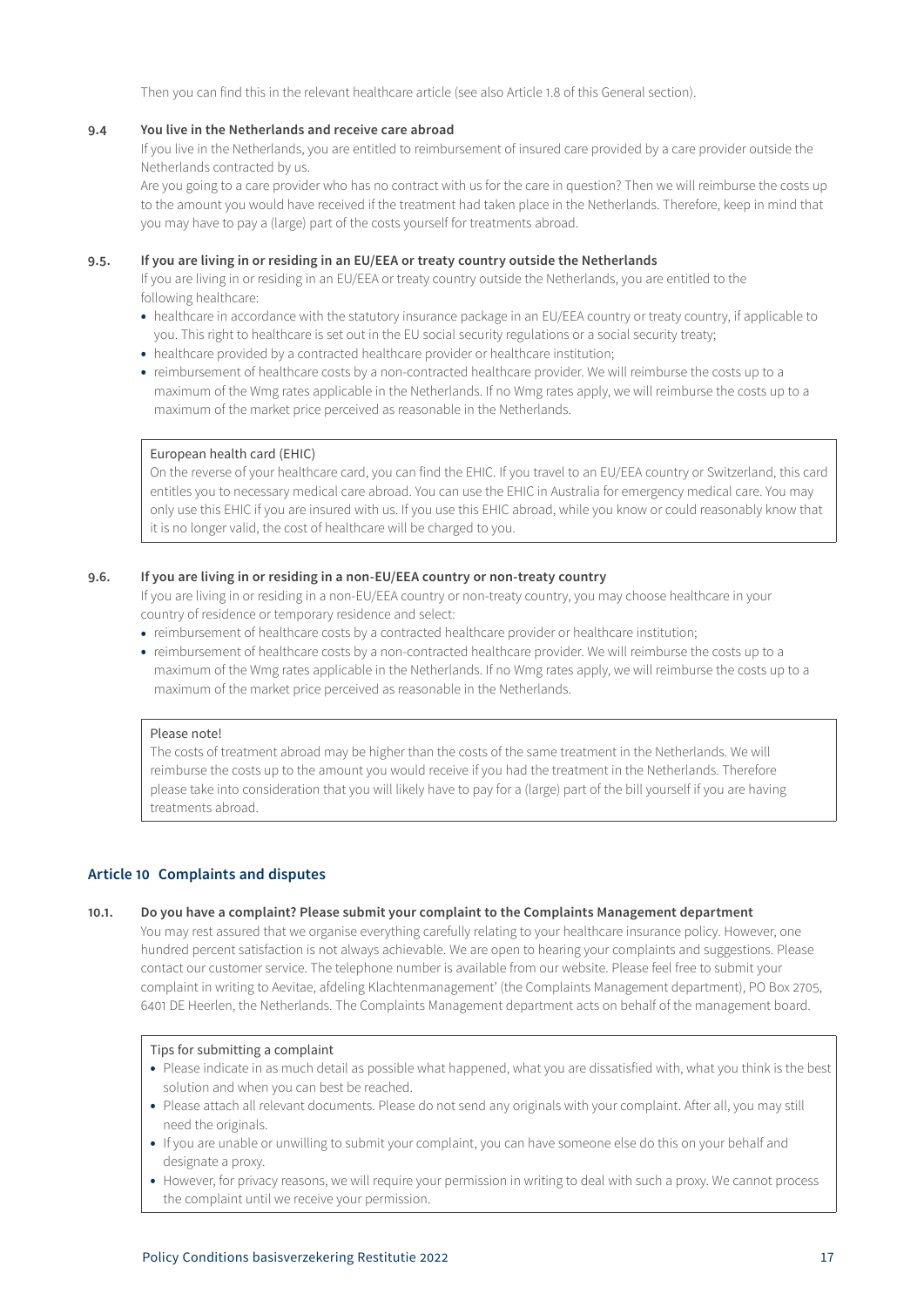<span id="page-17-0"></span>You will receive a response from us within 15 days. If you are not satisfied with the decision or if you have not received any response within 15 days, please feel free to submit your complaint or dispute to SKGZ (Foundation Complaints and Disputes Healthcare Insurance), PO Box 291, 3700 AG Zeist, the Netherlands, www.skgz.nl. Instead of going to the SKGZ, you can file your complaint also to the arbiter for financial services in Malta (Office of the Arbiter for Financial Services, 1st Floor, St Calcedonius Square, Floriana FRN 1530, Malta, telephone +356 8007 2366 or +356 21 249 245 or complaint.info@ financialarbiter.org.mt). We would like to point out that the arbitrer in Malta will only investigate your complaint if you have received a final decision received from us on your complaint. Alternatively, you may submit the dispute to the competent court of law.

## **10.2. Complaints about our forms**

Do you find a form superfluous or complicated? You can submit your complaint via our website. It is also possible to add your to submit a complaint about this in writing to the 'afdeling Klachtenmanagement', PO Box 2705, 6401 DE Heerlen, the Netherlands.

You will receive a response from us about your complaint about forms within 15 days. If you are not satisfied with the answer or if you have not received a response within 15 days, you can submit your complaint to the Dutch Healthcare Authority for the attention of the Information Line/the Notification Centre, PO Box 3017, 3502 GA Utrecht, the Netherlands, email: info@nza.nl. The website of the Dutch Healthcare Authority, www.nza.nl, sets out how to submit a complaint about forms.

# **Article 11 Long-term Care Act (Wlz)**

In addition to your health insurance, you are insured under the Long-term Care Act (Wlz) for certain long-term forms of care. For the implementation of the Long-Term Care Act, EUCARE collaborates with the Long-Term Care provider Zilveren Kruis Zorgkantoor NV. This means that all EUCARE policyholders are registered with Zilveren Kruis Zorgkantoor NV for the implementation of the Wlz for the duration of the health insurance. You authorize EUCARE to register you for the Long-Term Care Act at Zilveren Kruis Zorgkantoor NV on your behalf. For this, EUCARE will share your name and citizen service number with Zilveren Kruis Zorgkantoor NV.

The actual implementation of the Long-Term Care Act does not take place by the Wlz implementer, but by the 'care office' of the region where you live. You can find out which care office is active in your place of residence at [www.zn.nl](http://www.zn.nl) and then choose 'care offices.'

# **II Healthcare Provisions**

# **MEDICAL CARE**

## **Article 12 General practitioner care**

This is your cover You are entitled to:

1. Medical care as offered by general practitioners including the associated laboratory tests and diagnostics Healthcare provided by general practitioners also includes health advice, counselling for quitting smoking, preconception healthcare (pregnancy wish visit) and foot care if you have diabetes mellitus type 1 or 2.

#### Quit smoking

Counselling on how to quit smoking is defined as:

- short treatments, such as one-off short counselling sessions on how to quit smoking;
- intensive forms of treatment aimed at behavioural change (in a group or as an individual).

If you attend a Quit Smoking programme with your general practitioner in accordance with the 'Zorgstandaard Tabaksverslaving 2019', please refer to Article 26. Your general practitioner can provide more details.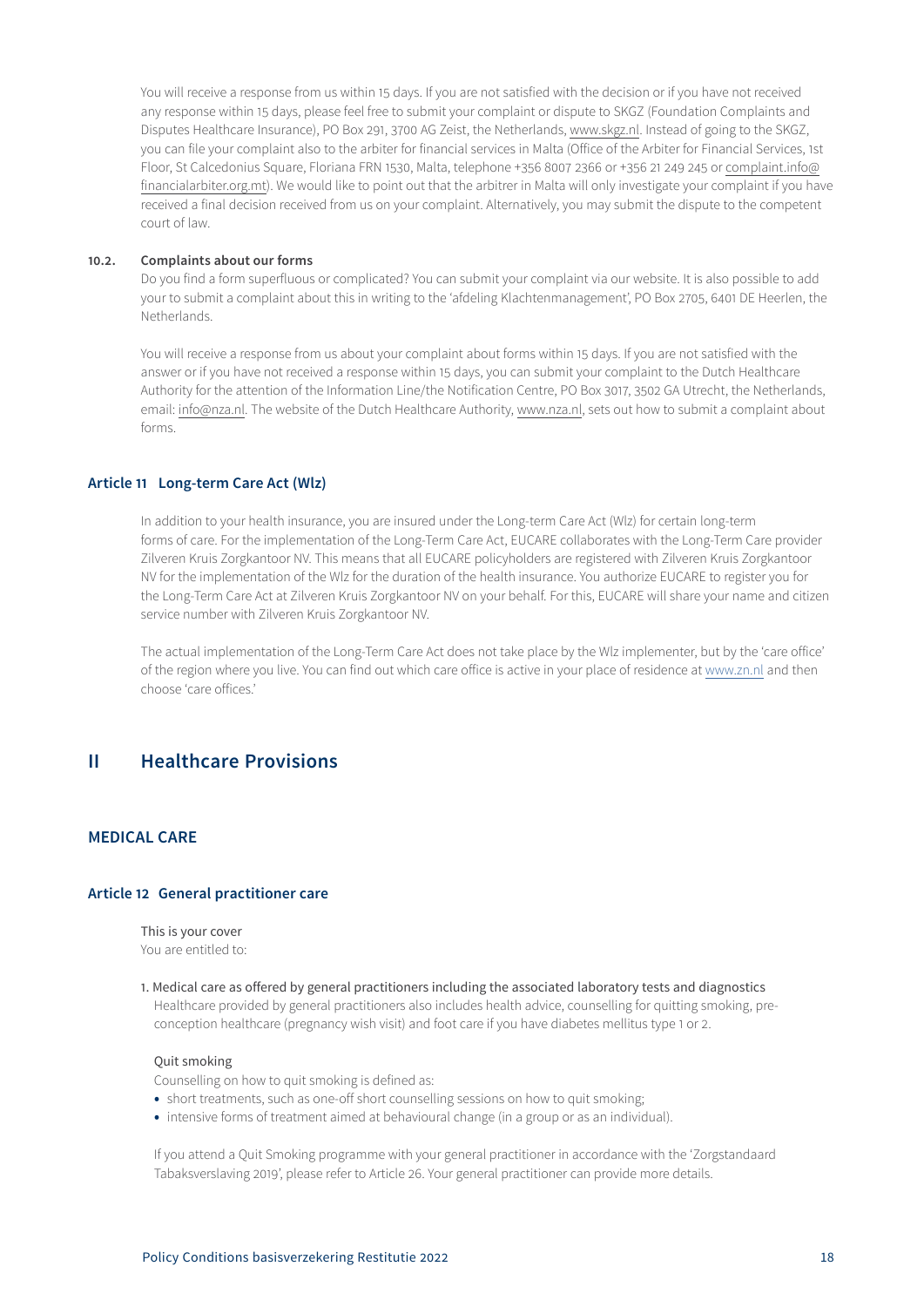# Pre-conception healthcare

Pre-conception healthcare (pregnancy wish visit) is defined as:

- advice on healthy nutrition:
- advice on intake of folate acid:
- advice on intake of vitamin D;
- advice on how to quit smoking, alcohol and drugs, if necessary with active counselling to realise this;
- advice on using medication;
- advice on treatment of existing conditions and previous pregnancy complications;
- advice on infectious diseases and vaccinations;
- tracking risks based on your health history and offering genetic counselling if you are not (yet) pregnant.

# Foot care for diabetes mellitus

The aforementioned foot care for diabetes mellitus is defined as:

- from care profile 1: annual foot examination consisting of an anamnesis, examination and risk inventory;
- from care profile 2: more frequent foot examinations, check-ups and use of diagnostics, treatment of skin and nail problems, foot shape and position abnormalities or other risk factors.

These foot treatments do not include foot care such as removing calluses for purely cosmetic or personal care reasons and general nail care such as clipping nails.

The care profiles are set out in the Healthcare Module Prevention Diabetic Foot Ulcers. Care profiles give insight into the foot care required based on a risk classification of patients with diabetes mellitus. The Healthcare Module is available from our website. Your general practitioner, medical specialist, physician assistant, nurse specialist or specialist geriatric medicine can tell you which care profile applies to you.

## Foot care as part of multidisciplinary care

Do you have diabetes mellitus type 2 and do you receive foot care through a care program as described in article 13? In that case you are not entitled to the foot care described in this article.

## 2. Specialist medical care closely linked to the medical domain of the general practitioner

- Examples of such healthcare include:
- regular or minor surgery interventions;
- ECG diagnostics (heart images);
- lung function test (spirometrics);
- diagnostics based on the Doppler test (testing the blood flow in the vascular system);
- MRSA screening (screening for Meticillin Resistant Staphylococcus Aureus);
- audiometrics (hearing system testing);
- IUD (pessary) application or removal, implantation or removal etonogestrel implantation rod. If you are age 21 and up, you are not entitled to reimbursement of a contraceptive, excepting for treatment of endometriosis or menorrhagia (if suffering from anaemia). See Article 37;
- medically necessary circumcision;
- therapeutic injections (Cyriax).

## Excess

No excess applies to this care. Please note that medicines prescribed by the general practitioner are not classified as GP care. The same applies to laboratory tests related to GP care and requested by the general practitioner but carried out and charged by another care provider. The excess applies to these forms of care. For more information, see Articles 7 and 8 of these insurance conditions.

## This is where to go

General practitioner, care providers within the practice and care providers outside the practice, insofar as competent and competent. Under the medical responsibility of a general practitioner, this care may also be provided by a doctor's assistant, nurse, social worker, nurse practitioner (NP), physician assistant (PA) or practice assistant (Somatic or GGZ).

For the placement or removal of an IUD, you may also go to a certified midwife. Your midwife can inform you about this.

For the foot care referred to in this article you may visit:

- a podiatrist registered in the Paramedics Quality Register (Kwaliteitsregister Paramedici);
- medical pedicure or pedicure registered in the Quality Register for the pedicure (KRP) of ProCert, Quality Register for Medical Foot Care Providers (KMV) of the Dutch Foot Care Providers Society (NMMV) or Register for Paramedic Foot Care (RPV) of the Foundation pedicure in healthcare (Stipezo), in case of cooperation with the podiatrist.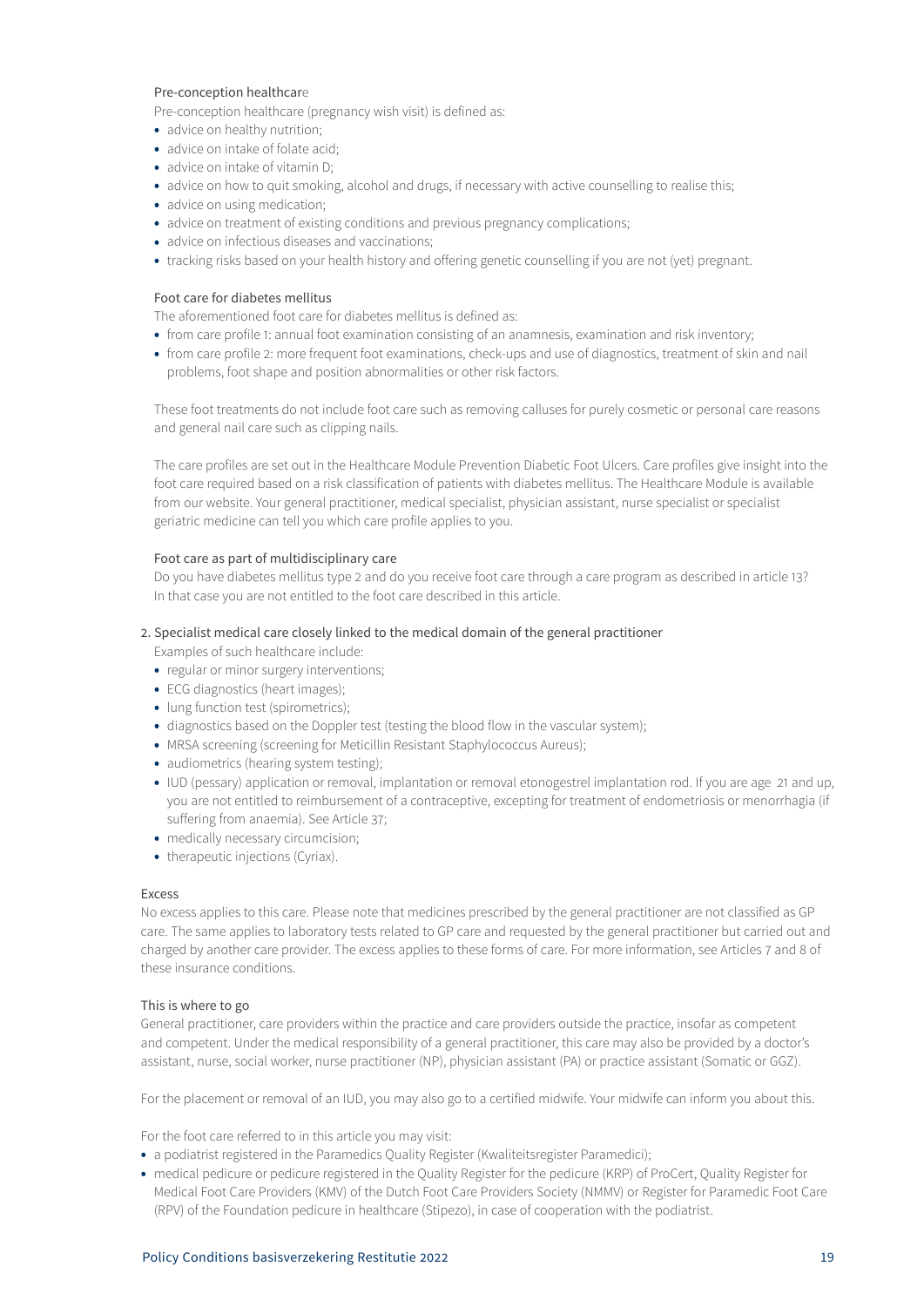<span id="page-19-0"></span>A list of [contracted healthcare providers](https://www3.aevitae.com/zoek-eucare-zorgverlener) is available from our website. The partnerships between podotherapists and pedicures are also available from our website.

# Where can foot care be provided?

The foot care may be provided in the practice room of your care provider, a hospital or in a nursing home. If your treating care provider considers it medically necessary, this care may also be provided at home.

# **Article 13 Medical care for specific patient groups**

## This is your cover

- 1. You are entitled to medical care and care in a group offered by specialists in geriatric medicine (SO), doctors for the mentally handicapped (AVG) and behavioural scientists. This concerns generalist medical care aimed at vulnerable elderly people, people with chronic progressive degenerative diseases, non-congenital brain injury or an intellectual disability.
- 2. This care also includes:
	- a. Day treatment in a group of vulnerable patients aimed at learning to deal with and compensate for limitations in order to allow the patient to live at home for as long as possible. For example, elderly people with multiple problems, people with Parkinson's, Korsakov, Multiple Sclerosis (MS) or an intellectual disability;
	- b. Day treatment in a group of people with a physical disability or non-congenital brain injury;
	- c. Day treatment in a group of people with Huntington's disease;
	- d. Care for people with severely disturbed behavior and a slight intellectual disability.

The directing practitioner draws up your treatment plan and manages the multidisciplinary team. In the treatment plan, the care and the number of half-days of care in a group are recorded.

## Specific patient groups

Do you have, for example, dementia, MS, Parkinson's, a non-congenital brain injury or an intellectual disability? Then you need specific care in your own environment. The specialist in geriatric medicine and the doctor for the mentally handicapped play an important role in this. These care providers are specifically trained to provide expert guidance and care. As a result, the care you need is better aligned.

## Group care

This care makes it possible to offer specific, vulnerable patient groups an integral program in a group. Within this form of care, the professional therapeutic climate is paramount. Care in a group can be used by your directing practitioner as part of the individual treatment plan.

## Excess

The excess applies to this care. For more information, see Articles 7 and 8 of these policy conditions.

## This is where to go

- 1. For care mentioned under 1: a specialist in geriatric medicine (SO), doctor for the mentally handicapped (AVG), or a behavioral scientist.
- 2. For care mentioned under 2: a multidisciplinary team led by a directing practitioner. The coordinating practitioner is responsible for drawing up the treatment plan, which also includes collaboration with the various care providers are described. The coordinating practitioner also ensures that you have a say about your treatment options.

The coordinating practitioner may be a:

- GZ psychologist;
- Generalist remedial educationalist;
- Specialist geriatric medicine (SO);
- Doctor for the Mentally Handicapped (AVG);
- Clinical Psychologist;
- Clinical Neuropsychologist;
- Psychiatrist.

# Referral letter required from

General practitioner or medical specialist.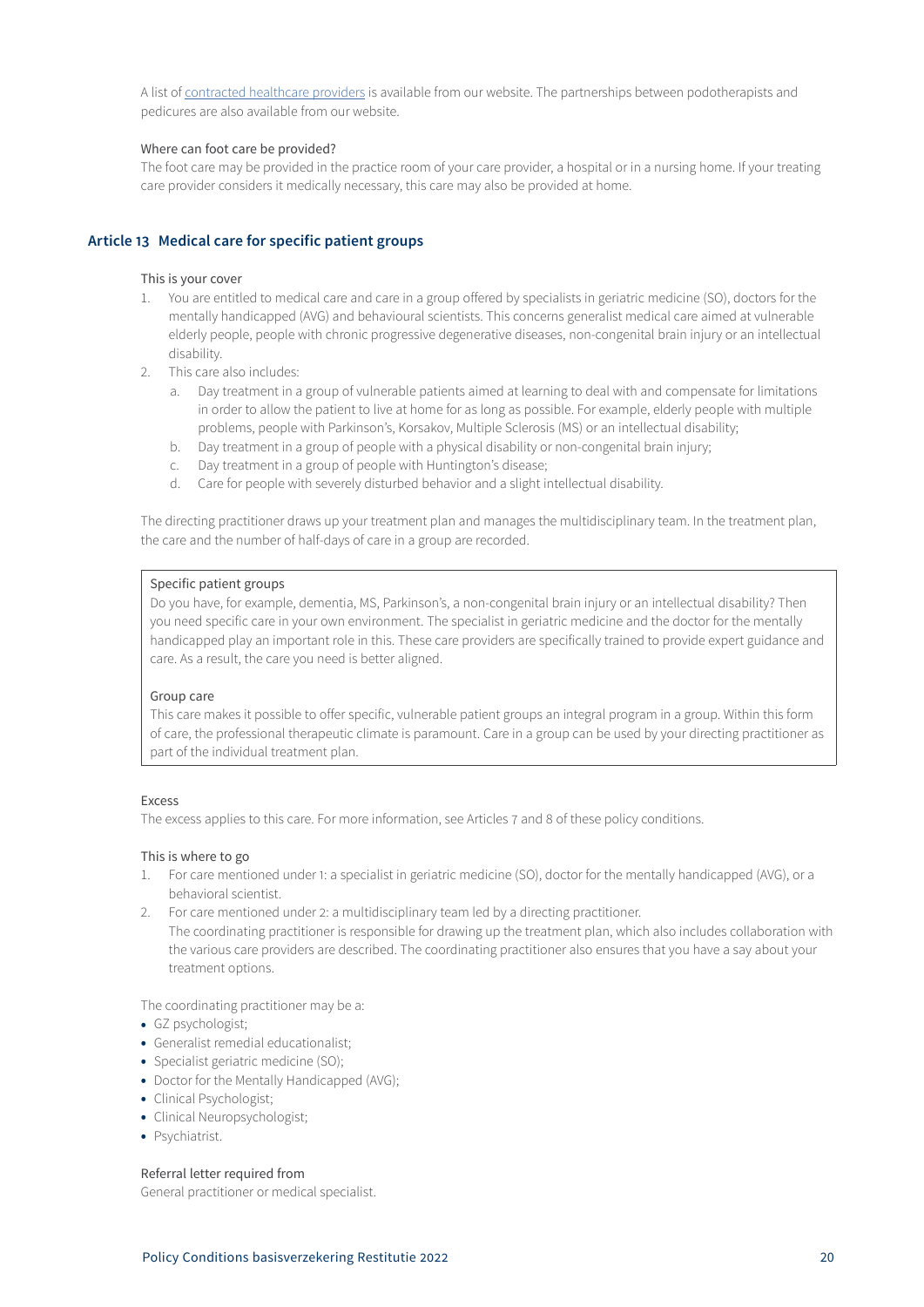## <span id="page-20-0"></span>Particularities

- For paramedical care that is not provided as an integral part of care in a group, see Articles 28 to 31;
- Please see our website for information about the nationally established minimum starting points for individual performance or care in a group GZSP a healthcare provider must comply with.

## **Article 14 Multidisciplinary care (chain healthcare)**

#### This is your cover

You are entitled to one of the following care programs (chain care):

- 1 Diabetes mellitus type 2 (DM type 2);
- 2 Vascular risk management (VRM; this is the management of (risks of) cardiovascular disease);
- 3 Chronic obstructive pulmonary disease (COPD; this is a collective term for the chronic bronchitis and emphysema)
- 4 Asthma (if you are 16 or older).

All care components of the care program must comply with the Diabetes mellitus, VRM, COPD or Asthma standard of care. You can find the care standards on our website. The care programs are funded in accordance with the policy rule of the Dutch Healthcare Authority for general practitioner care and multidisciplinary care.

#### Excess

No excess applies to this healthcare. The excess does apply to medicines as well as laboratory tests and diagnostics conducted by a different healthcare provider at the request of the general practitioner and charged to you. For more information, please refer to Articles 7 and 8 of these policy conditions.

#### This is where to go

A contracted healthcare group. A list of contracted healthcare providers is available from our website. You could also ask your general practitioner about the options for multidisciplinary care.

Do you receive multidisciplinary care from a care provider with whom we do not have a contract for multidisciplinary care? Then you are entitled to reimbursement up to the then current (maximum) rate based on the Healthcare Market Regulation Act (Wmg).

If you do not receive multidisciplinary care or if multidisciplinary care is not available in your region, you are entitled to healthcare provided by individual healthcare providers pursuant to the relevant healthcare provisions, including general practitioner healthcare services (Article 12) and dietetics (Article 31).

## Particularities

Specialist medical care is not covered by the care program (chain care). Please see Article 18, Specialist medical care.

#### Multidisciplinary care (chain healthcare)

Multidisciplinary care programs have been specially developed to improve the quality and efficiency of care for the chronically ill organizing within a region. The care providers work closely together in a care group to ensure better coordination of the care you need. An integral rate applies to all care within the program. That is why you can only go to care providers affiliated with the care group we have contracted.

# Healthcare group

The healthcare group is a partnership of healthcare providers with various disciplines under supervision of a general practitioner. Together, they provide chain healthcare. Aside from the general practitioner, healthcare may also be delivered by a nurse, physician's assistant, dietician, podotherapist or pedicure.

# **Article 15 Combined lifestyle intervention**

#### This is your cover

If you are age 18 or older, you are entitled to a combined lifestyle intervention (GLI). A GLI is an accredited programme concerning healthy diet, eating habits and increased exercise to develop and maintain a healthy lifestyle.

You are eligible for an accredited programme if you are at a medium increased weight-related health risk (GGR). The GGR is determined based on the standard of care for obesity.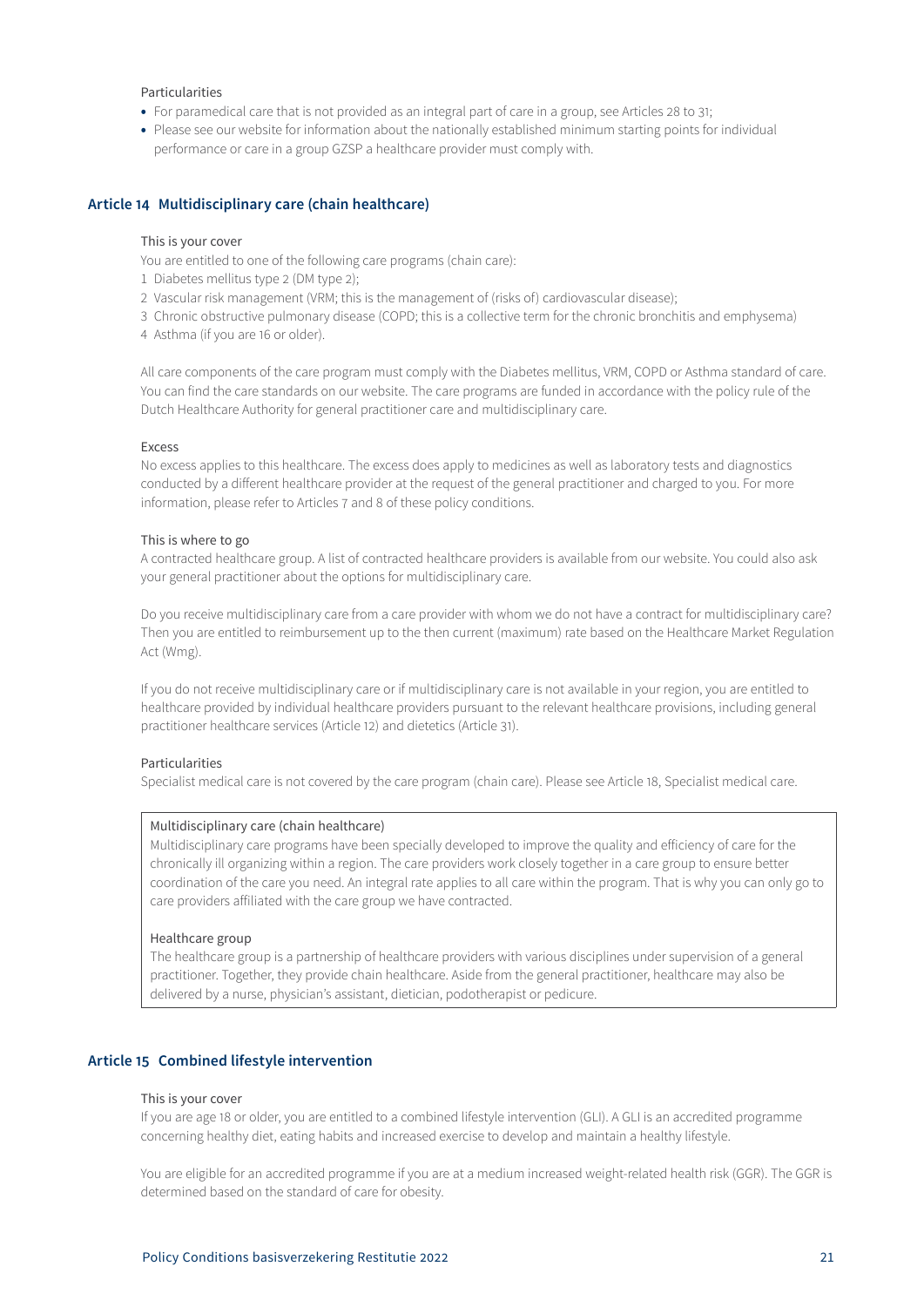<span id="page-21-0"></span>A combined lifestyle intervention is only reimbursed if it is recognized by the health insurer and the RIVM (National Institute for Public Health and the Environment). A program lasts 24 consecutive months.

You are not entitled to:

- reimbursement of (guidance with) exercise;
- reimbursement of a fitness subscription, registration at a sports club, sportswear;
- reimbursement of psychological treatment in addition to a GLI, unless there is a separate, specific indication for this. See Article 27 for the reimbursement of mental healthcare;
- reimbursement of dietetics in addition to a GLI, unless there is a separate, specific indication for this. See Article 31 for the reimbursement of dietetics.

# Excess

No excess applies to this healthcare.

## This is where to go

A combined lifestyle intervention may be provided by:

- 1 a lifestyle coach that is included in the KABIZ quality register;
- 2 a physiotherapist, remedial therapist or dietician registered as a lifestyle coach.

A list of [contracted healthcare providers](https://www3.aevitae.com/zoek-eucare-zorgverlener) is available from our website.

## Referral letter required from

General practitioner or medical specialist.

## **Article 16 Nursing and care (district nurses)**

#### This is your cover

You are entitled to nursing and/or care as nurses tend to provide without having this care be accompanied by a stay in an institution. This care includes nursing, care, coordination, signaling, prevention, instruction, strengthening of the client's personal control and self-reliance, and the client system and case management. The care is related to the need for medical care as described in Article 2.4 of the Health insurance decree (Besluit zorgverzekering) or a high risk thereof. You also have the right to care as a nurse usually provides if you have used an emergency call via a personal alarm (for example, if you have fallen at home).

This care also includes intensive child care in a nursing day care center or childcare home. Intensive child care (IKZ) is care for children up to 18 years old, who are dependent on nursing and care because of a complex general medical condition or physical disability. They are in need of medical care such as nurses generally provide or have a high risk of needing such care. They also require permanent supervision or 24-hour care in the vicinity.

#### Personal Budget (pgb)

You may be entitled to reimbursement of nursing and care in the form of a Personal Budget (PGB). This requires our prior permission. You can request this permission with the Personal Budget Application Form. You can find this form on our website. In the Personal Budget Regulations for nursing and care you will find the conditions under which you are eligible for a PGB. The Personal Budget Regulations for nursing and care can be found on our website under Documents & Forms.

#### Excess

No excess applies for this healthcare. For more information, please refer to Articles 7 and 8 of these policy conditions.

#### This is where to go

Nurse specialist, nurse, level 3 carer or carer in individual health care (VIG-er). The care provider provides the care in accordance with the 'Standards for indication and organization of nursing and care in the personal environment' of the professional association of Nurses and Carers in the Netherlands (V&VN).

A list of [contracted healthcare providers](https://www3.aevitae.com/zoek-eucare-zorgverlener) is available from our website.

#### Permission

You require our prior permission for care provided by a care provider whom we have not contracted for the care in question.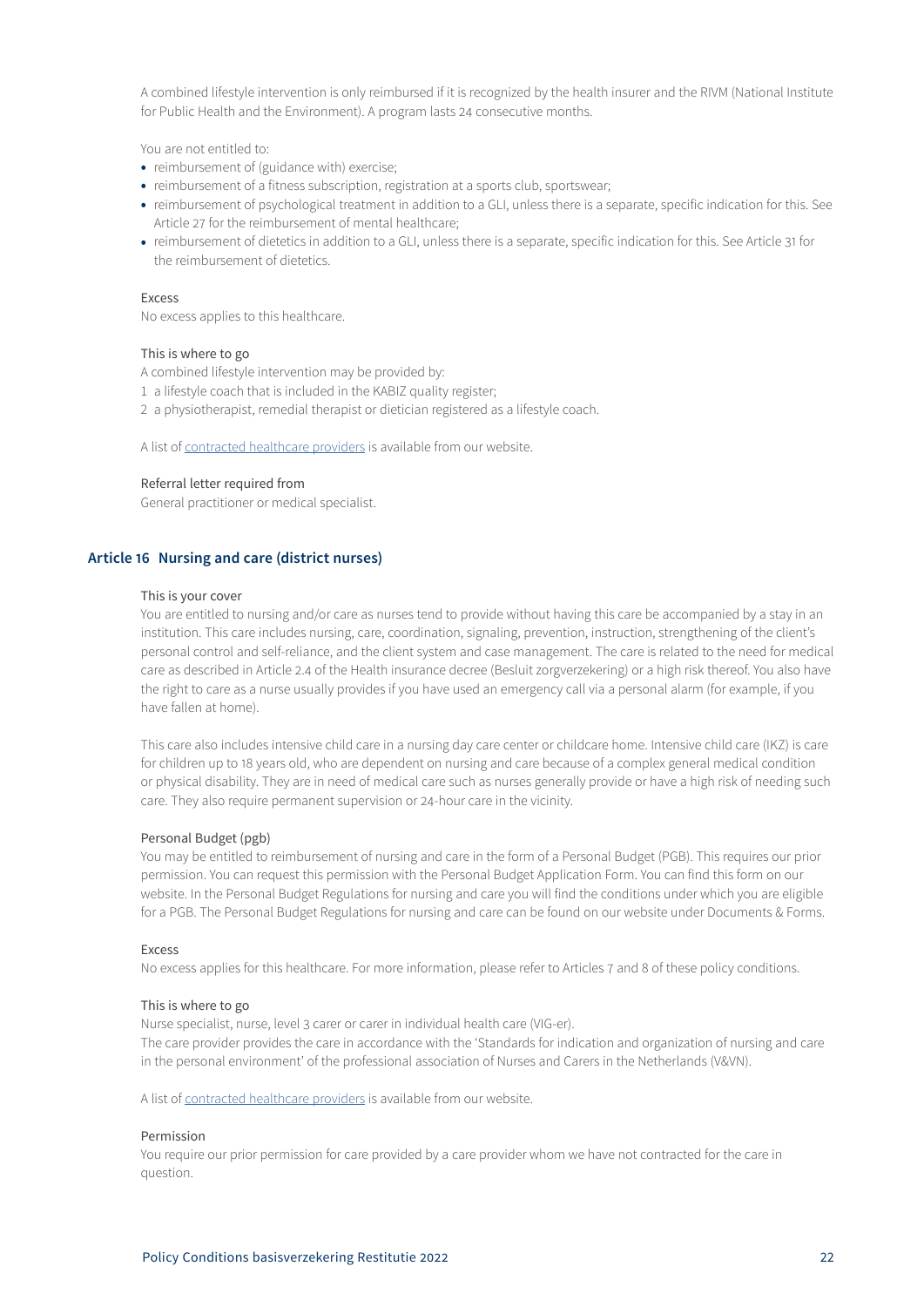<span id="page-22-0"></span>You can request this permission using the Application Form non-nontracted Nursing and/or Care. This form can be found on our website.

The reimbursement of care by a non-contracted care provider will be paid out to you. No reimbursement will be made until we have given permission.

#### Referral letter required from

A pediatrician: for nursing or care for insured persons under the age of 18.

## Particularities

- 1. You are only entitled to this care if you have an indication for nursing and care and a care plan has been drawn up. The indication is made by an HBO nurse with a certificate 'Vakbekwaam indiceren'. The nurse will draw up a care plan in consultation with you meets the guidelines of the Dutch nursing & care professional group. The care plan describes the care that you needs in nature, scope and duration, with the associated goals.
- 2. The indication for nursing and care for insured persons younger than 18 years is determined by a BIG registered HBO pediatric nurse and/or a nurse-specialist who works for a care provider affiliated with BINKZ. This states draw up a care plan together with the parents and pediatrician. This care plan describes the required care in nature, scope and duration, with the corresponding goals.
- 3. In the case of specialized nursing, an execution request must be drawn up by the attending physician if it concerns a reserved act. In the case of risky actions, it must be demonstrated that these are carried out on behalf of a doctor. The specialized nursing must be provided by a BIG-registered nurse who is qualified and competent for the care needed for the condition. The nature, scope and content of care is elaborated in the care plan.

# **Article 17 Obstetric care and maternity care**

# **17.1. Obstetric care**

#### This is your cover

You are entitled to obstetric care, including prenatal and postnatal care, as offered by obstetricians. Obstetric care includes the use of a delivery room if the delivery takes place in a hospital or birth clinic due to medical necessity.

This care also comprises:

- pre-conception healthcare (pregnancy wish consultation): if you wish to get pregnant, you can make use of preconception healthcare. Article 12, item 1 indicates the elements included in this type of care;
- counselling: if you are pregnant and you are considering pre-natal screening for birth defects, you will generally require an extensive consultation with your general practitioner, obstetrician or medical specialist first. This consultation is referred to as counselling. During this consultation you will receive information on the content and scope of pre-natal screening. You are then well equipped to make a decision on this screening. This refers primarily to the screening for Down syndrome and the twenty-week ultrasound testing (SEO; Structural Echoscopic Testing);
- the non-invasive prenatal test (NIPT) if you have a medical indication;
- invasive diagnostics (chorionic villus testing or amniocentesis) if a NIPT shows that you have a significant risk of having a child with a chromosome anomaly;
- twenty-week ultrasound (anomaly scan, or SEO): the anomaly scan can be used to check if your baby may have a physical anomaly, such as spina bifida. This test is called the Structural Ultrasound Test (SEO, second trimester). The test is done around the twentieth week of pregnancy.

#### The NIPT and invasive diagnostics (chorionic villus testing or amniocentesis)

Do you have a medical indication?

If your medical healthcare provider indicates you have an elevated risk of a child with Down syndrome, Edwards syndrome or Patau's syndrome (trisomy 21, 18 or 13), you are entitled to the reimbursement of prenatal diagnostics.

Do you have no medical indication?

- If you do not have a medical indication, you may decide on a NIPT at your own expense.
- Does the NIPT show that you have a significant risk of having a baby with a chromosomal anomaly? Then you are entitled to invasive diagnostics.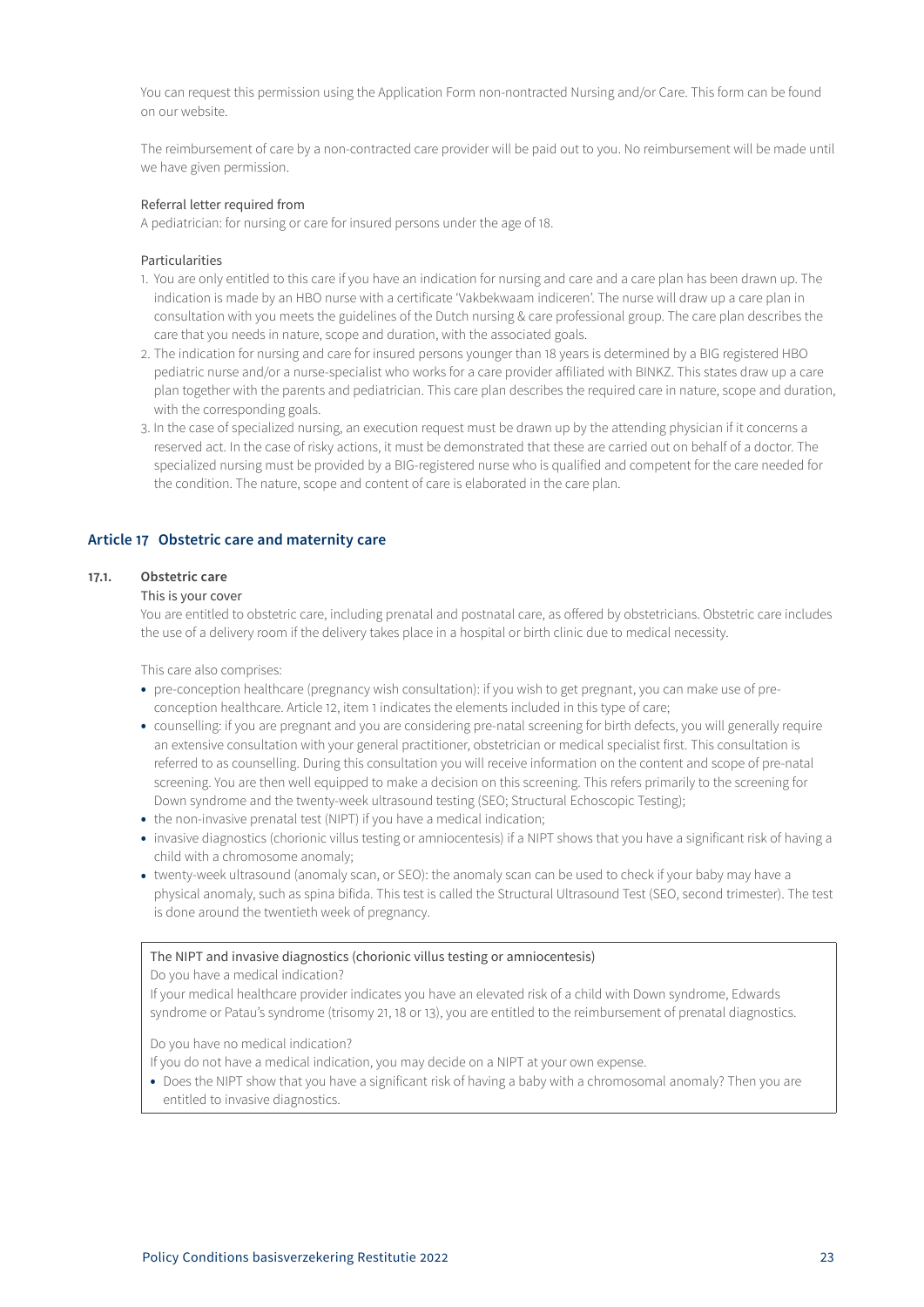No excess applies to obstetric care or prenatal screening, except for the NIPT. Aside from the NIPT, the excess also applies to costs related to obstetric care, such as medications, blood tests or patient transport. For more information, please refer to Articles 7 and 8 of these policy conditions.

## This is where to go

An obstetrician or general practitioner with further training and who specialises in physiological obstetrics. Integral maternity care may be supplied by an Integral Maternity Care Organisation contracted by us.

The twenty-week ultrasound may only be performed by a healthcare provider with a permit pursuant to the Population Screening Act (Wet op het bevolkingsonderzoek), or a healthcare provider with a partnership agreement with a Regional Centre for Prenatal Screening. In case of a medical indication, the examination may be performed without such a permit. You may select a university centre for the NIPT and a centre for pre-natal diagnostics for the invasive diagnostics.

## Particularities

For obstetric care provided by a gynecologist, see Article 18, Specialist medical care.

# **17.2. Maternity care**

# This is your cover

You are entitled to nursing as generally offered by maternity assistants to the mother and child in connection with childbirth, during a period of no more than 10 days counting from the day of the childbirth.

## Personal contributions

You owe a statutory personal contribution of:

- $\bullet \in 4.70$  per hour for maternity care at home or in a birth center;
- € 19 per day for both mother and child when giving birth in a birth center or in a hospital, without this being medically necessary. In addition to the personal contribution, you must pay the difference in costs between the rate charged by the birth center or hospital and the maximum reimbursement of € 134 per day for both mother and child.

#### Excess

No excess applies to this healthcare.

## This is where to go

Certified maternity nurse or nurse. Maternity care as part of integral birth care may be provided by an Integrated Birth Care Organization (IGO) contracted by us.

A list of [contracted healthcare providers](https://www3.aevitae.com/zoek-eucare-zorgverlener) is available from our website.

#### Note

Request maternity care from a maternity care agency at least 5 months before the expected delivery date. Then you can be sure that your application will be processed on time.

# Particularities

- 1 The obstetrician or general practitioner providing the obstetric care determines the number of maternity care hours based on the National Referral Protocol Maternity Care (LIP - Landelijk Indicatie Protocol Kraamzorg). You are entitled to at least 24 hours up to 80 hours, divided over a maximum of 10 days. Please find this protocol on our website.
- 2 Did you select a non-contracted maternity assistant or obstetrician? Along with your invoice for maternity care, please also send us:
	- the assessment in accordance with the National Referral Protocol Maternity Care (LIP Landelijk Indicatie Protocol Kraamzorg); and
	- if the care is provided by a maternity care assistant: the certificate Maternity Care Assistant (diploma Kraamverzorgende).
- 3 For every day of hospitalisation during which maternity care was provided in hospital for some part, we will deduct the average number of hours of maternity care (this is the number of indicated hours of maternity care divided over 10 days) per day from the number of maternity care hours as indicated.
- 4 If more than one healthcare institution (for example hospital and maternity care organisation) has charged maternity care for the same day, you are also entitled to maternity care on this 'double day'.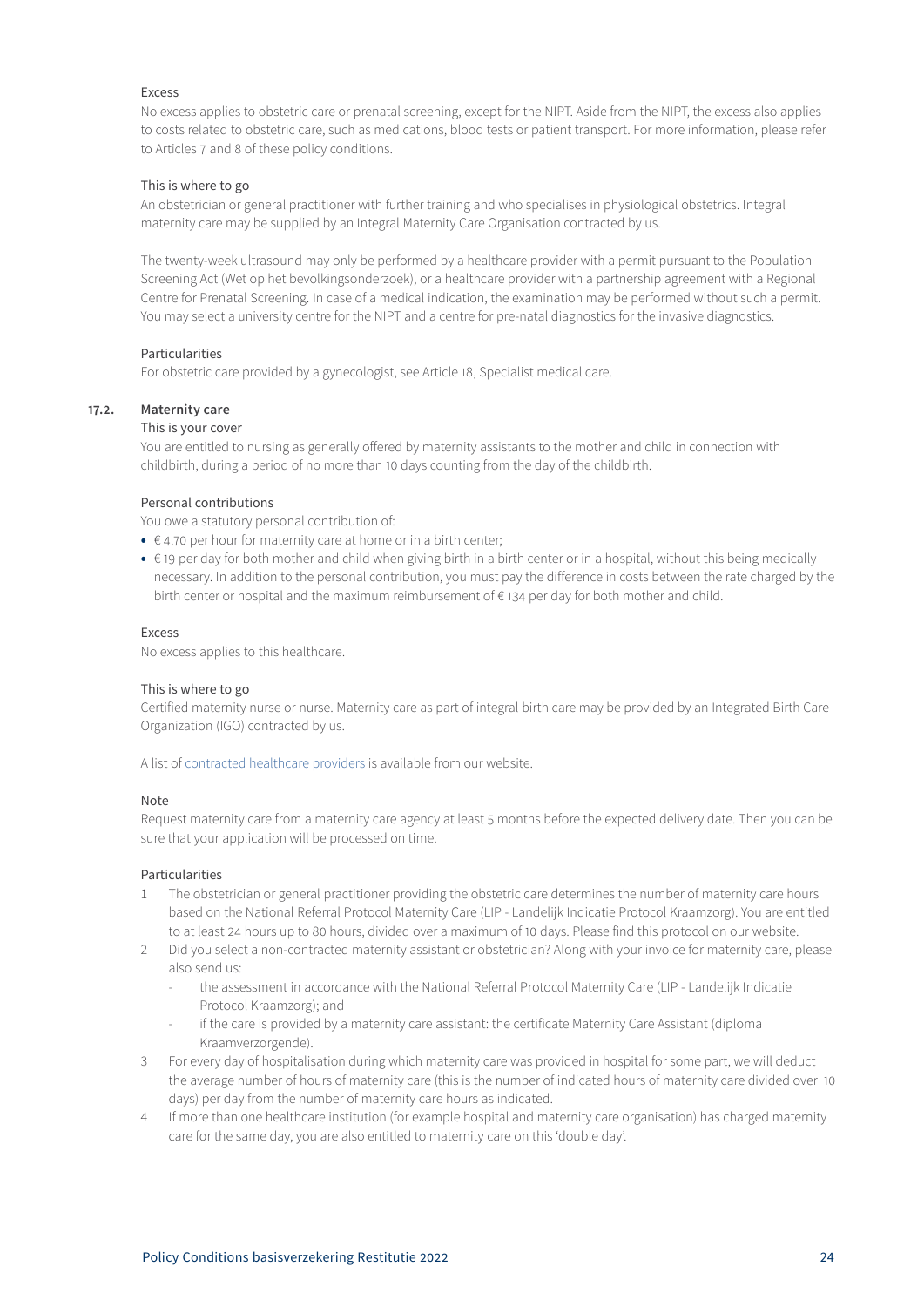<span id="page-24-0"></span>

| Which obstetric care and maternity care are included in your healthcare policy?                                                                        |                                                                                                                                                                                                                                                                         |  |  |  |
|--------------------------------------------------------------------------------------------------------------------------------------------------------|-------------------------------------------------------------------------------------------------------------------------------------------------------------------------------------------------------------------------------------------------------------------------|--|--|--|
| Delivery and maternity care at home                                                                                                                    |                                                                                                                                                                                                                                                                         |  |  |  |
| Delivery at home                                                                                                                                       | Yes.                                                                                                                                                                                                                                                                    |  |  |  |
| Maternity care at home                                                                                                                                 | Maximum of 10 days, counting from the date of childbirth. Subject to a<br>personal contribution for maternity care amounting to €4.70 per hour.                                                                                                                         |  |  |  |
| Delivery and maternity care in birth clinic or hospital with medical necessity                                                                         |                                                                                                                                                                                                                                                                         |  |  |  |
| Delivery in birth clinic or hospital with<br>medical necessity                                                                                         | Yes.                                                                                                                                                                                                                                                                    |  |  |  |
| Maternity care in a birth clinic                                                                                                                       | Maximum of 10 days, counting from the date of childbirth. Subject to a<br>personal contribution for maternity care amounting to $\epsilon$ 4.70 per hour.                                                                                                               |  |  |  |
| Maternity care in hospital after childbirth<br>with medical necessity                                                                                  | Yes. This is not subject to a personal contribution.                                                                                                                                                                                                                    |  |  |  |
|                                                                                                                                                        | Delivery without medical necessity and maternity care in birth clinic or hospital                                                                                                                                                                                       |  |  |  |
| Delivery in birth clinic delivery room<br>without medical necessity<br>Delivery and maternity care without<br>medical necessity for stay in a hospital | Yes. The total reimbursement for mother and child is €230 per day.<br>This reimbursement is calculated as follows:<br>• Maximum reimbursement $2 \times \epsilon$ 134: $\epsilon$ 268 per day<br>• Minus: contribution $2 \times 19$ :<br>€ 38 per day<br>€ 230 per day |  |  |  |
|                                                                                                                                                        | The difference between the rates charged by the birth clinic or the<br>hospital and the maximum reimbursement of €230 per day is charged to<br>you personally.                                                                                                          |  |  |  |
| Maternity care in a birth clinic                                                                                                                       | Maximum of 10 days, counting from the date of childbirth. Subject to a<br>personal contribution for maternity care amounting to $\epsilon$ 4.70 per hour.                                                                                                               |  |  |  |

## Integrated maternity care

Obstetricians, maternity nurses and gynecologists who work together in a birth care organization are allowed to agree on an integral rate for maternity care with us. Integrated maternity care aims to make cooperation between the various care providers easier and to improve the quality of care for mother and child.

The birth care organization may only charge this maternity care if it has an agreement with us. An overview of these organizations can be found on our website.

You may also change healthcare providers during pregnancy, birth and aftercare.

# **Article 18 Specialist medical care**

## This is your cover

You are entitled medical care as provided by medical specialists, including related care (laboratory tests, medicines, bandages and medical aids). Specialist medical care also includes:

- care provided by a thrombosis unit;
- second opinion from a medical specialist. You will need a referral from the healthcare provider treating you. This may be your general practitioner, obstetrician or medical specialist, for example. The second opinion must relate to the medical care that you have already discussed with your first healthcare provider. You are required to return to your original healthcare provider with the second opinion, your original healthcare provider will supervise your treatment;
- dialysis in a dialysis centre, hospital or at home;
- chronic intermittent respiration and the required equipment;
- medically necessary circumcision;
- costs directly related to deployment of an AED (Automatic External Defibrillator).

## Conditional admission

The Minister for Medical Care and Sport can temporarily admit care that has not yet been proven effective to the basic package. The minister sets the condition that during the period of temporary admission the researchers collect data about the effectiveness and cost-effectiveness of healthcare. This concerns promising new care for which the treatment results are being scientifically investigated. For the most current overview, please see Article 2.2 of the Healthcare Insurance Regulation. You can find the Healthcare Insurance Regulation on our website or at www.wetten.overheid.nl. Article 2.2 of the Healthcare Insurance Regulation.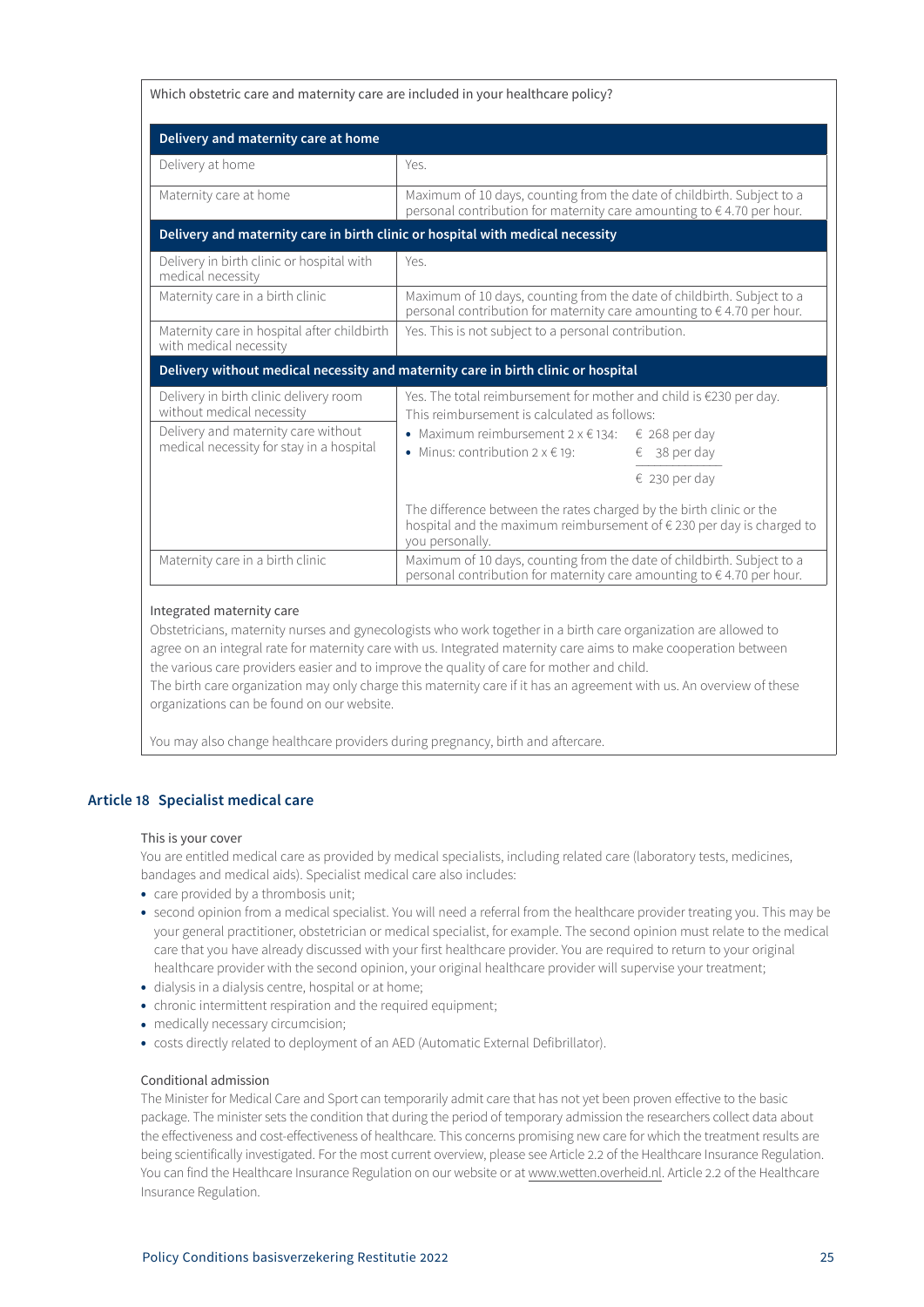Research is defined as:

- main research into the effectiveness of the healthcare funded by the Dutch organisation for healthcare research and healthcare innovation (ZonMW); and/or
- supplementary national observational research into the healthcare set up and performed in collaboration with the main research if you:
	- 1 meet all the criteria relating to the content of the healthcare, but you do not meet other criteria for participation in the research, or:
	- 2 have not participated in the main research and the inclusion for the main research has been completed, or;
	- 3 have participated in the main research without having received the healthcare and participation to the main research is completed for you.

You are not entitled to:

- a treatments with uvuloplastic surgery for snoring;
- b treatments aimed at sterilisations (for both male and female);
- c treatments aimed at reversing sterilisations (for both male and female);
- d treatment of plagiocephaly and brachycephaly without craniosynostosis with a cranial band;
- e fertility-related care if you are a woman age 43 or older, unless it concerns an in-vitro fertilisation attempt that was started before reaching age 43.

## Excess

The excess applies to specialist medical care.

No excess applies to obstetric care or prenatal screening, except for the NIPT. Aside from the NIPT, the excess also applies to costs related to obstetric care, such as medications, blood tests or patient transport. For more information, please refer to Articles 7 and 8 of these policy conditions.

#### This is where to go

Medical specialist affiliated with a hospital or independent treatment center (ZBC). If the care belongs to the area of expertise of the care provider, the care may also be provided by a clinical physicist, audiologist, specialist in geriatric medicine, emergency room physician KNMG (emergency care physician), nurse specialist or physician assistant (PA).

A list of [contracted healthcare providers](https://www3.aevitae.com/zoek-eucare-zorgverlener) is available from our website.

## Referral letter required from

General practitioner, nurse specialist, physician assistant (PA), emergency room doctor KNMG (emergency room doctor), triage hearing care professional (to the ENT doctor), company doctor, youth doctor, specialist in geriatric medicine, doctor for the mentally handicapped, dentist, orthodontist, prosthodontist, midwife, optometrist (to the ophthalmologist), orthoptist (to the ophthalmologist), medical specialist (including sports doctor), oral surgeon, GGD doctor (in case of applications for laboratory diagnostics (IZB, TB and STD)) or clinical physicist audiologist (ENT doctor).

## Permission

Some treatments are subject to prior permission if specific conditions apply. Such treatments are included in the Limitative list of DBCs (Diagnosis Treatment Combinations) issued by Zorgverzekeraars Nederland to be requested in advance. Please refer to our website to see this list. Please find more information about requesting permission in Article 1.8 of these conditions.

# For which care do you need prior permission? Some treatments in the context of Ophthalmology, Otorhinolaryngology, Surgery and Dermatology are subject to our prior permission because specific conditions apply. Ophthalmology: refractory surgery (eye laser treatments or lens implants aimed at reducing dependency on spectacles or contact lenses), eyelid corrections. Otorhinolaryngology (ENT): ear treatments and treatment of nasal shape deviations. Surgery: gynaecomasty (breast formation in men), mammary hypertrophy (abnormal breast size), abdominal wall corrections. Dermatology: benign (non-malignant) tumours, pigment disorders, vascular dermatosis (wine spots). If in doubt, we recommend contacting us to check if prior permission is required for any treatment. Your medical specialist must notify you that you need to pay the cost of healthcare personally unless prior permission was issued.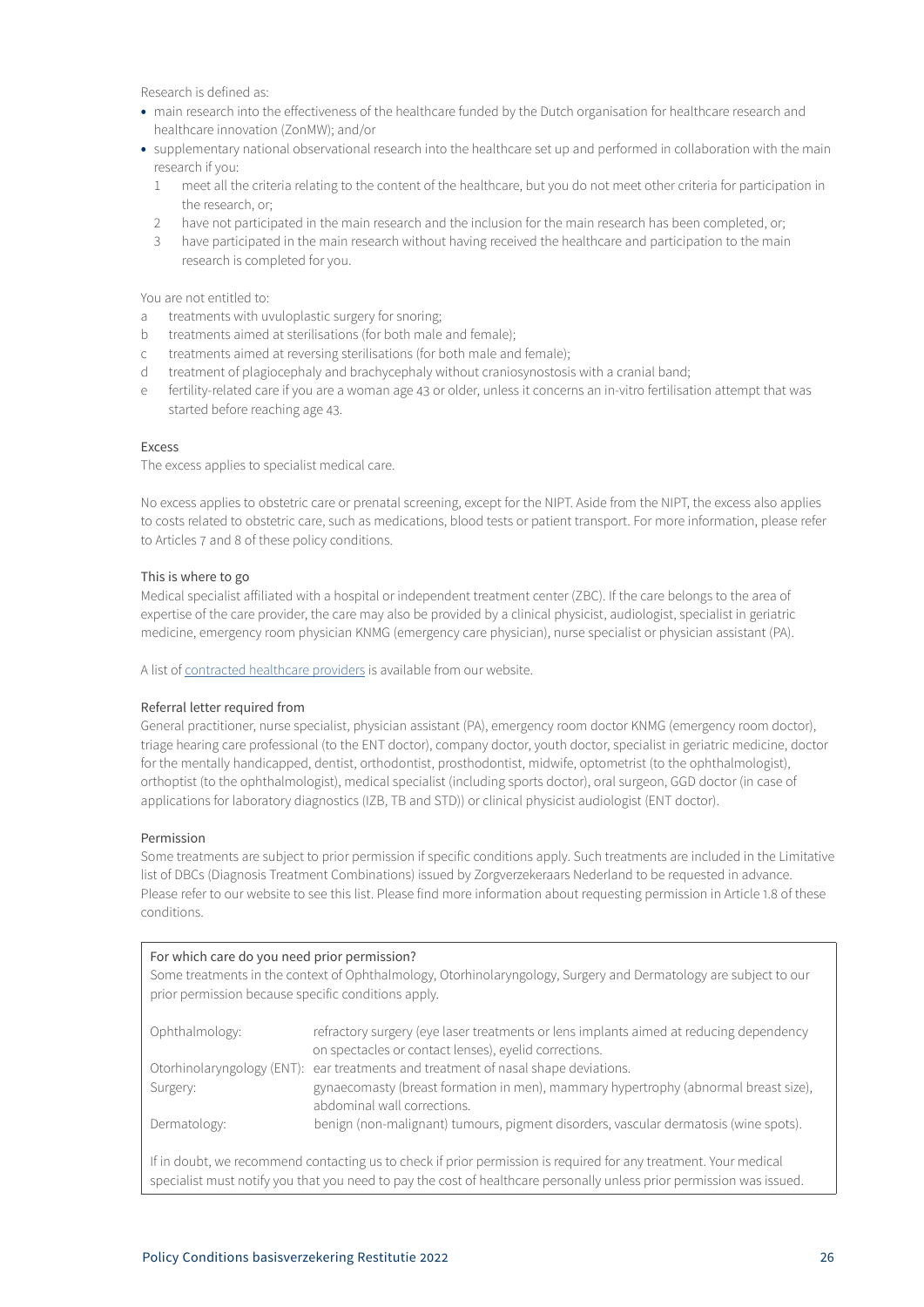# <span id="page-26-0"></span>Please note!

Any treatments with a plastic surgery nature are always subject to prior permission. For details, please refer to Article 23, Plastic and/or reconstructive surgery.

#### Particularities

- 1 The equipment and accessories with which you can measure the clotting time of your blood fall under medical aids, see Article 38, Medical aids and bandaging.
- 2 Please find more information on home dialysis on our website.
- 3 The Healthcare Insurance Regulation may exclude certain forms of medical care as generally offered by specialists. The Healthcare Insurance Regulation (Regeling zorgverzekering) is available from our website.
- 4 For specialist medical care provided by a general practitioner, see Article 12, General practitioner care.
- 5 For care provided by psychiatrists and clinical psychologists, see Article 27, Mental healthcare.
- 6 For oral care by a dental surgeon, see Article 33, Special dentistry and Article 34, Oral surgery for insured persons aged 18 and older.

# **Article 19 Rehabilitation**

## **19.1 Rehabilitation**

#### This is your cover

Your right to medical care as referred to in Article 12 (General practitioner care) and Article 18 (Specialist medical care) during rehabilitation includes: examination, advice and treatment of a combined medical-specialist, paramedical, scientific-behavioural and technical rehabilitation nature, exclusively if and insofar as:

- this care is considered to be the most effective for you to prevent, reduce or overcome a disability that is the result of impairments or limitations in the ability to move or a disability that is the result of a central nervous system disorder that leads to limitations in communication, cognition or behavior, and;
- this care enables you to achieve or maintain a degree of independence which, given your restrictions, is within reason.

The rehabilitation as set out above also includes:

- the quick scan as part of early interventions for long-term a-specific complaints of the position and locomotor system. A-specific complaints refers to complaints for which no clear cause can be found;
- cancer rehabilitation. This healthcare is aimed at functional, physical, psychological and social problems relating to cancer, including post-treatment healthcare and rehabilitation that is part of the oncology healthcare. This concerns advice and counselling where necessary relating to managing the disease, recovery, improving and maintaining the health condition. Cancer rehabilitation must be aimed at all phases you may be in (diagnosis - treatment - aftercare).

#### Excess

The excess applies to this care. For more information, please refer to Articles 7 and 8 of these policy conditions.

#### This is where to go

A multidisciplinary team of experts attached to a rehabilitation institution or hospital under the guidance of a medical specialist. The quick scan as set out above must be performed with a rehabilitation doctor in charge.

# Referral letter required from

General practitioner, company doctor, youth doctor, nursing specialist, physician assistant, specialist geriatrics doctor, doctor for mentally handicapped or medical specialist.

# Permission

You need our prior permission if:

- the care is provided by a care provider whom we have not contracted for the care in question;
- the care is provided in an independent treatment center (ZBC);
- the care concerns a second treatment trajectory of medical specialist rehabilitation in a rehabilitation institution.

Your healthcare provider can request permission for this with the 'Aanvraagformulier medisch specialistische revalidatiezorg'. This form can be found on our website.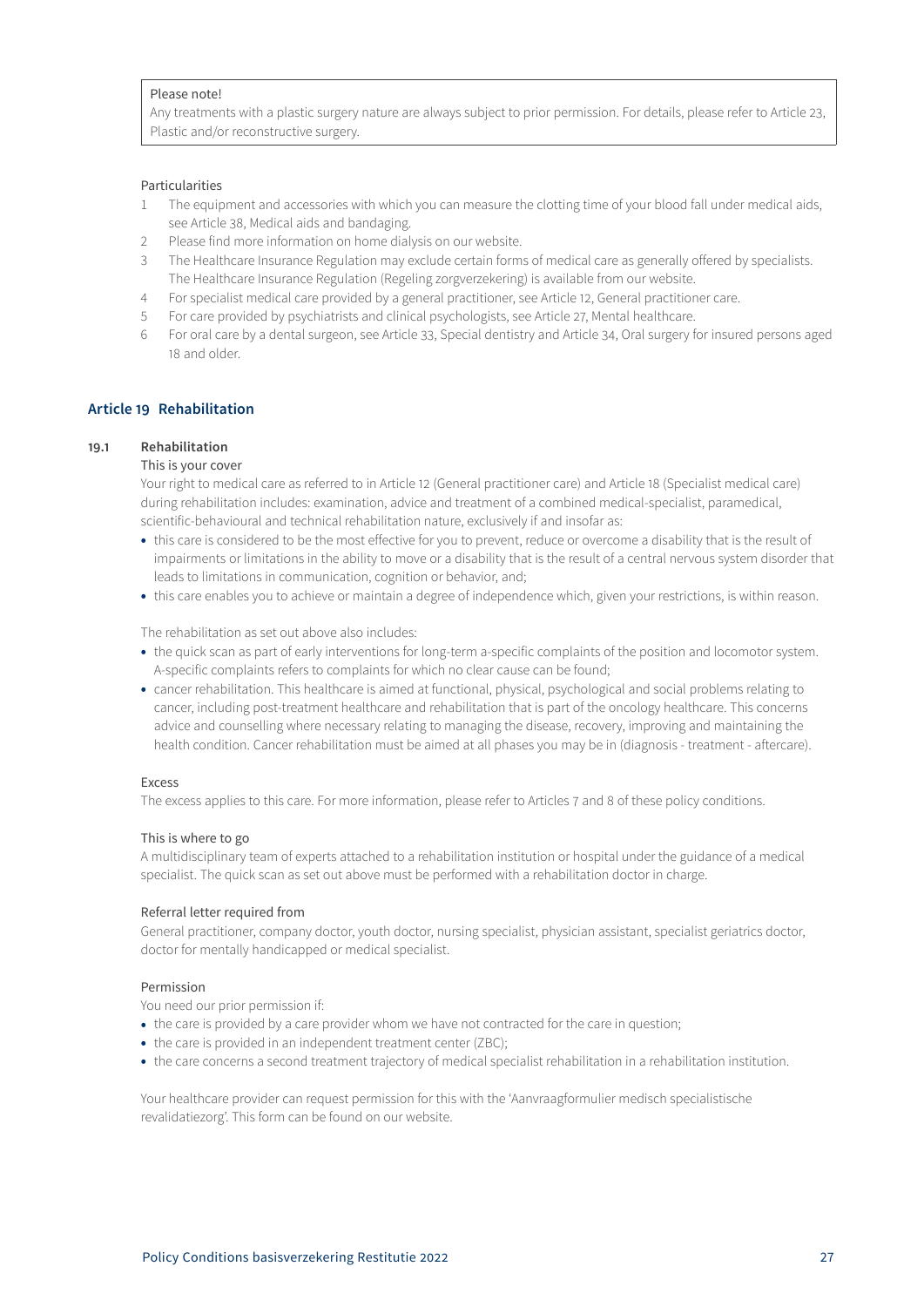# <span id="page-27-0"></span>**19.2 Geriatric rehabilitation**

## This is your cover

Your right to geriatric rehabilitation includes integral and multidisciplinary rehabilitation healthcare such as geriatric medicine specialists generally offer in the context of vulnerability, complex multi-morbidity (simultaneous presence of 2 or more conditions) and reduced learning and training ability, aimed at reducing the function limitations to such extent that it enables returning to the home situation. You are entitled to geriatric rehabilitation for a maximum of 6 months. In special cases, we may allow for a longer rehabilitation period.

You are entitled to this healthcare only if:

- 1 the healthcare is consecutive within a week to hospitalisation as set out in Section 2.12 of the Healthcare Insurance Decree (see Article 39, Stay), where the hospitalisation was not preceded by a stay as set out in Section 3.1.1 of the Long-Term Healthcare Act;
- 2 you have an acute condition that caused acute mobility disorders or reduced independence, and you received prior specialist medical care for the same condition. The assessment of this (geriatric assessment) takes place by a specialist in geriatric medicine from the home situation or a primary care stay (ELV) or by a (clinical) geriatrician, internist in geriatric medicine or specialist in geriatric medicine in the emergency room or via an emergency consultation at the geriatric outpatient clinic. The geriatric rehabilitation must be in line with the geriatric assessment within a week. You must have been referred by a general practitioner, specialist in geriatric medicine or doctor for the mentally handicapped;
- 3 the healthcare is initially paired with hospitalisation as set out in Section 2.12 of the Healthcare Insurance Decree.

# Geriatric rehabilitation

Geriatric rehabilitation is aimed at vulnerable elderly people undergoing specialist medical treatment. For example due to a stroke, bone fracture or a replacement joint. Such elderly clients need a multidisciplinary rehabilitation programme adjusted to their individual rehabilitation possibilities and training pace, taking any other conditions into consideration (complex multi-morbidity). The aim is to help them return to their home situation and continued participation in society.

#### Excess

The excess applies to this care. For more information, please refer to Articles 7 and 8 of these policy conditions.

#### This is where to go

A multidisciplinary team of experts in geriatric rehabilitation led by a specialist geriatric medicine.

## Referral letter required from

General practitioner, specialist geriatric medicine (SO), internist geriatric medicine, doctor for the mentally handicapped (AVG) or medical specialist.

## **Article 20 Genetic testing**

# This is your cover

Your right to medical care as set out in Article 18 (Specialist medical care) in the context of genetic testing includes: research into and testing of genetic disorders by means of family tree research, chromosome testing, biochemical diagnostics, ultrasound testing and DNA testing, genetic counselling and the psychosocial counselling associated with this form of care. If required for the advice to you, the research will also include research with regard to persons other than the insured. In that case those persons may also receive advice.

#### Excess

The excess applies to this care. For more information, please refer to Articles 7 and 8 of these policy conditions.

#### This is where to go

A centre for genetic counselling. This is an institution admitted as such and holds a licence for the application of clinical genetic research and genetic counselling.

## Referral letter required from

General practitioner or medical specialist.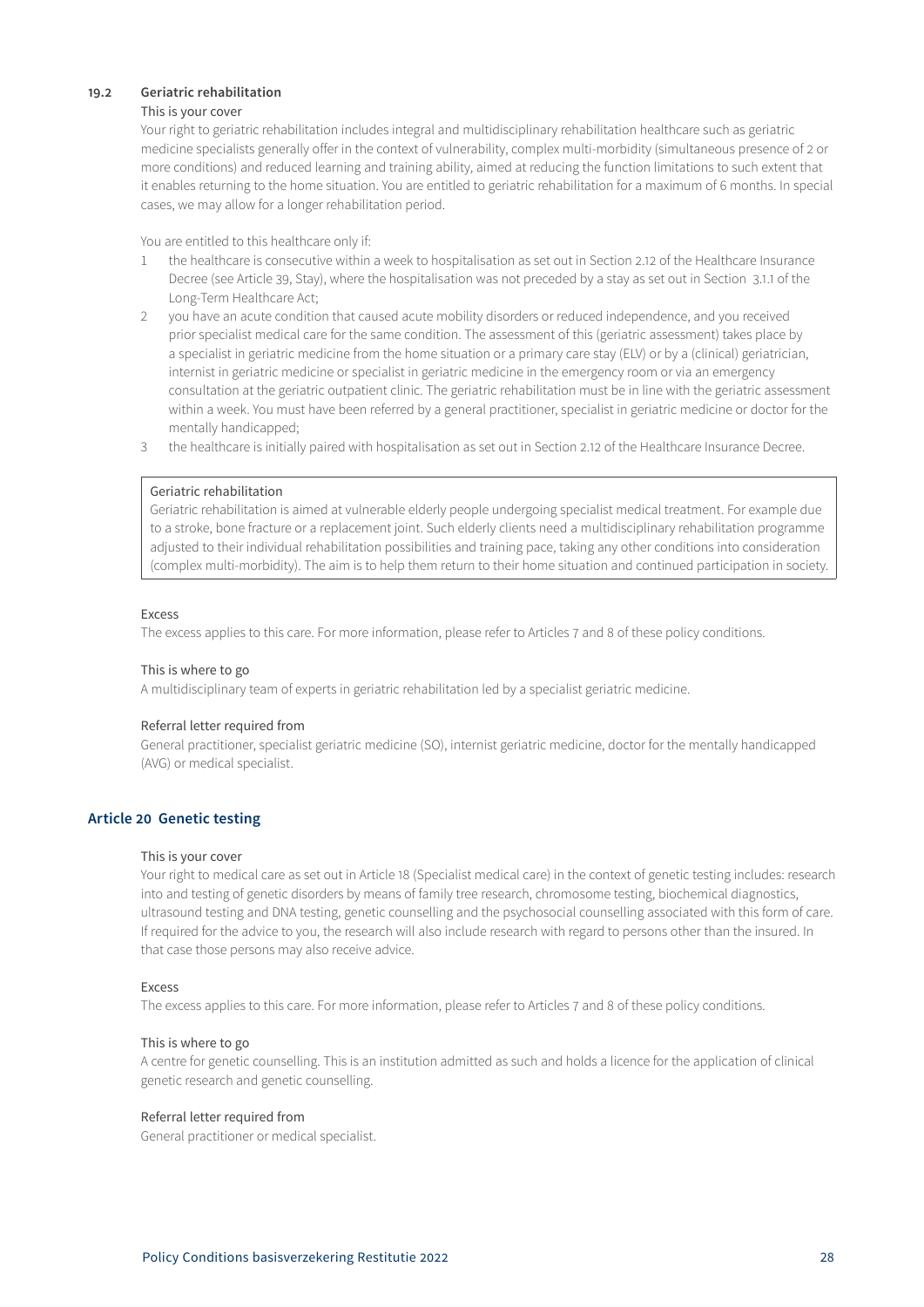# <span id="page-28-0"></span>**Article 21 In-vitro fertilisation (IVF) and other fertility-enhancing treatments**

## **21.1 In-vitro fertilisation (IVF)**

## This is your cover

Your right to medical care as set out in Article 18 (Specialist medical care) in the context of in-vitro fertilisation (IVF) includes the first, second and third IVF attempts for each intended pregnancy as a maximum, subject to the condition that you are age 42 or younger. If you started with a first, second or third IVF attempt, you may complete this attempt after your 43rd birthday with cover of your healthcare policy. If you are under age 38, you are only entitled to the first and second IVF attempts if 1 embryo is placed each time.

A realised pregnancy is defined as an ongoing pregnancy of at least 10 weeks from the date of the follicular puncture. Fertilisation of the egg cell takes place immediately consecutive to the puncture. For cryos (cryo-preserved embryos), a term of at least 9 weeks and 3 days after the implantation date applies to define an ongoing pregnancy.

An IVF or ICSI attempt, being healthcare in accordance with the in-vitro fertilisation method, comprises:

- a. the maturation of egg cells in the woman's body by means of hormonal treatment;
- b. acquiring mature egg cells (follicular puncture);
- c. the fertilisation of egg cells and cultivation of embryos in the laboratory;
- d. the implantation (once or several times) in the womb of one or two embryos in order to cause pregnancy.

An IVF or ICSI attempt does not count until successful follicular puncture has been performed in phase b (acquiring mature egg cells). Only attempts completed or broken off beyond this point will count as attempts. Placing the embryos obtained from a previous treatment phase (whether or not cryopreserved) is part of the IVF or ICSI attempt with which the embryos were acquired. If any embryos remain after an ongoing pregnancy was achieved, you are entitled to having the embryos placed pursuant to Article 21.2, Other fertility-enhancing treatments.

## When are you entitled to another 3 IVF or ICSI attempts?

After an ongoing (realised) pregnancy or (successful) childbirth, either with or without IVF or ICSI, another right to 3 attempts for a new pregnancy wish arises in the event of undesired infertility. Also after having a change of partner, another right to an IVF treatment process of 3 attempts arises in the event of double infertility.

#### Excess

The excess applies to this care. For more information, please refer to Articles 7 and 8 of these policy conditions.

## This is where to go

A gynaecologist in an institution licensed to this end.

## Referral letter required from

General practitioner, gynecologist or urologist.

#### Particularities

If an IVF treatment, including an intracytoplasmic sperm injection (ICSI treatment), is based on egg cell donation, the above conditions for IVF and ICSI also apply. You are not entitled to (reimbursement of the cost of) the egg cell donation or sperm donation. The costs for donor seed are also not eligible for reimbursement.

#### IVF or ICSI treatment abroad

Your eligibility for IVF or ICSI treatment depends on your personal situation, for example your age and how long you have attempted to become pregnant. If you want to have IVF or ICSI treatment abroad, please contact us prior to your decision. Please find our telephone number on our website.

# **21.2 Other fertility-enhancing treatments**

## This is your cover

With regard to other fertility-enhancing treatments, your right to medical care as referred to in Article 18 (Specialist medical care) includes: gynaecological or urological treatments and fertility-enhancing surgery. This healthcare also includes artificial insemination and intra-uterine insemination. If you are a woman age 43 and up, you are not entitled to fertilityenhancing treatments.

Excess

The excess applies to this care. For more information, please refer to Articles 7 and 8 of these policy conditions.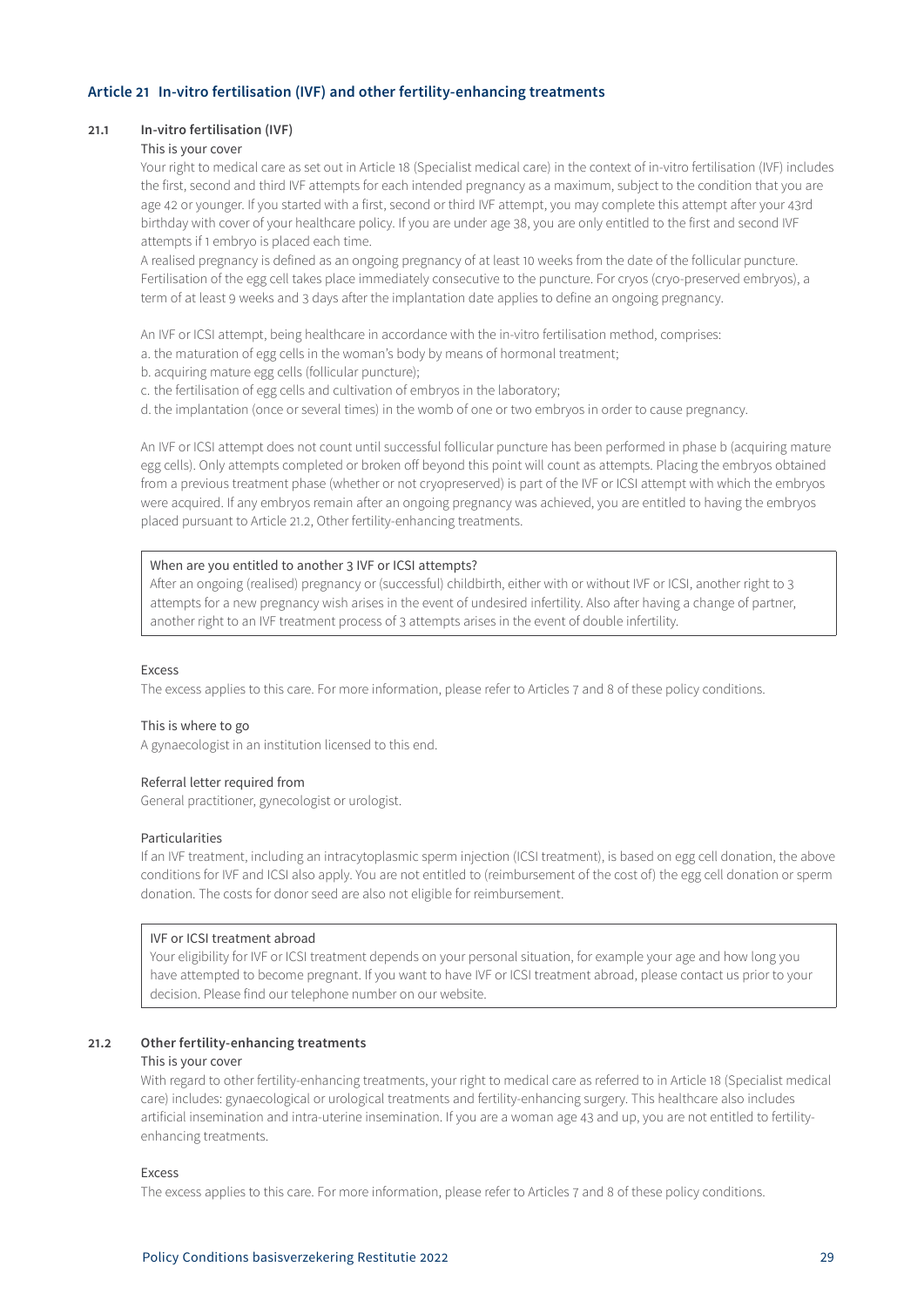# <span id="page-29-0"></span>This is where to go

A gynaecologist or urologist.

# Referral letter required from

General practitioner or medical specialist.

# **Article 22 Audiological care**

#### This is your cover

With regard to audiological care, your right to medical care as referred to in Article 18 (Specialist medical care) includes care in connection with:

- hearing tests;
- advice about the hearing aid to be purchased;
- information about the use of the equipment;
- psychosocial care if required in connection with problems with impaired hearing;
- assistance in making a diagnosis in cases of speech impediments and language development disorders in children.

#### Excess

The excess applies to this care. For more information, please refer to Articles 7 and 8 of these policy conditions.

#### This is where to go

A multidisciplinary team of experts attached to an audiology centre under the responsibility of a medical specialist. The audiological centre must be admitted as such in accordance with the Act on the Accession of Healthcare Providers (Wtza).

## Referral letter required from

General practitioner, hearing care professional, oral surgeon, youth doctor, company doctor, nurse specialist, physician assistant, emergency room doctor KNMG (emergency doctor), specialist in geriatric medicine, doctor for the mentally handicapped or medical specialist.

#### Particularities

- 1 For hearing aids, see Article 38, Medical aids and bandaging.
- 2 For diagnosis of language development disorders in young people up to the age of 23, see Article 25, Sensory disability care.

# **Article 23 Plastic and/or reconstructive surgery**

#### This is your cover

Your right to medical care as referred to in Article 18 (Specialist medical care) includes treatment of a plastic surgery nature only if this serves to:

- 1. correct abnormalities in appearance accompanied by demonstrable physical functional disorders;
- 2. correct disfigurement caused by a disease, an accident or a medical procedure;
- 3. correct paralysed or weakened upper eyelids if resulting in serious limitation of the visual field, or if it is a result of a congenital deformity or a chronic disorder present at birth. Serious limitation of visual field due to paralysed or weakened upper eyelids is defined as:
	- the weakening/paralysis of the upper eyelid causes the vertical eyelid split to decrease to 7 mm or less. This means a situation where the lower edge of the upper eyelid or the overhanging skin fold hangs above the centre of the pupil by 1 mm or more. In other words, if the distance between the (lower edge of the) overhang and the centre of the pupil is 1 mm or less. The measurement is made near the centre of the pupil while you look straight ahead without straining (relaxed and measured in primary position). It must be plausible that correction of the upper eyelid will resolve the decreased visual field;
	- this must concern a visual impairment that forms an impediment in daily routines. Subjective complaints only, such as tired eyes, pressure on eyeballs, headaches, looking tired etc, are not sufficient reason or indication for limited visual field;
- 4. correction of congenital deformities in connection with lip, jaw and palate clefts, deformities of the facial bones, benign proliferations of blood vessels, lymphatic vessels or connective tissue, birthmarks and deformities of the urinary tract and sexual organs;
- 5. correction of primary sexual characteristics where transsexuality has been established;
- 6. reconstructive treatments, as described in the "Guideline Medical care for women and girls with female genital mutilation";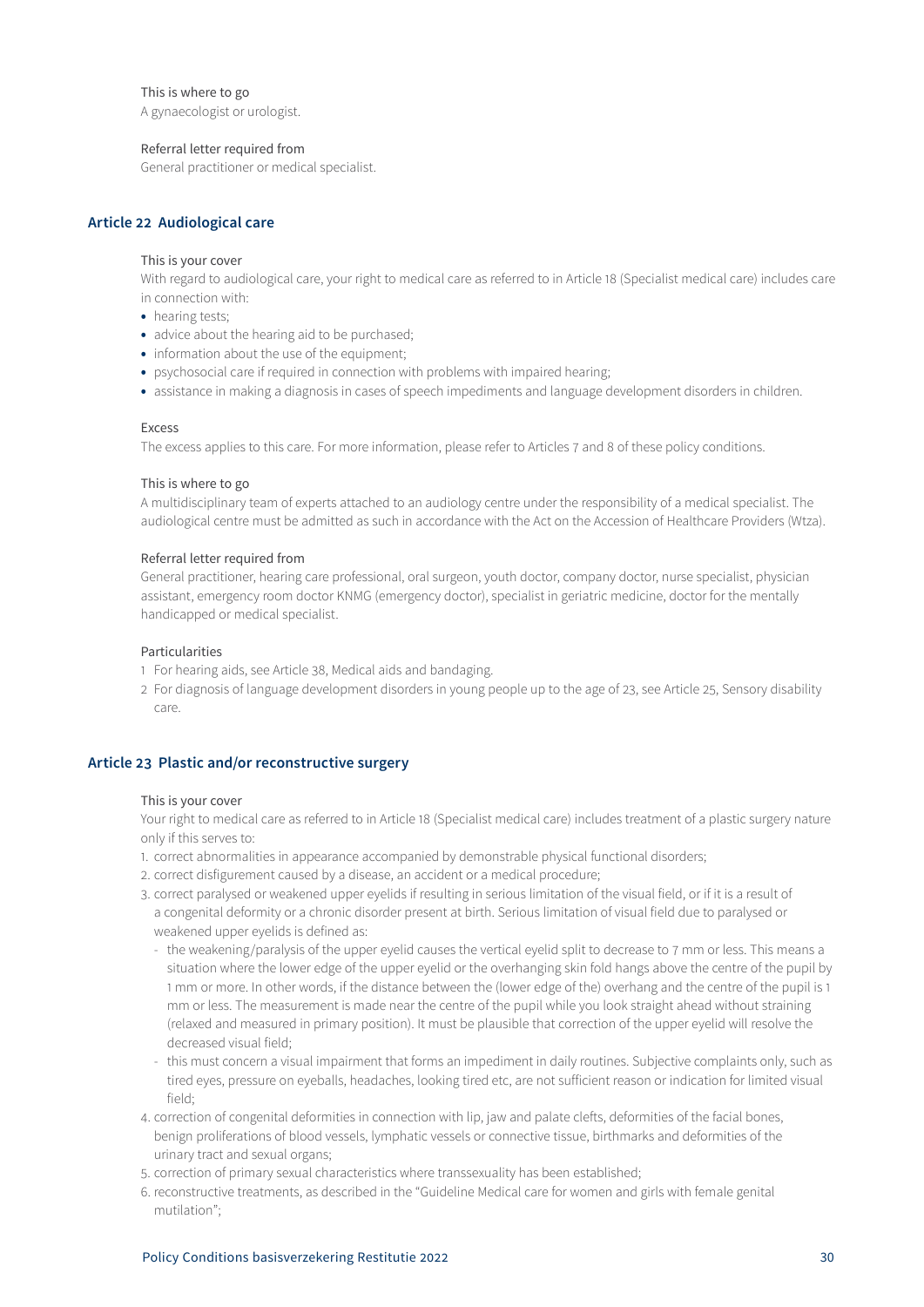- <span id="page-30-0"></span>7. surgical insertion and replacement of a breast prosthesis other than after a full or partial mastectomy;
- 8. surgical insertion and surgical replacement of a breast prosthesis in the event of agenesis/aplasia of the breast (lack of breast formation) in women and in male-female transgenders, subject to the following criteria:
	- absence of an inframammary fold (fold under the breast) and;
	- gland tissue of less than 1 cm, shown by an ultrasound.

## What is the definition of plastic surgery treatments?

Plastic surgery treatments are defined as: intervention in the way you look by changing a shape or aspect. Such interventions are not limited to plastic surgery specialists.

#### When are you entitled to reimbursement of the cost of plastic surgery treatments?

Please find more details on eligibility for this type of healthcare and the criteria in the 'Reference guide assessment plastic surgery treatments'. This reference guide was prepared by the Vereniging van artsen, tandartsen en apothekers werkzaam bij (zorg)verzekeraars (VAGZ - Association of doctors, dentists and pharmacists working with healthcare insurers), Zorgverzekeraars Nederland (ZN, Healthcare Insurers Netherlands) and the Healthcare Institute Netherlands. This reference guide is available on our website.

You are not entitled to:

a treatment of paralysed or weakened upper eyelids other than listed in item 3;

b abdominal liposuction;

c surgical insertion and/or removal of a breast prosthesis without medical necessity or for cosmetic reasons.

#### Excess

The excess applies to this care. For more information, please refer to Articles 7 and 8 of these policy conditions.

#### This is where to go

A medical specialist.

#### Referral letter required from

General practitioner, company doctor, medical specialist or dental surgeon.

#### Permission

You require our prior permission. The application must be accompanied by an explanation from your treating medical specialist. Please find more information about requesting permission in Article 1.8 of these conditions.

## **Article 24 Tissue and organ transplants**

#### This is your cover

Your right to medical care as referred to in Article 18 (Specialist medical care) includes tissue and organ transplants, exclusively if the transplant procedure is performed in an EU or EEA member state. If the transplant procedure is performed in a different country, you are only entitled to such healthcare if the donor is your spouse, registered partner or relative in the first, second or third degree and the relevant person resides in that country.

The care mentioned in this Article also includes reimbursement of the costs of:

- a. specialist medical care in connection with the selection of the donor;
- b. specialist medical care in connection with the surgical removal of the transplant material from the selected donor;
- c. the examination, preservation, removal and transport of the post-mortem transplant material in connection with the intended transplant;
- d. the care of the donor arranged in these policy conditions for a maximum period of thirteen weeks, or in the case of a liver transplant for a maximum period of six months, after the date of discharge from the institution in which the donor was hospitalised for selection or removal of the transplant material insofar as this care is associated with this hospitalisation;
- e. the transport of the donor in the lowest class of a means of public transportation within the Netherlands or, if due to medical necessity, transport by car within the Netherlands, in connection with the selection, hospitalisation and discharge from the hospital together with the care as referred to under d;
- f. the transport to and from the Netherlands of a donor residing abroad, in connection with a transplant of a kidney, a liver or bone marrow with regard to an insured person in the Netherlands plus other costs involved in the transplant which are related to the fact that the donor resides abroad. The costs of staying in the Netherlands and any loss of income are not covered.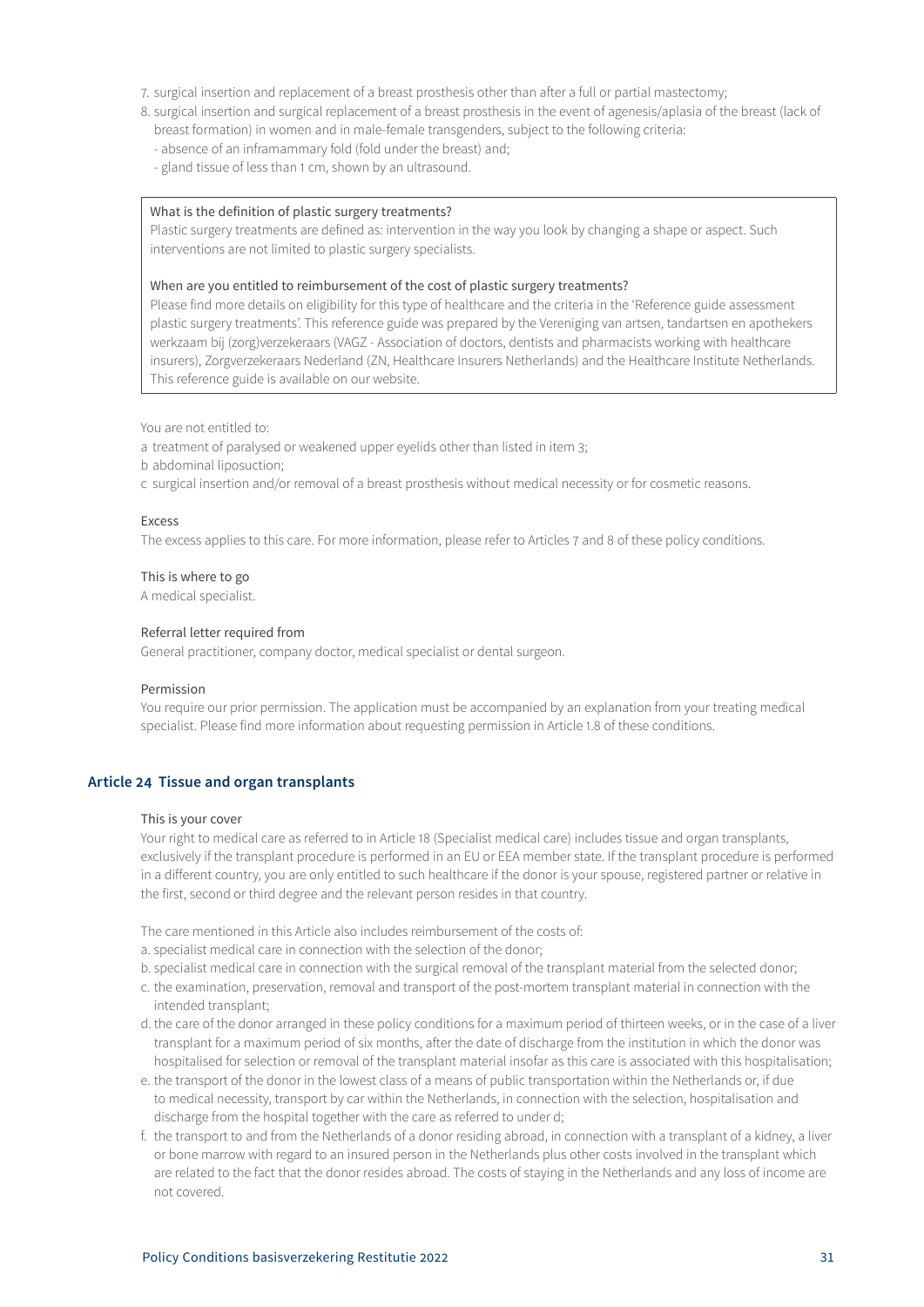<span id="page-31-0"></span>If the donor concluded a healthcare policy, the cost of transportation referred to under e and f will be charged to the donor's healthcare insurer.

## Excess

The excess applies to this care. The excess does not apply for:

- care to the donor after the period under point d has passed, insofar as the care is related to the donation;
- transport of a donor such as set out under e and f.

For more information, please refer to Articles 7 and 8 of these policy conditions.

## This is where to go

A medical specialist associated with a hospital.

# **Article 25 Sensory disability care**

#### This is your cover

You are entitled to sensory disability care. This healthcare is aimed at learning how to manage, reverse or compensate for the disability, with the purpose of optimising independence in daily life. This type of healthcare is defined as multidisciplinary healthcare relating to:

- a visual impairment, and/or
- an auditive impairment, and/or
- a communicative impairment (you have severe difficulties with speech and/or language) as a result of a language development disorder and you are younger than 23 years old. This is the case if the disorder can be traced back to neurobiological and/or neuropsychological factors.

The language development disorder must be the primary disorder. That is to say, the other problems (psychiatric, physiological, neurological) are secondary to the developmental language disorder.

You are not entitled to:

- support in social functioning (such as sign language interpreter care);
- complex, long-term and life-wide support for deaf-blind and prelingually deaf adults.

# Visual impairment

You are visually impaired if you have:

- a visual acuity of <0.3 in the best eye; or
- a field of vision of <30 degrees; or
- visual acuity between 0.3 and 0.5 in the best eye with associated severe visual impairment in daily functioning.

This determination is in accordance with the guidelines of the Nederlands Oogheelkundig Gezelschap (NOG) for diagnostics for the determination of a visual impairment.

#### Auditory impairment

You have an auditory impairment if:

- your audiogram threshold loss is at least 35 dB, obtained by averaging the hearing loss at frequencies of 1,000, 2,000 and 4,000 Hz; or
- your threshold loss is greater than 25 dB when measured according to the Fletcher index, the average loss at frequencies of 500, 1,000 and 2,000 Hz.

This provision is in accordance with the guidelines of the Federation of Dutch Audiological Centers (FENAC).

#### Excess

The excess applies to this care. For more information, please refer to Articles 7 and 8 of these policy conditions.

## This is where to go

An institution specialised in treating people with a sensory disability, with a multidisciplinary treatment team.

Healthcare relating to a visual impairment: the ophthalmologist or healthcare psychologist has final responsibility for the healthcare delivered and the treatment plan. The clinical physician or other disciplines may also bear this responsibility. The activities of the clinical physician or other disciplines are limited in that case to the healthcare as set out in Section 2.5a of the Healthcare Insurance Decree, and the requirements and conditions imposed on sensory disability healthcare.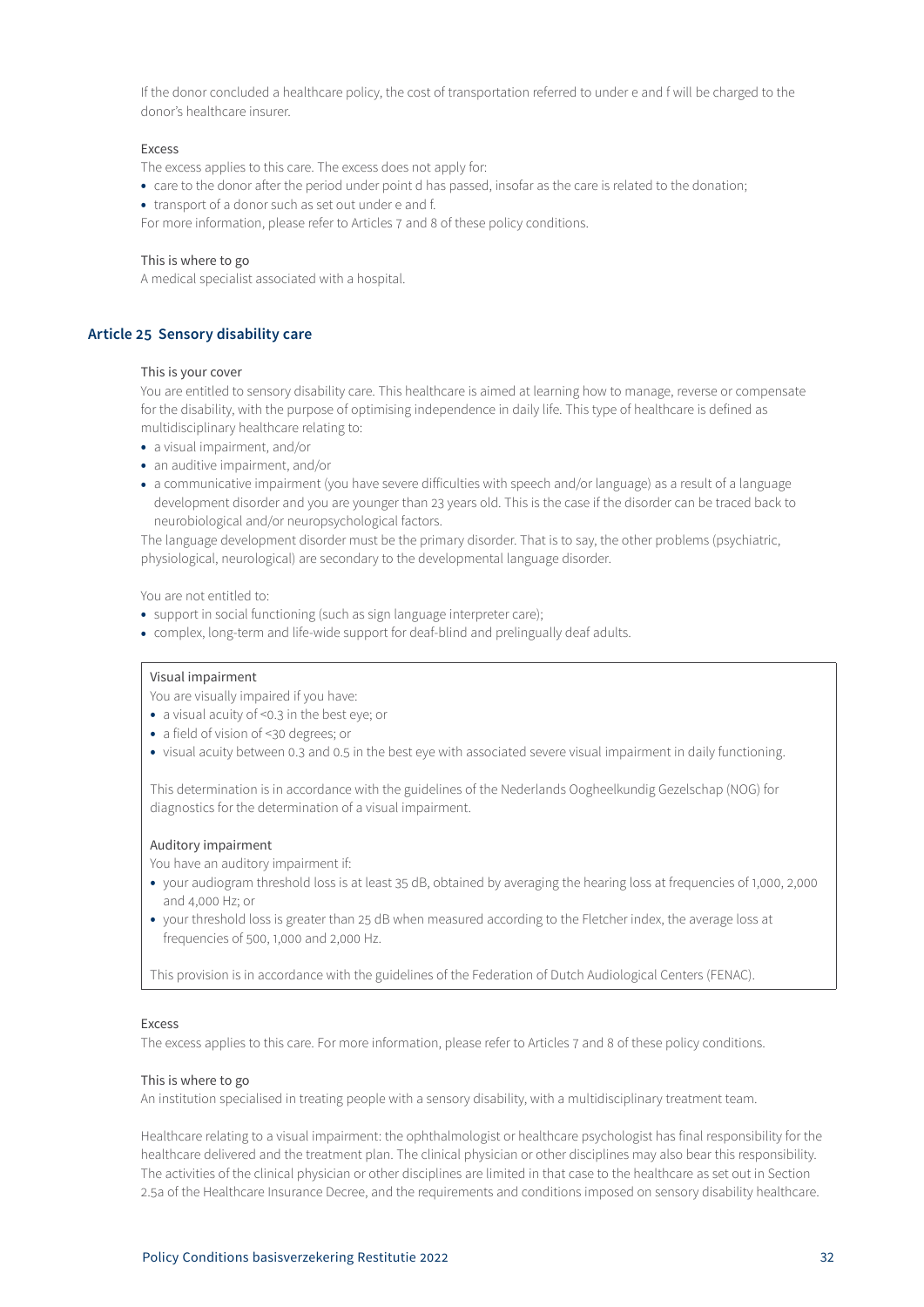<span id="page-32-0"></span>Healthcare relating to an auditive impairment or communicative impairment due to a language development disorder: the healthcare psychologist has final responsibility for the healthcare delivered. The orthopedagogist or other disciplines may also bear this responsibility. The activities of the orthopedagogist or other disciplines are limited in that case to the healthcare as set out in Section 2.5a of the Healthcare Insurance Decree, and the requirements and conditions imposed on sensory disability healthcare.

#### Referral letter required from

- Auditory or communicative impairment: general practitioner, medical specialist or a clinical physicist-audiologist of an audiological centre. The referral is based on the guidelines of the Federation of Dutch Audiological Centers (FENAC).
- Visual impairment: general practitioner, medical specialist on the basis of the guideline Vision disorders, rehabilitation and referral of the Netherlands Ophthalmic Society (NOG).

# **Article 26 Quit Smoking programme**

#### This is your cover

You are entitled to healthcare in accordance with the Quit Smoking programme. This programme comprises healthcare focusing on behavioural change. You are also entitled to medications prescribed as part of the programme, to support behavioural change. You may attend the programme in a group or as an individual. The objective of the programme is for you to quit smoking. You may attend a Quit Smoking programme once per calendar year.

#### Excess

No excess applies to the Quit Smoking programme and the medications prescribed as part of the programme. For more information, please refer to Articles 7 and 8 of these policy conditions.

#### This is where to go

Healthcare providers who work according to the Healthcare Standard for Tobacco Addiction 2019.

# **MENTAL HEALTH CARE (GGZ)**

# **Article 27 Mental healthcare (GGZ)**

#### **27.1 Mental healthcare from age 18**

#### This is your cover

If you are 18 years of age or older, you are entitled to reimbursement of the costs of medical mental healthcare (GGZ) aimed at recovering or preventing the worsening of a mental disorder (or psychiatric disorder), including the associated medicines, aids and bandages. By this care we mean diagnostics and treatment of psychological problems. The content and scope of the care to be provided is limited by what psychiatrists and clinical psychologists usually provide as care.

Counselling activities can be part of medical care if they are an inseparable part of your treatment. The activities must then result from the treatment plan and be necessary to achieve the treatment goal. The activities must also take place under the direction of your directing practitioner. Your directing practitioner will receive feedback about these activities. The activities require expertise at the level of the practitioner. You can think of (para)medical or behavioral scientific expertise.

## **27.2 Mental healthcare with stay from age 18**

#### This is your cover

If you are 18 years of age or older, you are entitled to reimbursement of the costs of medical care that psychiatrists and clinical psychologists usually offer, in combination with admission to a psychiatric institution (institution for specialist psychiatric care) or to a psychiatric ward in a hospital (institution for specialist medical care), including the associated medicines, aids and bandages. By this care we mean diagnostics and specialist treatment of (very) complex mental illnesses.

You are entitled to medically necessary admission for a continuous period of no more than 1,095 days. An interruption of up to 30 days is not considered an interruption, but these days do not count for the calculation of the 1,095 days. Interruptions due to weekend and holiday leave do count towards the calculation of the 1,095 days.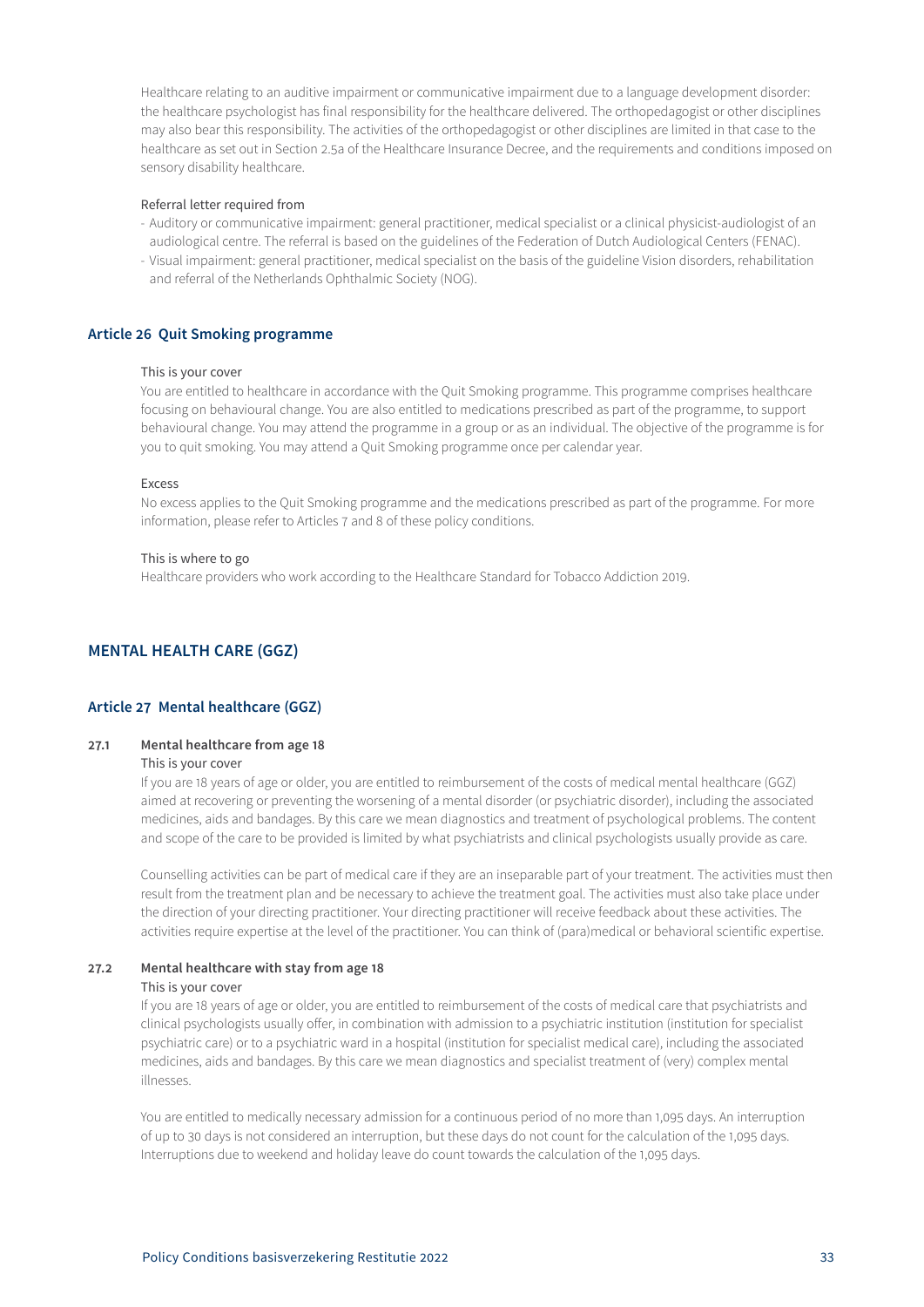# **27.3 Provisions for mental healthcare with and without stay from age 18**

The following provisions apply both to mental healthcare without stay (Article 27.1) and mental healthcare with stay (Article 27.2).

Conditions for the right to mental healthcare without and with residence:

- 1. You must be 18 years of age or older;
- 2. The referral must comply with the 'Verwijsafspraken Geestelijke gezondheidszorg' as established by the Ministry of Health, Welfare and Sport;
- 3. A referral is valid for a maximum of 9 months. This means that your treatment should start within 9 months of issuing the referral. Is there more than 9 months in between? Ask for a new referral;
- 4. Your healthcare provider has a quality status that is registered with ggzkwaliteitsstatuut.nl; Look for this on the website of your healthcare provider or ask for the quality statute;
- 5. Your directing practitioner is a psychiatrist, clinical (neuro)psychologist, psychotherapist, GZ psychologist or nurse specialist mental healthcare, or:
	- if dementia is the main diagnosis: the specialist in geriatric medicine or clinical geriatrician;
	- if addiction and/or gambling problems are the main diagnosis: the addiction doctor.

An implementation plan for the National Quality Statute (Landelijk Kwaliteitsstatuut) has been submitted to the Zorginstituut Nederland. If the Zorginstituut includes the implementation plan in the register, three professions (orthopedagogue-generalist, physician assistant GGZ and social-psychiatric nurse), which have been added to the implementation plan, can also act as a directing practitioner.

You are not entitled to:

- treatment of adjustment disorders;
- help with work and relationship problems;
- psychosocial support;
- care for learning disabilities;
- self-help;
- meddling care from the OGGZ. The municipality is responsible for this;
- prevention and services;
- psychological help that is part of the treatment of a physical or somatic disorder;
- intelligence research;
- guidance of a non-medical nature, such as training, coaching and courses;
- interventions that do not meet the state of the art of science and practice, as mentioned in the 'Lijst therapieën GGZ'. You can find this overview on our website.
- Mental healthcare for insured persons up to the age of 18. This falls under the Youth Act. You can contact your municipality for this.

## Excess

The excess applies to this care. For more information, see articles 7 and 8 of these insurance conditions.

## This is where to go

A healthcare provider must have a quality statute that is registered with ggzkwaliteitsstatuut.nl. Look for this on the website of your healthcare provider or ask for the quality statute.

If, because of the built-up treatment relationship, the care with the existing (directing) practitioner wishes to continue but this is prevented by the obligation arising from the 'Landelijk Kwaliteitsstatuut GGZ', you can make use of a transitional arrangement. The following conditions apply:

- You are already in care with the directing practitioner for your 18th birthday.
- The directing practitioner has a postmaster registration in the SKJ or BIG register.
- The continuation of treatment is aimed at closure or transfer.
- The treatment has a maximum period of 365 days after the day you turn 18.

The same preconditions apply to the continuation of this treatment as under the Youth Act and policy rules for curative mental healthcare. This transitional arrangement applies to both Section II and Section III

## Referral letter required from

General practitioner, company doctor, medical specialist, psychiatrist, specialist in geriatric medicine, doctor for the mentally handicapped, directing practitioner GGZ or street doctor. The street doctor is a doctor and registered with an association of street doctors (for example the 'Nederlandse Straatdokters Groep') and in the municipality(s) where he/she works. The street doctor may only refer if you do not have a general practitioner.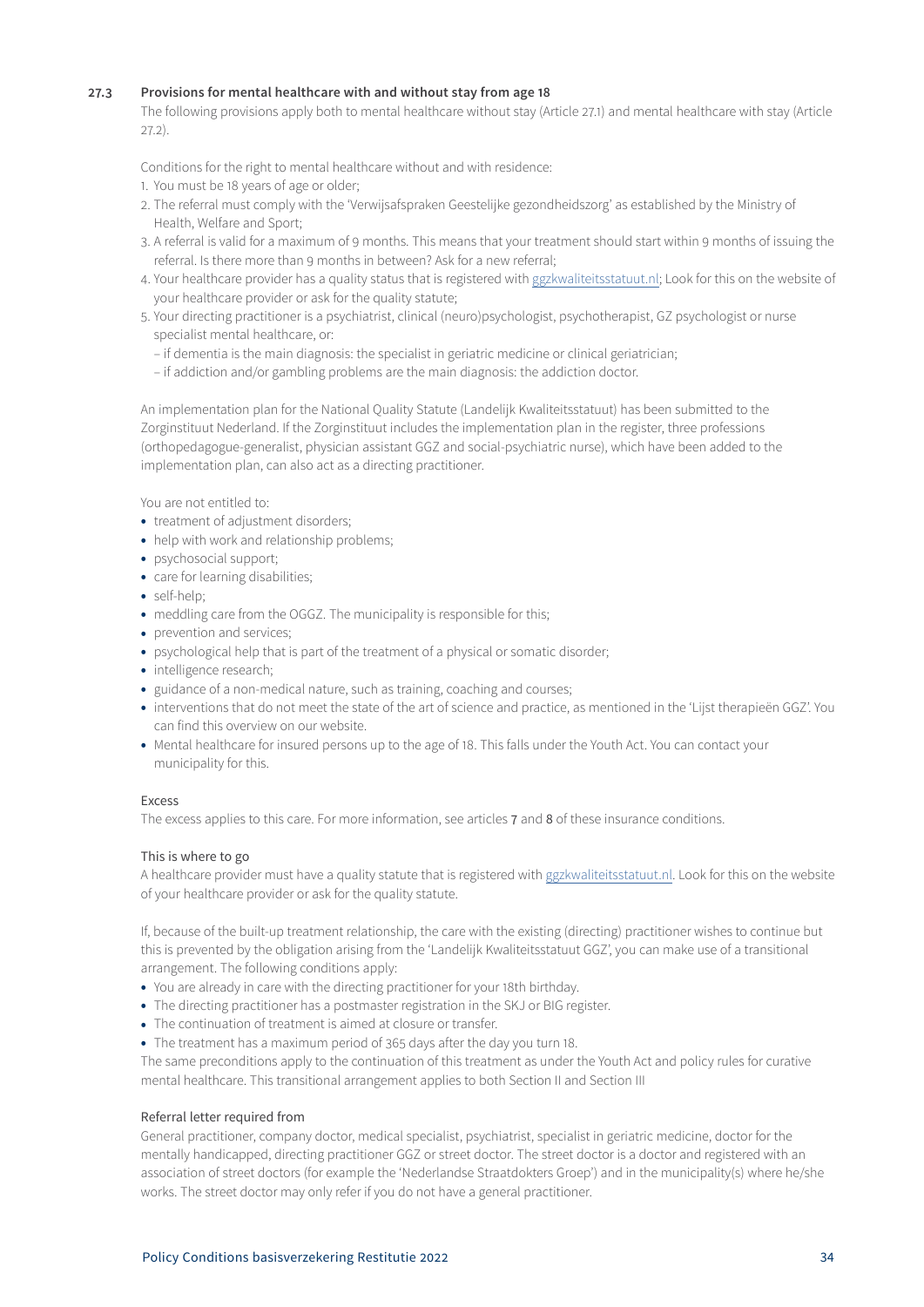<span id="page-34-0"></span>Did you receive mental healthcare on the basis of the Youth Act and do you not have a referral letter from a referrer mentioned above? Then you will need a new referral letter.

#### Permission

In a number of cases, you need our prior consent:

- 1. Are you going to a healthcare provider with whom we have concluded an agreement for the care in question? Then this healthcare provider is aware of the situations in which permission must be requested. Your healthcare provider will fill in the application form for this and send it to us. We then assess the application for effectiveness and legality. We will let your healthcare provider know if we give permission or if we reject the application.
- 2. With a healthcare provider with whom we have not concluded an agreement for the care in question, you need our prior consent in the following situations:
	- If there is mental healthcare with residence (see Article 39, Stay);
	- If there is mental healthcare in case of one of the DSM-5 main groups;
	- Substance-related and addiction disorders;
	- Disruptive impulse control and other behavioral disorders;
	- Neurobiological developmental disorders;
	- Somatic symptom disorder and related disorders;
	- Residual group;
	- Other problems that may be a cause for concern.

You can request permission for this with the 'Aanvraagformulier GGZ'. This form can be found on our website.

Will the period for which consent has been given expire soon? Then you have to apply for permission again. You can fill in the GGZ application form together with your healthcare provider.

Request the consent at least 2 months before the expiry of the period. Then you can be sure that your application will be processed on time. In the front of these conditions you will find where you can send the request. The consent procedure can be found in Article 1.8 of these terms and conditions.

# **PARAMEDICAL CARE**

# **Article 28 Physiotherapy and Cesar/Mensendieck remedial therapy**

#### This is your cover

You are entitled to healthcare as generally offered by physiotherapists and remedial therapists.

#### **Up to age 18:**

- From the first treatment onwards, you are entitled to treatment of conditions requiring long-term or chronic treatment. This is set out in the List of Conditions for Physiotherapy and Remedial Therapy (Appendix 1 of the Healthcare Insurance Decree). Please take into consideration that the duration of treatment of certain conditions is limited to a certain term.
- If you have a condition that is not specified in the List of conditions for physiotherapy and remedial therapy, you are entitled to a maximum of 9 sessions per condition per calendar year. If you still have problems with the relevant condition after these 9 sessions, you are entitled to another series of maximum 9 sessions for such a condition. In total, you are entitled to a maximum of 18 sessions per condition per calendar year.

## **Over age 18:**

## Pelvic physiotherapy for urinary incontinence

You are entitled to reimbursement of the costs of the first 9 treatments of pelvic physiotherapy in connection with urinary incontinence.

# Exercise therapy for intermittent claudication

You are entitled to reimbursement of the costs of up to 37 treatments of exercise therapy under the supervision of a physiotherapist or exercise therapist (gait training) for peripheral arterial disease in stage 2 Fontaine in a period of up to 12 months.

#### Exercise therapy for osteoarthritis hip or knee joint

You are entitled to reimbursement of the costs of a maximum of 12 treatments of exercise therapy under the supervision of a physiotherapist or exercise therapist in osteoarthritis of hip or knee joint in a period of up to 12 months.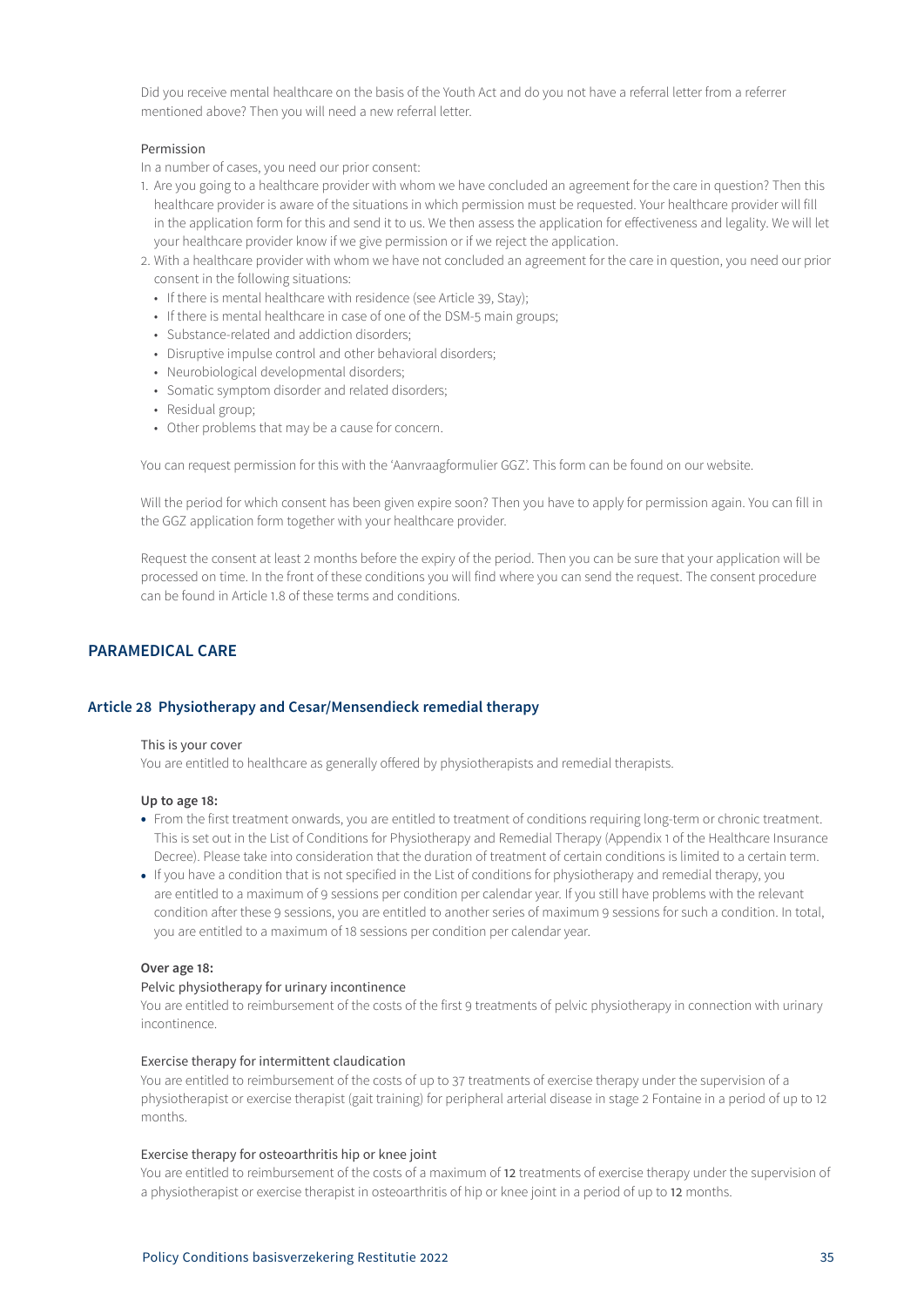# Exercise therapy for COPD

You are entitled to reimbursement of the costs of exercise therapy under the supervision of a physiotherapist or exercise therapist in COPD (Chronic Obstructive Pulmonary Disease) GOLD class II and above. The number of treatments depends on the severity of the complaints and the risk of lung attacks according to the GOLD group A, B, C or D. Group B is then divided into:

- B1: moderate burden of disease or sufficient physical capacity
- B2: high burden of disease and limited physical capacity

| Group                                                                                                                  | А | Β1 | B <sub>2</sub> and C | D  |
|------------------------------------------------------------------------------------------------------------------------|---|----|----------------------|----|
| First 12 months<br>The number of treatments in the period of 12 months<br>after the start of treatment is a maximum of |   | 27 | 70                   | 70 |
| After 12 months<br>The number of treatments for each period of 12<br>months after the first year is a maximum of       |   |    | 52                   | 52 |

## Treatment of chronic conditions

From the 21st treatment onwards, you are entitled to reimbursement of the costs of treating conditions that require long-term or chronic treatment. You can find these in the 'Lijst met aandoeningen voor fysiotherapie en oefentherapie' (Appendix 1 of the Health Insurance Decree). Please note that the duration of treatment of certain conditions is limited to a certain period of time.

## All ages

Insofar as you participate in main research into the effectiveness of care funded by the Dutch Organisation for Health Research and Care Innovation (ZonMW), physiotherapy also includes:

- a. from 1 October 2019 to 1 October 2023 long-term active physiotherapy from the twenty-first treatment in patients with axial spondyloarthritis with severe functional limitations;
- b. from 1 October 2019 to 1 October 2023 long-term active physiotherapy from the twenty-first treatment in patients with rheumatoid arthritis with severe functional limitations.

## Physiotherapy and exercise therapy after severe COVID-19

After severe COVID-19, you can claim reimbursement of the costs of:

- a. A maximum of 50 physiotherapy and/or exercise therapy treatments in a maximum period of 6 months after the first treatment. You will need a referral letter from a general practitioner or a medical specialist. The referral letter must be issued no later than four months after the acute disease stage of severe COVID-19. You must start physiotherapy and/or exercise therapy within one month after your general practitioner or medical specialist has issued the referral letter. Did you start healthcare before 1 November 2020? And did you not have a prior referral letter? Then the general practitioner or medical specialist can also issue a statement after the start of care. The certificate need not be issued within four months of the acute stage of illness. You also do not have to have started care within one month after issuing the certificate.
- b. A maximum of 50 physiotherapy and/or exercise therapy treatments in a maximum period of another six months in connection with the period referred to in point a. You will need a referral letter from a medical specialist. You must start physiotherapy and/or exercise therapy within one month after the medical specialist has issued the referral letter.

You must participate in research and, where applicable, an additional analysis of the provision of care. Or, if the research and analysis have not yet started, you should be willing to participate. You must also consent to the collection of additional data on the basis of questionnaires and additional studies. You must also consent to the anonymous sharing of your treatment data. Only if you meet all these conditions, you are entitled to this care. Research is understood to mean main research into the effectiveness of care funded by the Dutch organisation for health research and care innovation (ZonMW) and additional national observational research into care that is set up and carried out in collaboration with the main study.

You are not entitled to:

- occupational curative care. This concerns healthcare aimed at healing and treating acute and chronic physical occupational conditions
- reintegration processes. Reintegration is the set of measures aimed at allowing the incapacitated employee to return to work;
- treatments and treatment programs with the aim of improving fitness, such as medical training therapy, physio fitness, exercise for the elderly, exercise for overweight people and cardio training.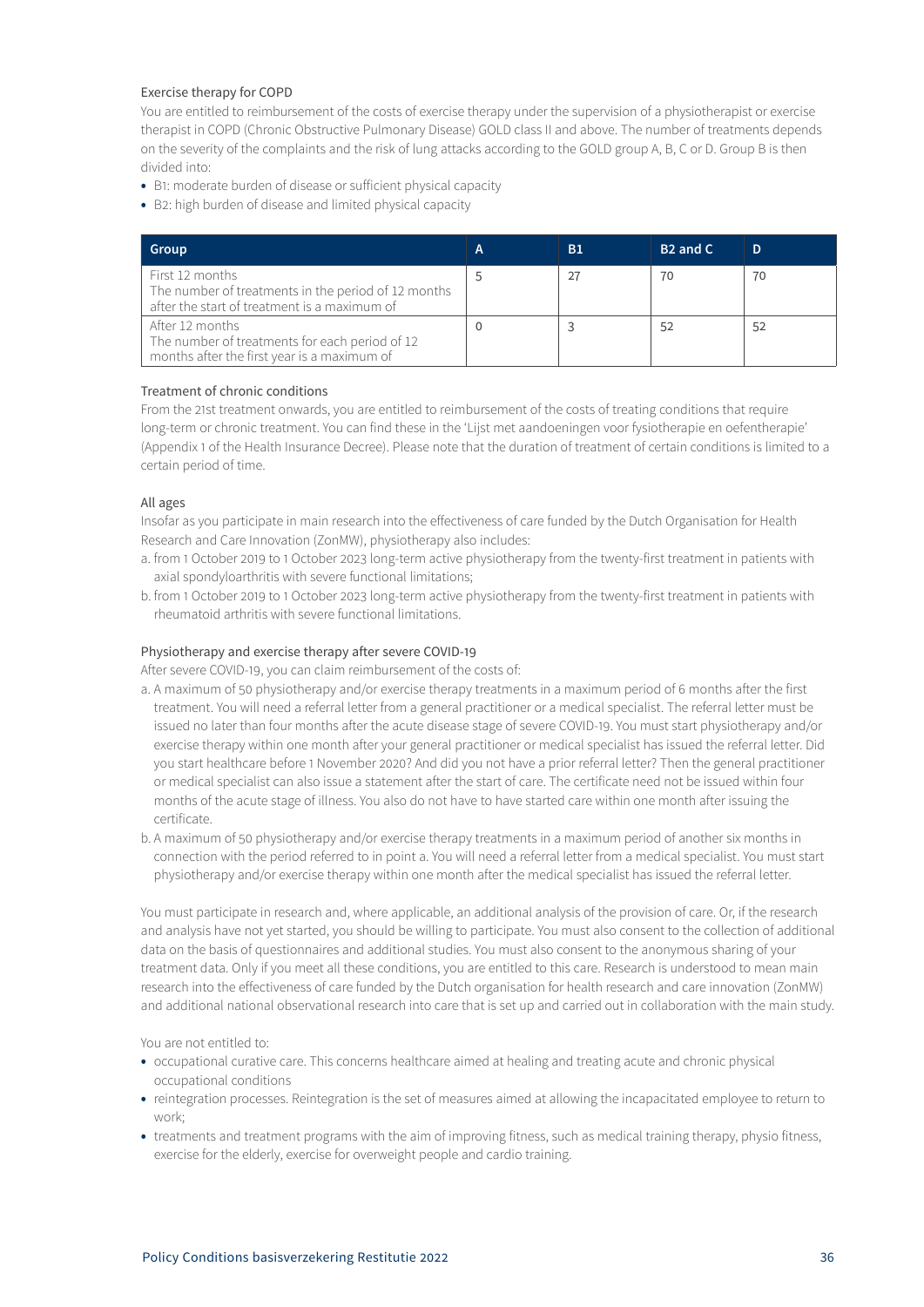# Chronic list

The list of conditions for physiotherapy and remedial therapy is also referred to as the 'Chronic List'. This name is not fully appropriate, as not all chronic conditions are listed. Listed conditions include certain conditions of the nervous system or the locomotor system, certain vascular and lung-related conditions, lymph oedema, soft tissue tumours and scar tissue on the skin. In some cases it also includes treatment of a condition after hospitalisation to accelerate recovery. Are you uncertain if your condition is listed? Please contact us in advance. Please find our telephone number on our website. Please find the List of conditions for physiotherapy and remedial therapy (Appendix 1 to the Healthcare Insurance Decree) on our website. Alternatively, contact us by telephone to request a copy of the list. Please find our telephone number on our website.

## Excess

The excess applies to this care. For more information, please refer to Articles 7 and 8 of these policy conditions.

## This is where to go

- 1 Physiotherapy: physiotherapist, remedial gymnast masseur or specialized physiotherapist. A specialized physiotherapist is a pediatric physiotherapist, pelvic physiotherapist, geriatric physiotherapist or manual therapist. The specialized physiotherapist must be registered as such at the Central Quality Register (CKR - Centraal Kwaliteitsregister) of the Royal Netherlands Society for Physiotherapy or in the register of the Physiotherapy Quality Mark (Keurmerk Fysiotherapie).
- 2 Edema therapy: edema (physical) therapist or skin therapist.

The edema (physiotherapist) therapist must be registered as such in the Central Quality Register (CKR- Centraal Kwaliteitsregister) of the Royal Netherlands Society for Physiotherapy or in the register of the Physiotherapy Quality Mark (Keurmerk Fysiotherapie).

The skin therapist must be registered as such in the Paramedics Quality Register (KP - Kwaliteitsregister Paramedici).

3 Cesar/Mensendieck exercise therapy: Cesar/Mensendieck exercise therapist or pediatric exercise therapist. The (child) remedial therapist must be registered as such in the Paramedics Quality Register (KP - Kwaliteitsregister Paramedici).

Would you like to know with which healthcare providers we have concluded a contract for which care? You will find this information on our website.

# ParkinsonNet

Do you have Parkinson's disease and do you need physiotherapy or exercise therapy? Then you can go to physiotherapists or exercise therapists affiliated with ParkinsonNet. For more information, please visit our website.

# Chronisch ZorgNet

Do you need exercise therapy (gait training) because of intermittent claudication? Then you can go to physiotherapists or exercise therapists affiliated with Chronisch ZorgNet. For more information, please visit our website.

## Where may the care be provided?

This care may be provided in the practice room of your care provider, in a hospital, or in a nursing home. If your treating care provider considers it medically necessary, this care can also be provided at home.

## Permission

You require our prior permission if you are treated for:

- a condition specified in the List of conditions for physiotherapy and remedial therapy (Appendix 1 to the Healthcare Insurance Decree);
- supervised exercise therapy for chronic obstructive pulmonary disease (COPD).

You will require a statement from your general practitioner, company doctor or medical specialist demonstrating that you need treatment for a condition specified in this list. Please find more information about requesting permission in Article 1.8 of these conditions.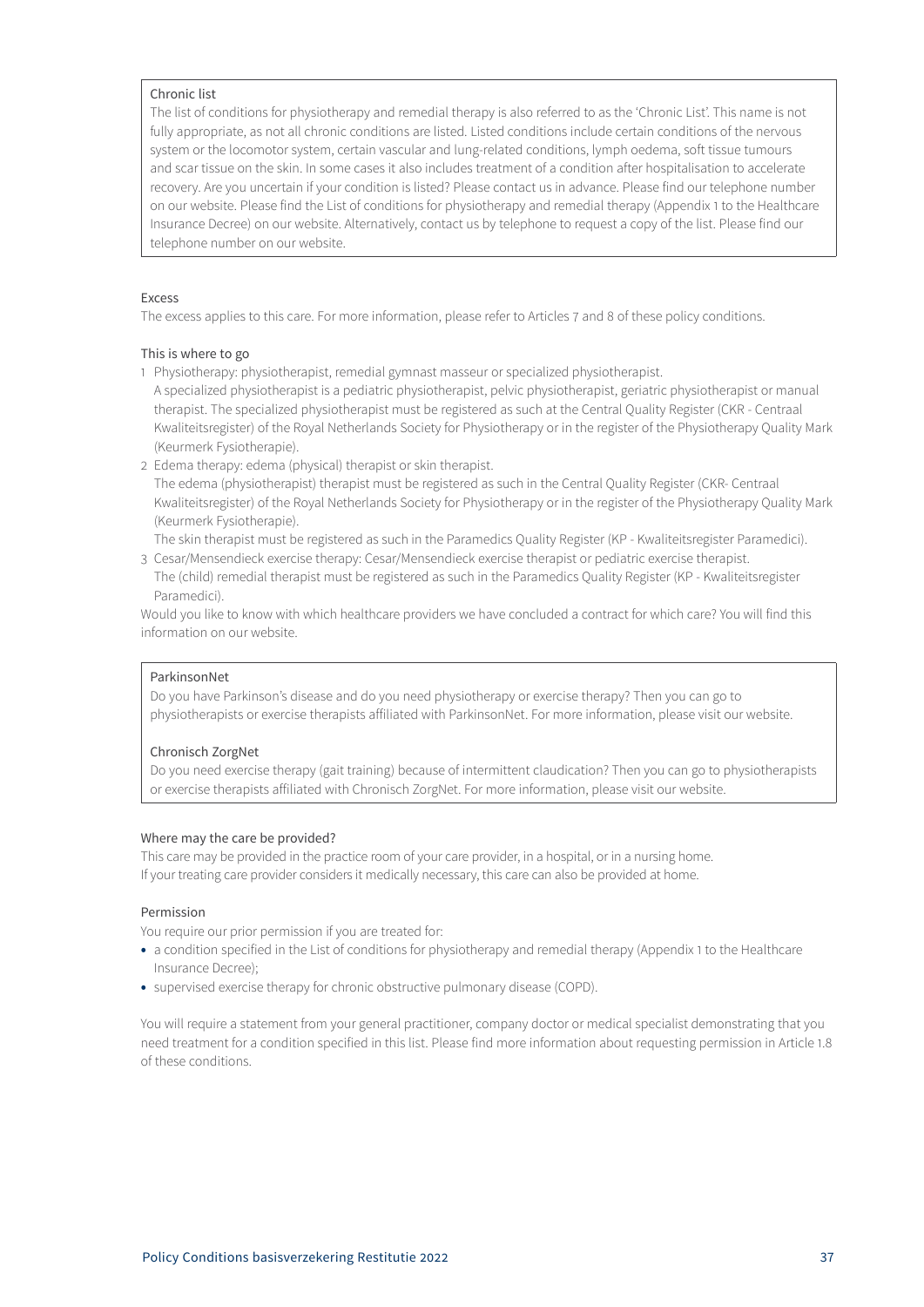# <span id="page-37-0"></span>**Article 29 Speech therapy**

## This is your cover

You are entitled to healthcare as generally offered by speech therapists if this care serves a medical purpose and recovery or improvement of the speech function or the power of speech can be expected from the treatment. This care includes the Hanen Parent Course.

You are not entitled to speech therapy treatment due to:

- dyslexia;
- impaired language development in connection with a dialect or a different mother tongue;
- music therapy;
- speaking in public;
- the art of declamation.

# Speech therapy after severe COVID-19

After severe COVID-19, you can claim reimbursement of the costs of:

- a. Speech therapy in a period of up to 6 months after the first treatment. You will need a referral letter from a general practitioner or medical specialist. The referral letter must be issued no later than four months after the acute disease stage of severe COVID-19. You must start speech therapy within one month after your general practitioner or medical specialist has issued the referral letter. Did you start healthcare before 1 November 2020? And did you not have a prior referral letter? Then the general practitioner or medical specialist can also issue a statement after the start of care. The certificate need not be issued within four months of the acute stage of illness. You also do not have to have started care within one month of issuing the certificate.
- b. Speech therapy for a maximum of another 6 months in connection with the period referred to under a. You will need a referral letter from a medical specialist. You must start speech therapy within one month after the medical specialist has issued the referral letter.

You must participate in research and, where applicable, an additional analysis of the provision of care. Or, if the research and analysis have not yet started, you should be willing to participate. You must also consent to the collection of additional data on the basis of questionnaires and additional studies. You must also consent to the anonymous sharing of your treatment data. Only if you meet all these conditions, you are entitled to this care. Research is understood to mean main research into the effectiveness of care funded by the Dutch organisation for health research and care innovation (ZonMW) and additional national observational research into care that is set up and carried out in collaboration with the main study.

#### Excess

The excess applies to this care. For more information, please refer to Articles 7 and 8 of these policy conditions.

## This is where to go

A speech therapist.

Speech therapy treatments that deviate from regular treatments may only be provided by a speech therapist registered in one of the following sub-registers of the Dutch Association for Speech Therapy and Phoniatrics (NVLF):

- Aphasia;
- Hanen programmes;
- Integral healthcare for stuttering;
- Preverbal speech therapy (eating and drinking);
- Stuttering.

Stutter therapy may also be given by a stutter therapist registered with the Dutch Association for Stutter Therapy (NVST - Nederlandse Vereniging voor Stottertherapie).

#### Where may the care be provided?

This care may be provided in the practice room of the speech therapist or stutter therapist, a hospital or nursing home. If your treating care provider considers it medically necessary, this care can also be provided at home.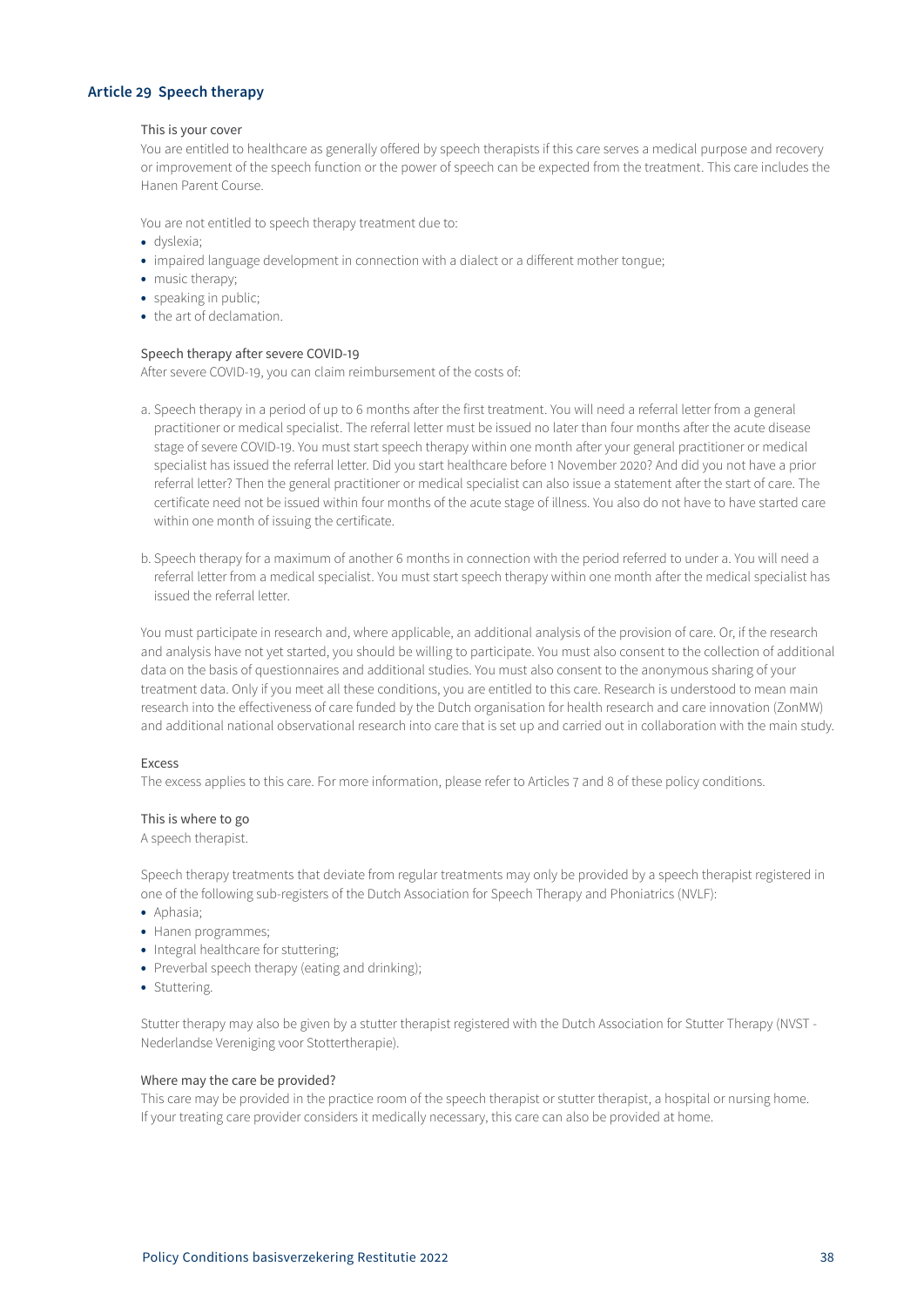# <span id="page-38-0"></span>**Article 30 Occupational therapy**

#### This is your cover

You are entitled to healthcare as generally offered by an occupational therapist on the condition that this care aims to encourage or restore your self-care and self-reliance, up to a maximum of 10 treatment hours in each calendar year.

#### Occupational therapy after severe COVID-19

After severe COVID-19, you can claim reimbursement of the costs of:

- a. Up to 10 hours of occupational therapy in a period of up to 6 months after the first treatment. You will need a referral letter from a general practitioner or medical specialist. The referral letter must be issued no later than four months after the acute disease stage of severe COVID-19. You must start occupational therapy within one month after your general practitioner or medical specialist has issued the referral letter. Did you start healthcare before 1 November 2020? And did you not have a prior referral letter? Then the general practitioner or medical specialist can also issue a statement after the start of care. The certificate need not be issued within four months of the acute stage of illness. You also do not have to have started care within one month of issuing the certificate.
- b. A maximum of 10 hours of occupational therapy for a maximum of another 6 months in connection with the period referred to under a. You need a referral letter from a medical specialist for this. You must start occupational therapy within one month after the medical specialist has issued the referral letter.

You must participate in research and, where applicable, an additional analysis of the provision of care. Or, if the research and analysis have not yet started, you should be willing to participate. You must also consent to the collection of additional data on the basis of questionnaires and additional studies. You must also consent to the anonymous sharing of your treatment data. Only if you meet all these conditions, you are entitled to this care. Research is understood to mean main research into the effectiveness of care funded by the Dutch organisation for health research and care innovation (ZonMW) and additional national observational research into care that is set up and carried out in collaboration with the main study.

#### Excess

The excess applies to this care. For more information, please refer to Articles 7 and 8 of these policy conditions.

#### This is where to go

An occupational therapist.

## Where may the care be provided?

This care may be provided in the practice room of your care provider, in a hospital, or in a nursing home. If your treating care provider considers it medically necessary, this care can also be provided at home.

# **Article 31 Dietetics**

#### This is your cover

Your right to dietetics includes healthcare as generally offered by dieticians, if this healthcare has a medical purpose, and up to a maximum of 3 treatment hours per calendar year.

Dietetics is defined as education with a medical purpose and treating patients with diet-related therapy, focusing on eliminating, reducing or compensating for diseases or complaints that are related to or can be influenced with nutrition.

#### Dietetics after severe COVID-19

After severe COVID-19, you can claim reimbursement of the costs of:

a. Up to 7 hours of dietetics in a period of up to 6 months after the first treatment. You will need a referral letter from a general practitioner or medical specialist. The referral letter must be issued no later than four months after the acute disease stage of severe COVID-19. You must start dietetics within one month after your general practitioner or medical specialist has issued the referral letter.

Did you start healthcare before 1 November 2020? And did you not have a prior referral letter? Then the general practitioner or medical specialist can also issue a statement after the start of care. The certificate need not be issued within four months of the acute stage of illness. You also do not have to have started care within one month of issuing the certificate.

b. A maximum of 7 hours of dietetics for a maximum of another 6 months in connection with the period referred to under a. You need a referral letter from a medical specialist for this. You must start dietetics within one month after the medical specialist has issued the referral letter.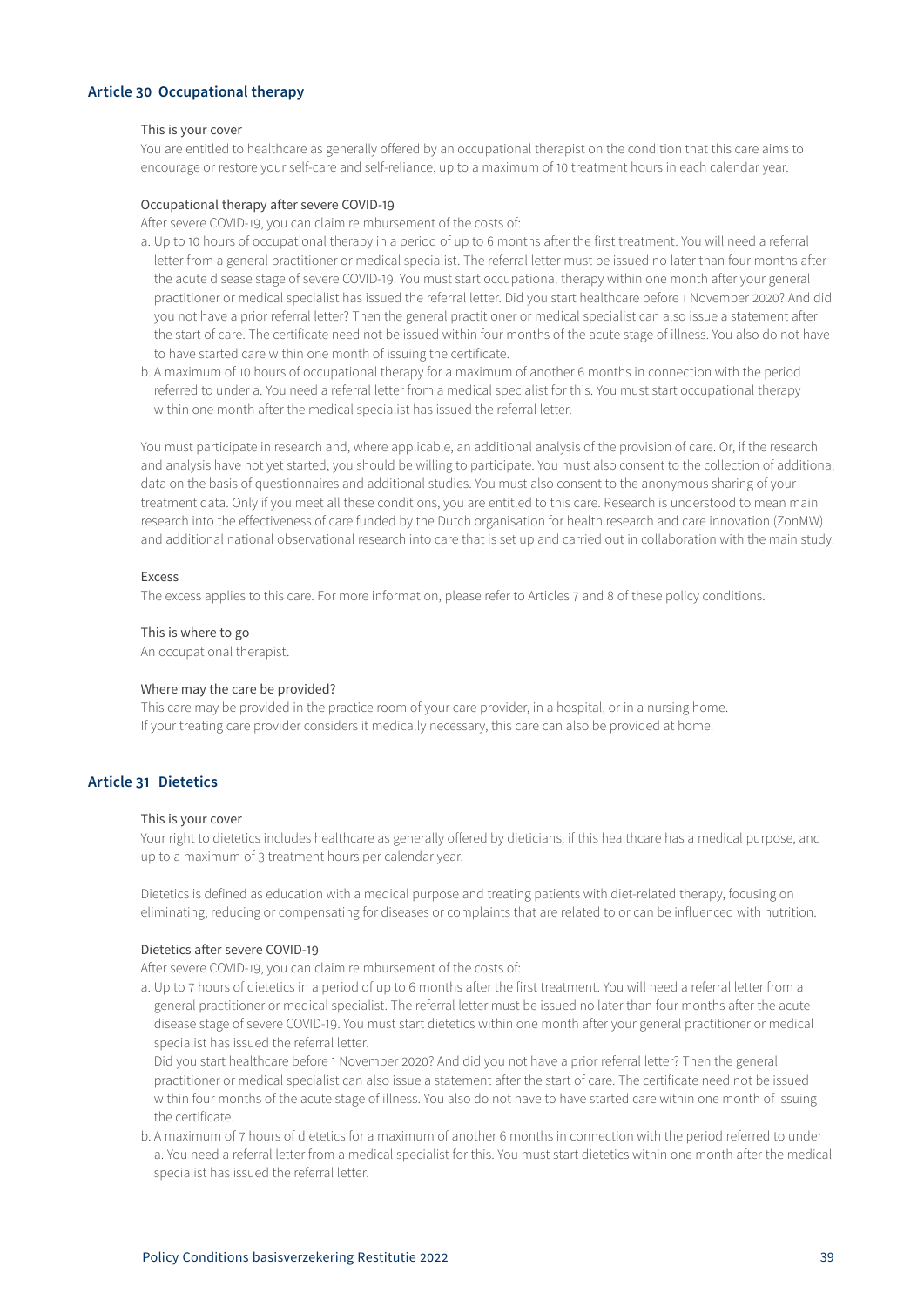<span id="page-39-0"></span>You must participate in research and, where applicable, an additional analysis of the provision of care. Or, if the research and analysis have not yet started, you should be willing to participate. You must also consent to the collection of additional data on the basis of questionnaires and additional studies. You must also consent to the anonymous sharing of your treatment data. Only if you meet all these conditions, you are entitled to this care. Research is understood to mean main research into the effectiveness of care funded by the Dutch organisation for health research and care innovation (ZonMW) and additional national observational research into care that is set up and carried out in collaboration with the main study.

#### Dietetics as part of multidisciplinary care (chain healthcare)

If you have diabetes mellitus type 2, COPD (chronic obstructive pulmonary disease), increased vascular risk or asthma, and you are receiving multidisciplinary healthcare as set out in Article 14, then dietetics for these or related conditions are provided via this multidisciplinary healthcare.

#### Excess

The excess applies to this care. For more information, please refer to Articles 7 and 8 of these policy conditions.

#### This is where to go

A dietician.

# Where may the care be provided?

This care may be provided in the practice room of your care provider, in a hospital, or in a nursing home. If your treating care provider considers it medically necessary, this care can also be provided at home.

# **ORAL CARE**

#### **Article 32 Dental care for insured persons under the age of 18**

#### This is your cover

If you are under age 18, you are entitled to healthcare as generally offered by a dentist. The care includes the following provisions/treatments:

- 1. check-ups (periodical preventive dental examination): once annually. If necessary, you are entitled to such check-ups more than once per year;
- 2. incidental visit;
- 3. removing plaque;
- 4. fluoride treatment from the date the first element of the adult teeth has broken through: twice annually. If necessary, you are entitled to such check-ups more than twice per year;
- 5. sealing (sealing pits and grooves in teeth and molars);
- 6. gum treatment (periodontal treatment);
- 7. anaesthetics;
- 8. root canal treatment (endodontic treatment);
- 9. fillings (restoration of teeth and molars with plastic materials);
- 10. treatment after maxillary complaints (gnathological treatment);
- 11. full dental prosthesis for upper and/or lower jaw, plate prosthesis or frame prosthesis (removable prosthetic devices);
- 12. specialist dental surgery with the exception of the insertion of dental implants;
- 13. X-ray tests. You are not entitled to X-ray tests for orthodontics.

Are you younger than 23 years old? Then you are entitled to reimbursement of the cost of crowns, bridges and implants if it concerns replacement of one or more permanent incisor or canine teeth that have not grown or are missing due to an accident. The necessity of this healthcare must be determined before reaching age 18.

## Excess

Are you 18 or older? Then the excess applies to this healthcare. For more information, please refer to Articles 7 and 8 of these policy conditions.

#### This is where to go

A dentist, dental surgeon, dental prosthodontist or dental hygienist. The dentist or dental hygienist may work in an institution for paediatric dental care.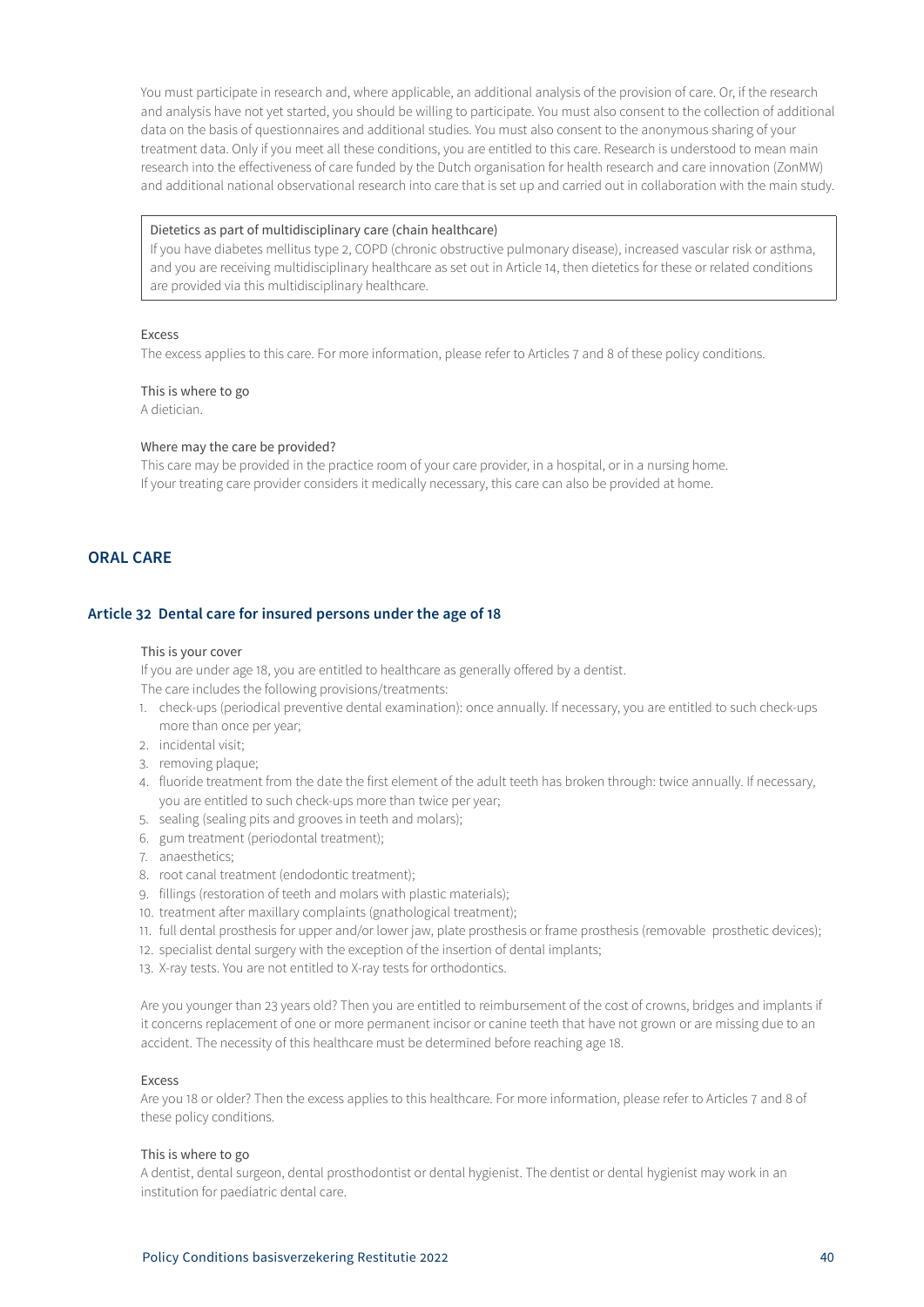# <span id="page-40-0"></span>Permission

You only need our prior permission if it concerns:

- crowns, bridges and implants as described for persons younger than 23 years old;
- an orthopantomogram (X21), skull photo X24, 3D photos (X25 and X26) for insured persons younger than 18 years of age. For a orthopantomogram and other photos for the purpose of orthodontics, no authorization requirement applies. This concerns the performance codes F152A, F155A, F156A, F157A, F158A, F159A, F160A, F161A and F162A.

More information about applying for permission can be found in Article 1.8 of these policy conditions.

# **Article 33 Special dental care**

Special dental care is dental care for people with a specific condition. Such dental care requires more time and expertise. You are only entitled to special dental care if this enables you to retain or obtain a dental function equivalent to the dental function you would have had without the specific condition.

## **33.1 Dental and orthodontic care in special cases**

#### This is your cover

You are entitled to healthcare as generally offered by dentists and orthodontists which is necessary:

- 1. if you have a severe impairment in development or growth, or have acquired a deviation in the dental/maxillary/mouth system;
- 2. if you have a non-dental physical or mental condition;
- 3. if you must undergo a medical treatment and this treatment would have inadequate results without such special dental care. This generally concerns eliminating inflammation in the mouth. Examples of eliminating inflammation in the mouth are treatment of the gums, extracting teeth or molars, or administering antibiotics.

You are only entitled to orthodontic care if you have a very severe developmental or growth impairment in your mouth or teeth, where diagnostics or treatment by disciplines other than dental in team context is required.

#### Personal contribution

You are due a statutory personal contribution if you are age 18 or older concerning healthcare that is not directly related to the indication for special dentistry. The personal contribution is equivalent to the amount that may be charged if it is not a matter of dental care in special cases.

#### Excess

The excess applies to this care. For more information, please refer to Articles 7 and 8 of these policy conditions.

#### This is where to go

- 1. Dental healthcare in special cases: dentists, certified oral hygienist working in a centre for special dental care, dental surgeon or orthodontist in collaboration with a dental surgeon.
- 2. Orthodontic care in special cases: an authorized oral care provider working in a center for special dental care, dental surgeon or an orthodontist in collaboration with a dental surgeon.

## Where may the care be provided?

The healthcare may be provided in a:

- 1. dental care practice;
- 2. hospital;
- 3. centre for special dental care.

Do you need a treatment under helium or other sedation or full anaesthesia? Then the healthcare may only be provided in a hospital or centre for special dental care.

A centre for special dental care is:

1. an institution for special dental care accredited by the Dutch Healthcare Authorities (NZa);

2. a centre that complies with the following requirements:

- a positive audit report by NVA (Dutch Association for Anaesthetics) was issued;
- the centre works with an anaesthesiologist who is an NVA member;
- there is a written agreement with an ambulance service or hospital for transport to a hospital if required;
- there is a written agreement with a hospital near the centre for taking in patients if required;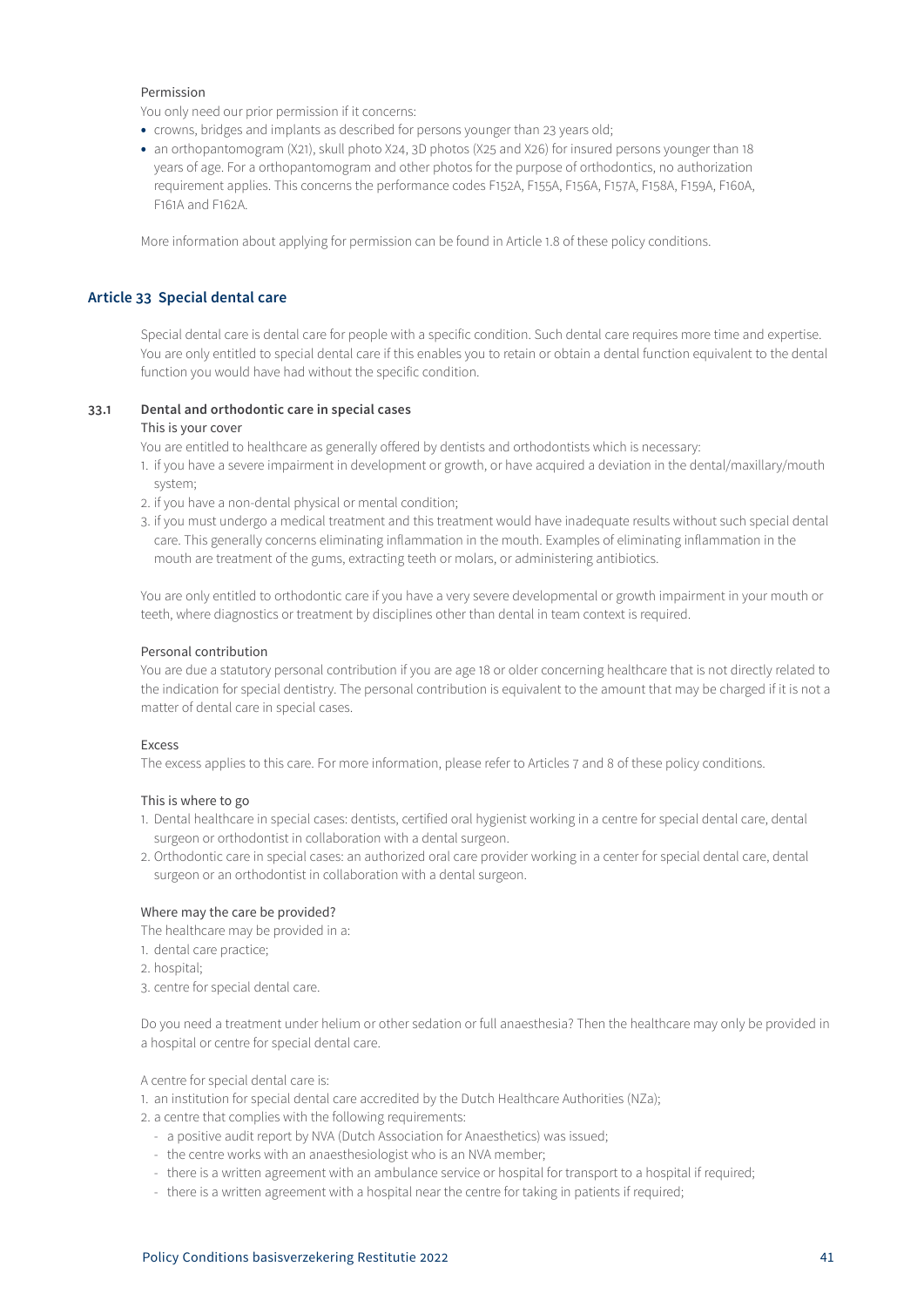- the centre applying the helium or other sedation is certified by ACTA (Academic Dental Care Centre Amsterdam);
- when treating children, the dentist must be an accredited dentist-paedo-dontologist.

Please refer to our website to see a list of such centres.

# Referral letter required from

Dentist, orthodontist or dental surgeon.

## Permission

You require our prior permission. Please find more information about requesting permission in Article 1.8 of these conditions.

# **33.2 Dental implants**

## This is your cover

You are entitled to reimbursement of the cost of having a dental implant placed in the context of special dental care:

- 1. if you have a severe impairment in development or growth, or have acquired a deviation in the dental/maxillary/mouth system;
- 2. if you have a deformation in the dental/maxillary/oral system with later onset in the form of a very severely lapsed toothless jaw and the implants serve to affix a removable prosthesis.

# Implants in a very severely lapsed toothless jaw

If you have had a full dental prosthesis (dentures) for a long time, your jaw may lapse so severely that your dental prosthesis hardly has any grip. In such a case, implants can be a solution. This generally concerns 2 implants in the lower jaw with 2 buttons or a rod screwed in that serve to click on the dentures. The dentures remain removable. For prosthetic devices for insured persons of 18 and over, please refer to Article 36.

# Personal contribution

You are due a statutory personal contribution if you are age 18 or older concerning healthcare that is not directly related to the indication for special dentistry. The personal contribution is equivalent to the amount that may be charged if it is not a matter of special cases requiring dental care.

## Excess

The excess applies to this care. For more information, please refer to Articles 7 and 8 of these policy conditions.

## This is where to go

Dentists, certified oral care provider working in a centre for special dental care, dental surgeon or orthodontist in collaboration with a dental surgeon. In the event of implants in a very severely lapsed toothless jaw, this healthcare may also be provided by a dental implantologist.

## Where may the care be provided?

- The healthcare may be provided in a:
- 1. dental care practice;
- 2. hospital;
- 3. centre for special dental care.

Do you need a treatment under helium or other sedation or full anaesthesia? Then the healthcare may only be provided in a hospital or centre for special dental care.

# A centre for special dental care is:

- 1. an institution for special dental care accredited by the Dutch Healthcare Authorities (NZa);
- 2. a centre that complies with the following requirements:
	- a positive audit report by NVA (Dutch Association for Anaesthetics) was issued;
	- the centre works with an anaesthesiologist who is an NVA member;
	- there is a written agreement with an ambulance service or hospital for transport to a hospital if required;
	- there is a written agreement with a hospital near the centre for taking in patients if required;
	- the centre applying the helium or other sedation is certified by ACTA (Academic Dental Care Centre Amsterdam);
	- when treating children, the dentist must be an accredited dentist-paedo-dontologist.
	- Please refer to our website to see a list of such centres.

# Referral letter required from

Dentist, orthodontist or dental surgeon.

## Policy Conditions basisverzekering Restitutie 2022 42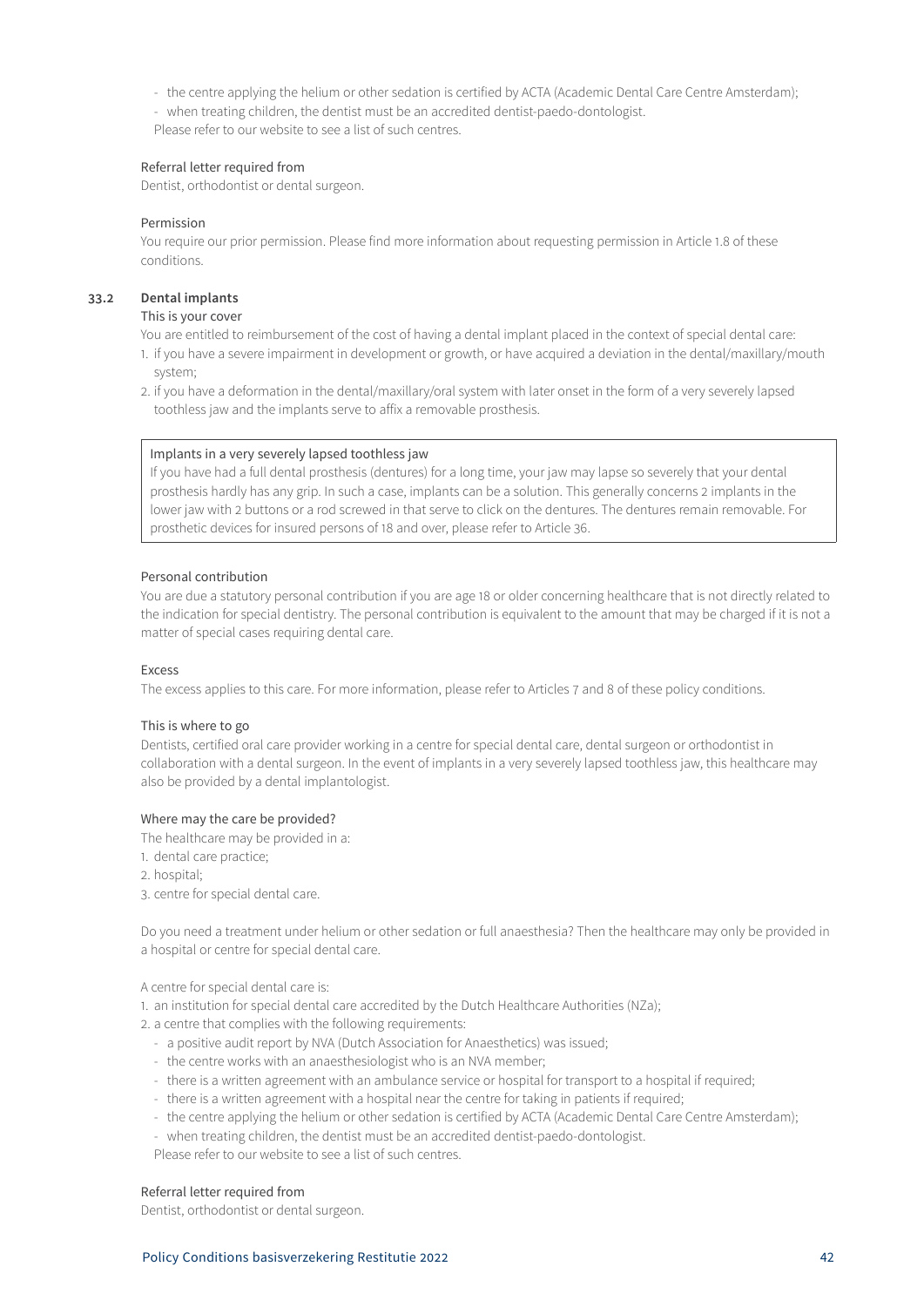## <span id="page-42-0"></span>Permission

You require our prior permission. Please find more information about requesting permission in Article 1.8 of these conditions.

## **Article 34 Dental surgery for insured persons age 18 and older**

#### This is your cover

If you are 18 or older, you are entitled to dental surgery and associated X-ray examinations, as provided by dentists. This may be combined with a stay in a hospital. You are not entitled to the surgical treatment of gums (periodontal surgery), the application of an implant (see Article 34.2) and uncomplicated (tooth or molar) extractions by a dental surgeon. Extractions are considered uncomplicated if they can also be performed by your dentist.

You are entitled to nursing and/or stay if this is necessary for dental surgery. See article 39 "Stay".

#### Excess

The excess applies to this care. For more information, please refer to Articles 7 and 8 of these policy conditions.

#### This is where to go

A dental surgeon.

## Referral letter required from

General practitioner, company doctor, dentist, obstetrician, medical specialist or dental surgeon.

#### Permission

You need prior permission for a number of treatments. You can find these treatments in the 'Limitatieve Lijst Machtigingen Kaakchirurgie' on our website. More information about applying for permission can be found in Article 1.8 of these terms and conditions.

# **Article 35 Prosthetic devices for insured persons of age 18 and over**

#### This is your cover

If you are 18 or older, you are entitled to reimbursement of the cost of a removable full dental prosthesis for the upper and/ or lower jaw, whether or not placed on implants. A removable full dental prosthesis to be placed on dental implants also includes applying the fixed part of the supra structure (the meso structure). You are also entitled to filling up (rebasing) and repairing such dental prosthesis.

## Personal contribution

You are charged a statutory personal contribution amounting to:

- 10% of the cost for an implant-supported prosthesis in the lower jaw;
- 8% of the cost for an implant-supported prosthesis in the upper jaw;
- 25% of the cost for a regular dental prosthesis;
- 10% of the cost for repairing and rebasing your dental prosthesis.

Your personal contribution is 17% of the cost of simultaneously creating a standard dental prosthesis on one jaw and an implant-supported prosthesis on the other jaw (code J50).

## Personal contribution dental prosthesis

You are entitled to a dental prosthesis for the upper and/or lower jaw. This is subject to a personal contribution. The personal contribution also applies to the cost of placing the fixed part of the supra structure (meso structure). A meso structure is the non-removable construction between implants and the dentures (the click system). The costs of extracting teeth and molars are not eligible for reimbursement, but may be reimbursed if you have a supplementary dental or other cover.

Please refer to Article 33.2 for an implant for full dental prosthesis if you have a severely lapsed toothless jaw.

#### Please note!

In addition to a personal contribution, an excess may apply.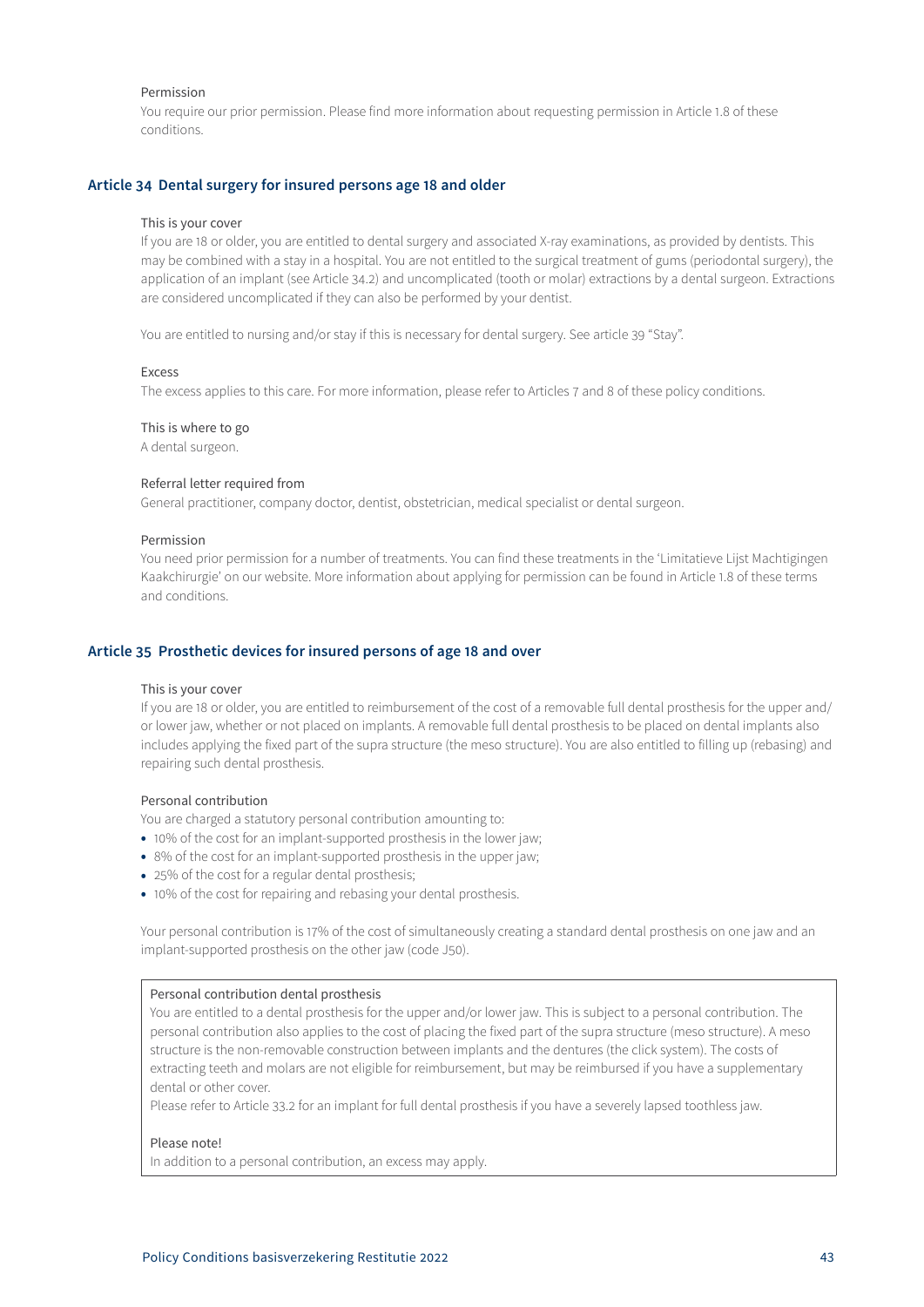<span id="page-43-0"></span>The excess applies to this care. For more information, please refer to Articles 7 and 8 of these policy conditions.

# This is where to go

A dentist, dental implantologist or dental prosthodontist.

#### Referral letter required from

A dentist, for a dental prosthesis on implants.

#### Permission

1. You require our prior permission for a conventional (regular) dental prosthesis:

- a. if the total cost (including the technology expenses) of the dental prosthesis exceeds:
	- $\epsilon$  675 for an upper or lower jaw;
	- $\epsilon$  1,350 for an upper and lower jaw jointly;
- b. if you want to replace your dental prostheses within 5 years of acquiring them;
- c. if you want to replace your immediate prosthesis within six months;
- d. if the technical and material costs exceed our maximum amount.
- 2. You require our prior permission for:
	- a. dental prosthesis on implants;
	- b. rebasing (filling) or repairing dental prosthesis on implants;
	- c. a bar or buttons (meso structure).

Please find more information about requesting permission in Article 1.8 of these conditions.

# **PHARMACEUTICAL CARE**

## **Article 36 Medications**

#### This is your cover

Your right to pharmaceutical care comprises delivery of medications and advice and counselling as pharmacists generally offer for medication assessment and responsible use of medications. This care also comprises:

- issuing a drug subject to prescription;
- issuing a drug subject to prescription with an instruction talk if the drug is new to you;
- instructions for a medical aid to be used for a drug subject to prescription;
- medication assessment of chronic use of medications subject to prescription.

#### Registered medications

You are entitled to reimbursement of the costs of delivery of the registered person designated by the Minister of Public Health, Wellbeing and Sports. You will find the medicines designated by the Minister in Appendix 1 of the Healthcare Insurance Regulation (Regeling zorgverzekering). Additional conditions apply to a number of medicines. You are only entitled to these medicines if you meet these conditions. You will find these medicines and the conditions in Appendix 2 of the Healthcare Insurance Regulation.

For the most up-to-date text of Appendix 2, please refer to wetten.overheid.nl (search for 'Regeling zorgverzekering' and scroll under the chapters on the left to Appendix 2) and the publication of the changes in the Government Gazette (Staatscourant).

#### Medical necessity

In addition to branded medicines (spécialités), there are also unbranded medicines (generics) with the same active substance, the same strength and the same dosage form.

If the prescriber can substantiate that there is a medical need for a branded medicine, then 'medical necessity' may be written on the prescription. The moment both the pharmacist and the prescriber deem the branded medicine to be medically necessary, the pharmacist will supply this medicine to you. The pharmacist may then declare the costs of the branded medicine to us. For you, this means that we bear the costs of the branded medicine.

The pharmacist therefore knows which medicine he can supply to you. If, without evidence of medical necessity, you still wish to take a more expensive brand-name medicine or non-branded medicine, you will have to pay the costs yourself.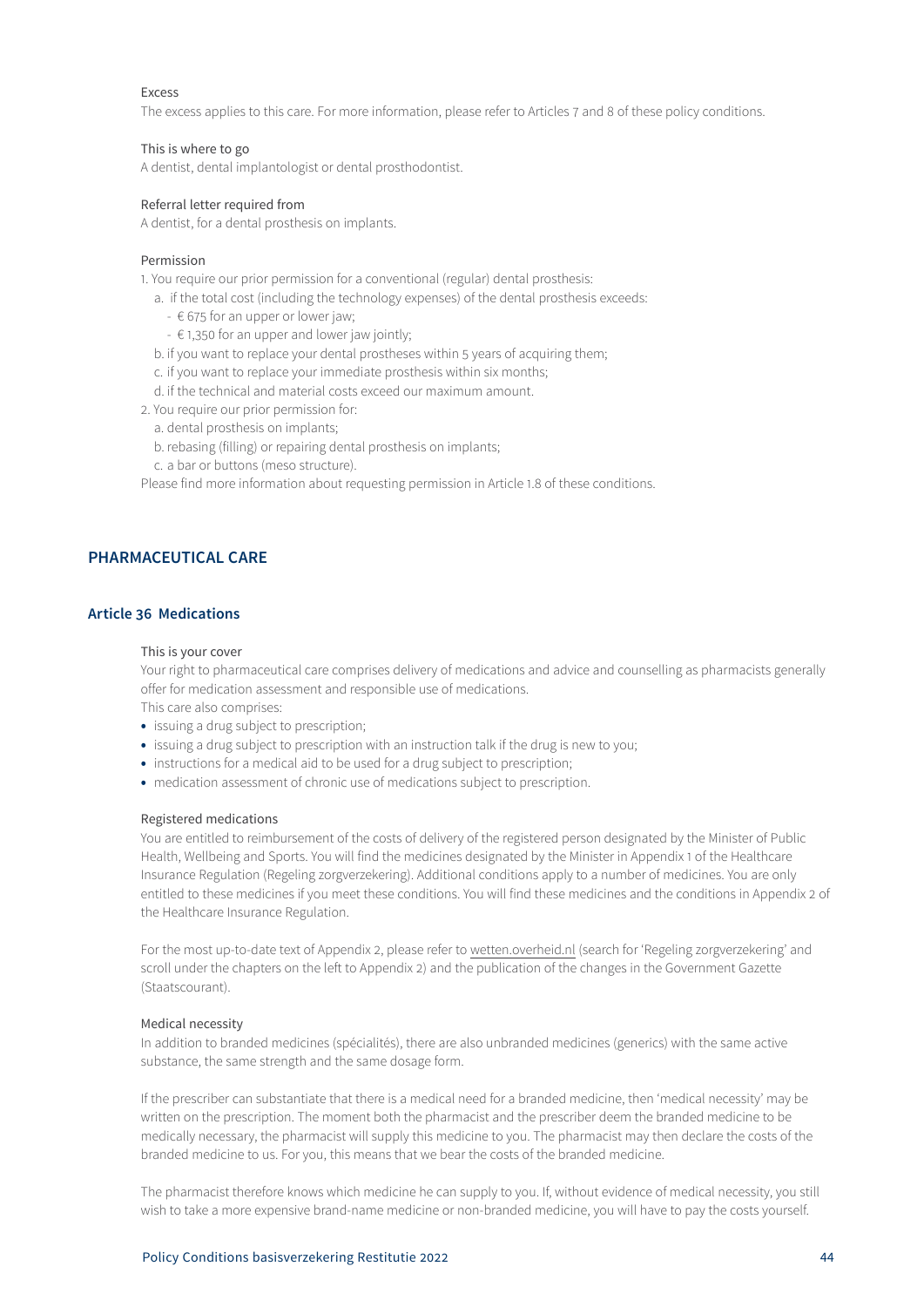## Over-the-counter products and antacids

You are entitled to reimbursement of the costs of over-the-counter medicines and antacids if you need to take these medicines for more than 6 months. Over-the-counter medicines are registered medicines that you can obtain at a pharmacy or drugstore without a prescription. Usually, this drug group is excluded from reimbursement. Only with chronic use of these products, a reimbursement scheme applies to certain antacids, laxatives, calcium tablets, and other products for allergies, medicines for diarrhea, medicines for emptying the stomach and medicines for dry eyes. These medicines are included in Appendix 1 of the Healthcare Insurance Regulation and are eligible for reimbursement if the conditions and requirements as stated in Appendix 2 of the Healthcare Insurance Regulation are met. For the first 15 days the costs of the medicine will be at your expense.

# Non-registered medications

You are entitled to non-registered medications in the event of rational pharmaco therapy. Rational pharmaco therapy is treatment, prevention or diagnostics of a condition with a drug in a form suitable for you of which the effectiveness and action are determined based on scientific research and testing, and which is also the most economical for the healthcare policy.

You are entitled to the following non-registered medications:

- pharmacy preparations;
- medications that your doctor specifically orders for you from a manufacturer with a manufacturer licence as referred to in the Medicines Act;
- medications that are not available in the Netherlands, but are imported at the request of the doctor who is treating you. You are only entitled to such medications if you have a rare condition with an incidence of less than 1 in 150,000 in the Netherlands.

You are not entitled to:

- pharmaceutical care and services relating to a medication not covered by insurance;
- education on pharmaceutical self-management for a patient group;
- advice pharmaceutical self-care;
- advice use of medications subject to prescription during travel;
- advice risk of disease when travelling;
- pharmaceutical care in the cases indicated in the Healthcare Insurance Regulation;
- preventive travel kit of medications and vaccinations;
- medications for research as referred to in Section 40, third subsection, under b, of the Medicines Act (Geneesmiddelenwet);
- medications that are equivalent or virtually equivalent to a registered medication not on the preferred list of the Minister of Public Health, Wellbeing and Sport;
- medications as referred to in Section 40, third subsection, under e, of the Medicines Act;
- medications for treatment of one or more indications that have been excluded by the Healthcare Insurance Regulation. Please find the full Healthcare Insurance Regulation on our website;
- vitamins, minerals and paracetamol for which an equivalent or nearly equivalent alternative in the free market exists.

## Please note!

Pharmaceutical counselling during hospitalisation, day treatment or polyclinic visits and pharmaceutical counselling in the context of discharge from hospital are reimbursed exclusively as part of specialist medical care.

## Personal contribution

Some medications are subject to a statutory personal contribution.

Your statutory personal contribution amounts to a maximum of €250 per calendar year. If your healthcare policy does not start or end on 1 January, we calculate the personal contribution as follows:

number of days that the healthcare policy was effective

Personal contribution x

the number of days in the relevant calendar year

## Personal contribution medications

The Minister of Public Health, Wellbeing and Sport determines which medications are covered by the Health Insurance Act and which medications are subject to a personal contribution. Your maximum personal contribution amounts to  $\epsilon$ 250 per calendar year. In addition to a personal contribution, an excess may apply. For more information, please check our website.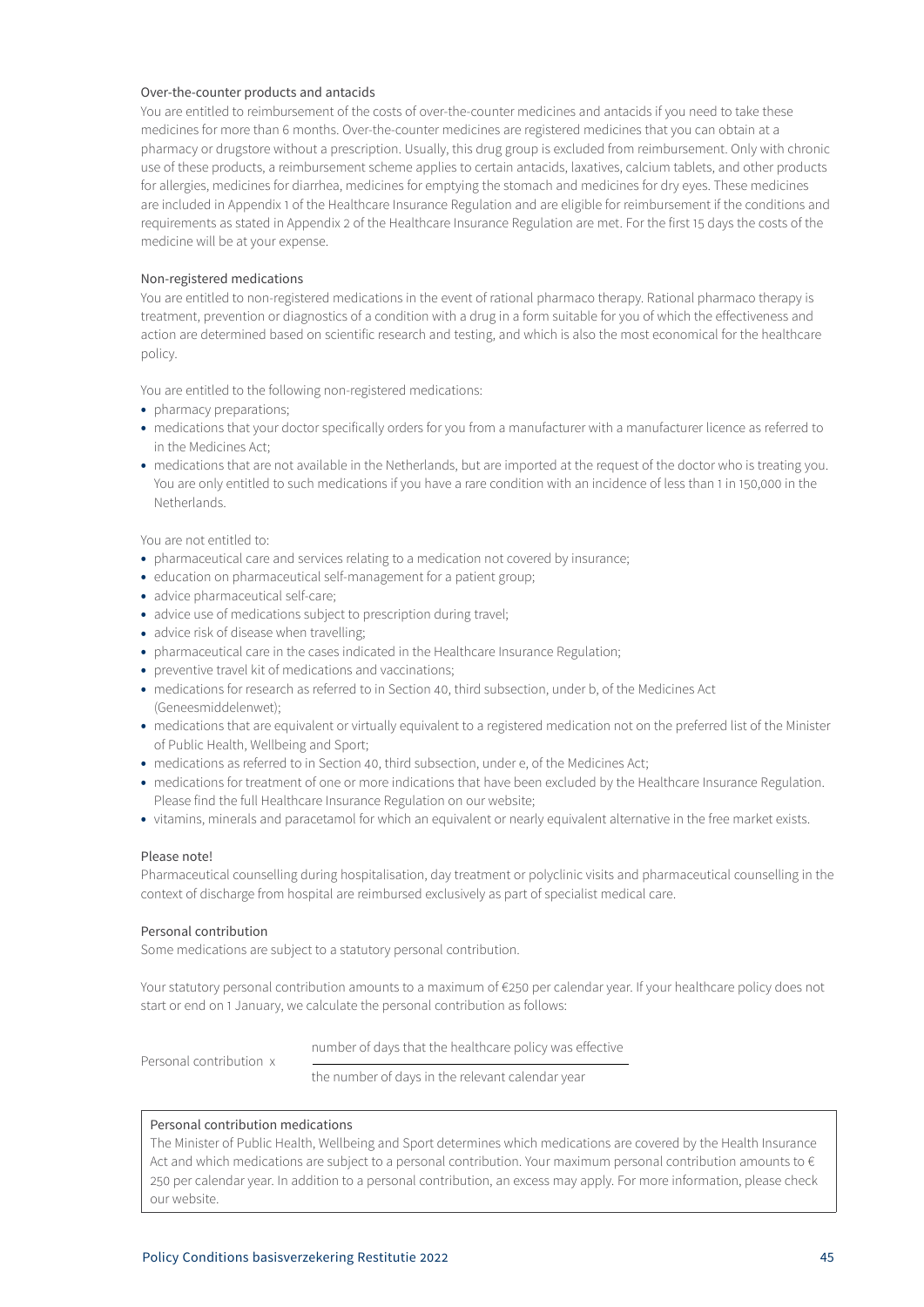<span id="page-45-0"></span>The excess applies to this care. Please note that the services of the pharmacy, for example the handover costs, the counseling interview with a new medicine or an inhalation instruction are subject to the excess.

## This is where to go

Pharmacist or dispensing general practitioner.

#### Prescription

General practitioner, midwife, dentist, orthodontist, medical specialist, dental surgeon specialist nurse or physician assistant.

# Permission

1. You require our prior permission for a number of registered medications included in Appendix 2 of the Healthcare Insurance Regulation. Please find a list of such medications in the Pharmaceutical Care Regulation (Reglement farmaceutische zorg). We reserve the right to amend the list of preferred medications at any time. You will be notified accordingly. To apply for permission, your doctor may download and complete a doctor's statement from www. znformulieren.nl or an permission form from our website.

If you selected a pharmacist or dispensing general practitioner whom we have contracted for the care in question, you can hand in the form completed by your doctor with the prescription. Your pharmacist assesses your compliance with the conditions. If you do not wish to submit the form directly to your pharmacy for privacy reasons, you may choose to directly send or have sent the form to us.

If you selected a pharmacist or dispensing general practitioner whom we have not contracted for the care in question, you should request prior permission by submitting the doctor's statement to us directly. The address is available in the first section of the conditions and from our website.

- 2. You require our prior permission for the following non-registered medications:
	- a number of pharmacy preparations (custom medication) supplied. These are preparations your pharmacy makes and delivers to your pharmacy;
	- medications that your doctor specifically orders for you from a manufacturer with a manufacturer licence as referred to in the Medicines Act;
	- medications that are not available in the Netherlands, but are imported at the request of the doctor who is treating you.

Please find more information about requesting permission in Article 1.8 of these conditions.

#### Contraceptives

Are you younger than 21 years old? Then you are entitled to the reimbursement of contraceptives, including the contraceptive pill. Some items are subject to a personal contribution.

Are you 21 or older? You are only entitled to contraceptives if these items are used to treat endometriosis or menorrhagia (if suffering from anaemia). If you are not entitled to such reimbursement, you may be reimbursed for the cost of the contraceptive if you have supplementary insurance. For more details, please refer to the conditions of your supplementary insurance policy.

# **Article 37 Dietary preparations**

#### This is your cover

You are entitled to polymeric, oligomeric, monomeric and modular dietary preparations.

You are only entitled to such dietary preparations if adjusted regular nutrition and other special nutrition products are not working for you, and you are:

- a. suffering from a digestive disorder;
- b. suffering from a food allergy;
- c. suffering from a resorption disorder;
- d. suffering from disease-related malnutrition or risk of malnutrition as indicated based on a validated screening instrument; or
- e. you are reliant on this product in accordance with the guidelines accepted by the relevant professional groups in the Netherlands.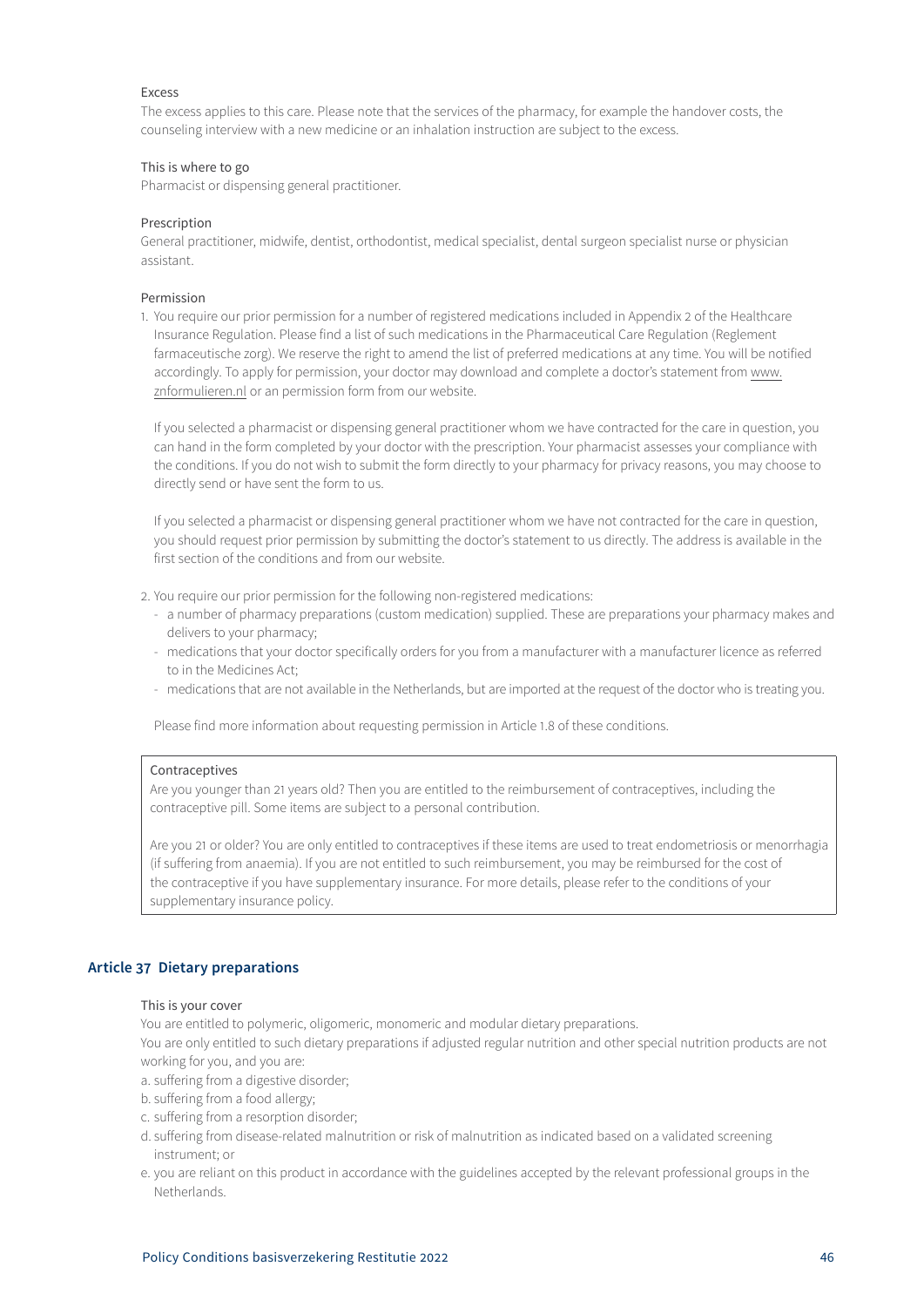<span id="page-46-0"></span>The excess applies to this care. For more information about excess, please refer to Articles 7 and 8 of these policy conditions.

# This is where to go

A pharmacist, dispensing general practitioner or a contracted care provider.

#### Permission

You require our prior permission. To request permission, your treating physician or dietician can download the Statement of dietary preparations (Verklaring dieetpreparaten) from our website.

Are you going to a care provider with whom we have an agreement for the care concerned? You can then hand in the Statement of Dietary Preparations completed by your doctor or dietician. Your healthcare provider assesses whether you meet the conditions. If, for privacy reasons, you do not want to submit this form to your healthcare provider, you can send it directly to us.

Are you going to a care provider with whom we do not have an agreement for the care concerned? You can then request prior permission by sending the Statement of Dietary Preparations directly to us. You can find the address in these policy conditions or on our website.

#### Diet products (no reimbursement)

A diet product is a food with a different composition. Examples are gluten-free or low-salt products. We do not reimburse these products.

# **MEDICAL AIDS**

## **Article 38 Medical aids and bandaging**

#### This is your cover

You are entitled to functional medical aids and bandaging as set out in the Healthcare Insurance Decree (Besluit zorgverzekering) and the Healthcare Insurance Regulation (Regeling zorgverzekering). In the Medical Aids Regulation (Reglement hulpmiddelen) we set out further conditions for obtaining such medical aids. The Healthcare Insurance Decree, the Healthcare Insurance Regulation and the Medical Aids Regulation are available from our website. Certain groups of medical aids are included in the Healthcare Insurance Regulation with a functional description. This means that the healthcare insurer can determine which medical aids are covered in the Medical Aids Regulation. If you want a medical aid that is part of the group of functional descriptions of medical aids, but the specific medical aid is not included in the Medical Aids Regulation, you may submit an application form to us.

Most medical aids and bandaging are given to you under direct ownership. If you receive a medical aid as such, you simply own the medical aid permanently. Other medical aids are generally leased out to you. Lease means that you may use the medical aid as long as you need and as long as you remain insured with us. You can conclude a lease contract with us or with the healthcare provider. This contract sets out your rights and obligations. Leased medical aids can only be obtained from a contracted healthcare provider.

In the Medical Aids Regulation you will find the following information:

- whether you will lease or own the medical aid;
- the quality standards the healthcare provider must meet;
- whether or not you require a referral, and, if yes, who issues it;
- if you require our prior permission (for first procurement, repeat or repair);
- term of use of the relevant medical aid. This term of use is indicative. If required, you may ask us to deviate from it;
- maximum number of pieces to be delivered. Such numbers are indicative. If required, you may ask us to deviate from it;
- specific details such as maximum reimbursements or statutory personal contributions.

You will receive the medical aids ready for use. If applicable, you receive the medical aid including the first batteries, chargers and/or user instructions.

#### Personal contribution/maximum reimbursement

The Medical Aids Regulation sets out the statutory personal contribution or maximum reimbursements for the relevant medical aids.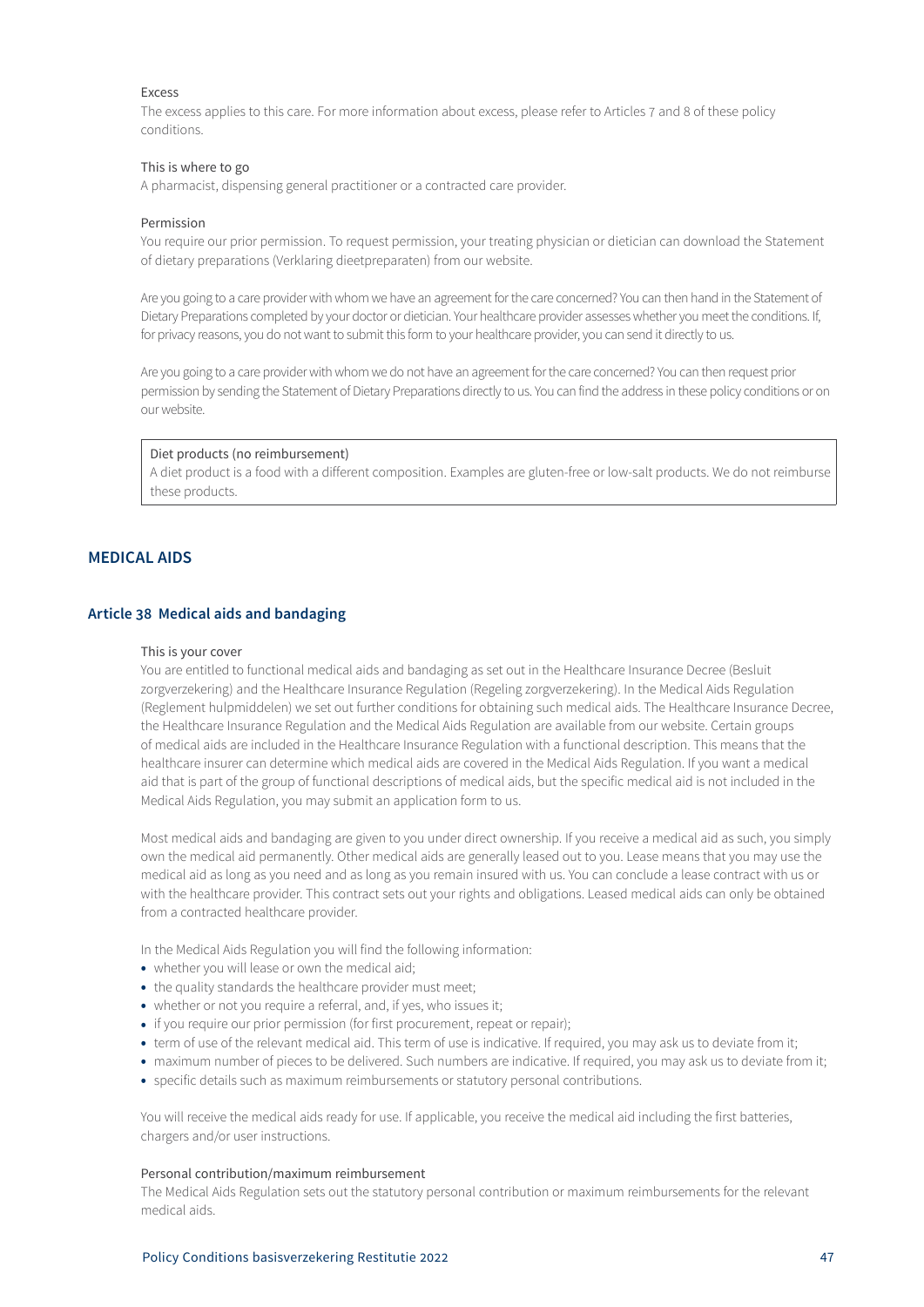<span id="page-47-0"></span>The excess applies to this care. The excess does not apply to medical aids on a lease basis. For more information, please refer to Articles 7 and 8 of these policy conditions.

#### This is where to go

A healthcare provider for medical aids.

## Referral letter required from

The Medical Aids Regulation sets out which medical aids require a referral. This referral letter must include the indication.

#### Permission

The Medical Aids Regulation sets out which medical aids require prior permission. Please find more information about requesting permission in Article 1.8 of these conditions.

#### Particularities

- 1. Take good care of the medical aid. Within the normal average term of use, you will only receive permission for replacement of a medical aid if the current medical aid is no longer adequate. You may submit an application for replacement to us with a motivation within the term of use, modification or repair.
- 2. You may obtain permission for a second piece of the medical aid if you are reasonably relying on it.
- 3. Leased medical aids may be subject to inspection. If, in our opinion, you are not or no longer reasonably relying on the medical aid, we may claim the medical aid from you.

# **STAY IN AN INSTITUTION**

## **Article 39 Stay**

#### This is your cover

You are entitled to hospitalisation for 24 hours or longer if due to medical necessity in connection with general practitioner care (Article 12), obstetric care (Article 17.1), specialist medical care (Articles 18 through 25), mental healthcare (Article 27) and specialist dental surgery (oral hygiene, Articles 34 and 35), as set out in these policy conditions, during an uninterrupted period of no more than 3 years (1095 days) as set out in Article 2.12 of the Healthcare Insurance Decree. A stay also includes the necessary nursing, care and paramedical care. Stay is also possible for insured under age 18 who require intensive childcare as set out in Article 16, Nursing and care.

Interruptions of no more than thirty days are not regarded as interruptions, but these days do not count towards the calculation of the 3-year (1095-day) period. Interruptions for weekend and holiday leave do count towards the calculation of the 3-year period.

You are also entitled to reimbursement of the costs of staying outside an expert hospital if this is necessary in connection with medical care such as medical specialists who usually provide it and which is not accompanied by nursing, care or paramedical care. A condition for claiming this compensation is that you:

- must be a resident at a distance of more than 50 kilometres (one way) from the expert hospital and;
- due to the risk of serious medical complications, need to stay closer to the hospital.

The reimbursement for the costs of staying outside an expert hospital is a maximum of  $\epsilon$  77.50 per night.

#### Excess

The excess applies to this care. For more information, please refer to Articles 7 and 8 of these policy conditions. This is where to go

The stay may take place in a hospital, in a psychiatric ward of a hospital, in a GGZ mental healthcare institution, or in a recovery/rehabilitation institution. First-line stay is permitted in an institution performing medical care under the responsibility of the general practitioner, geriatric medical specialist or doctor for mentally disabled. The stay related to intensive child care may take place in a children's care home.

The stay outside the hospital must take place in the vicinity of the hospital in a hotel, holiday home or similar accommodation.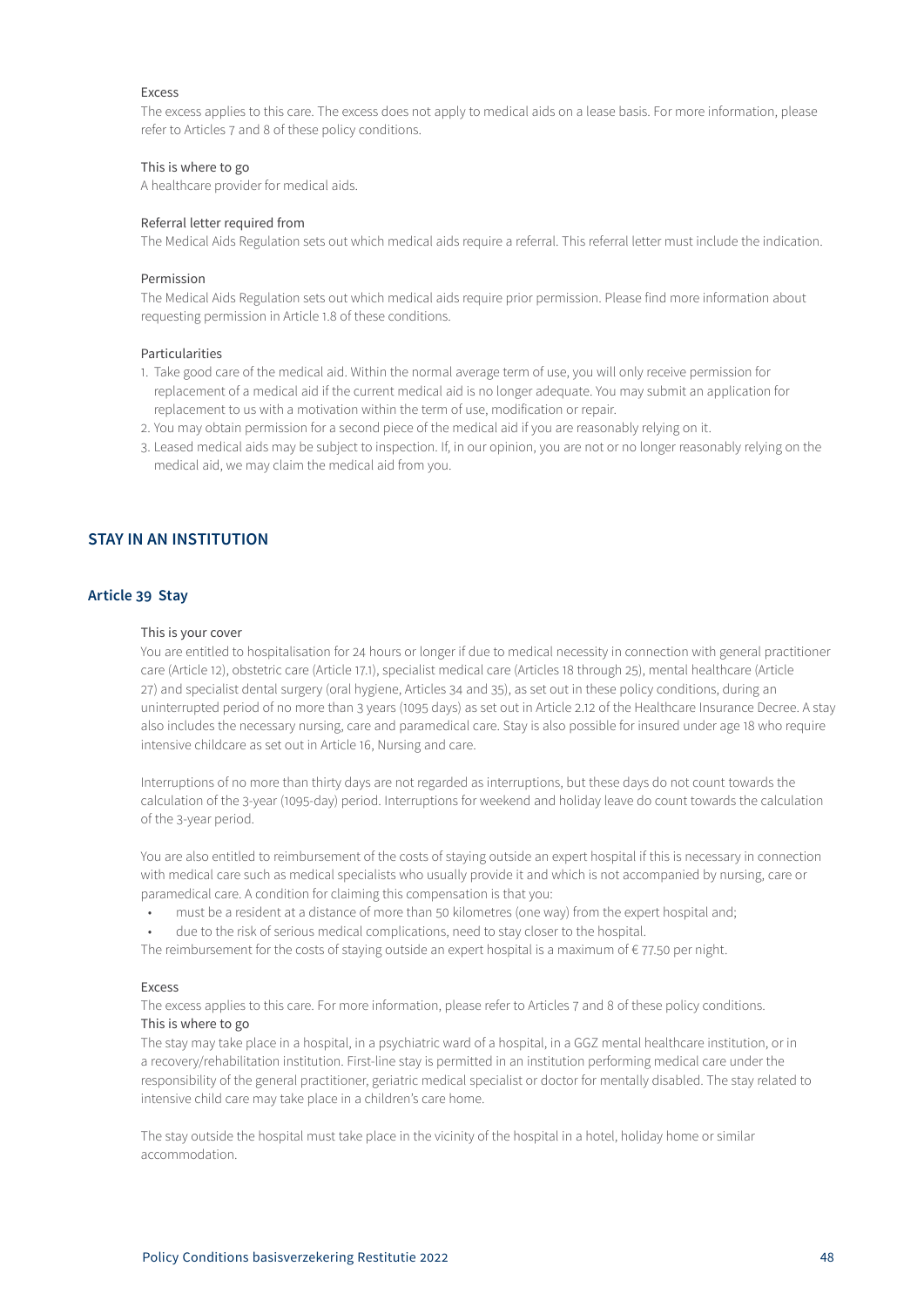# <span id="page-48-0"></span>Subject to prescription by

General practitioner, obstetrician, medical specialist, psychiatrist or dental surgeon. The stay related to intensive child care, a paediatrician or paediatric nurse, level 5, may provide a prescription. They determine whether stay is medically necessary in connection with the medical care or is medically necessary in connection with surgical help of a specialist nature as set out in Article 34, Dental surgery for insured persons age 18 and older.

#### Permission

You will need prior permission for stays in connection with specialist medical care (Article 18), rehabilitation (Article 19.1), plastic and/or reconstructive surgery (Article 23), mental healthcare (Article 27) and oral hygiene (Articles 34 and 35) if this is indicated in the relevant healthcare provision. For more information, please refer to the relevant healthcare article. You have also need our permission when staying outside the hospital. If we give you permission, we may be able to set out terms and conditions set the duration of the stay.

# **TRANSPORT OF THE PATIENT**

#### **Article 40 Transport by ambulance and seated transport of the patient**

#### This is your cover

You are entitled to:

- 1. transport by ambulance due to medical necessity as referred to in Section 1, first subsection, of the 'Tijdelijke Wet ambulancezorg' (Temporary Ambulance Healthcare Act), over a distance of no more than 200 km, single journey:
	- a. to a healthcare provider or institution for healthcare of which the cost is fully or partially covered under the healthcare insurance policy;
	- b. to an institution where you will stay with the costs fully or partially covered pursuant to the Wlz;
	- c. if you are under age 18, to a healthcare provider or institution where you will receive mental healthcare, of which the cost is fully or partially covered under the competent Municipal Executive pursuant to the Youth Act;
	- d. from a Wlz institution as set out in this article under item 1b, to:
		- a healthcare provider or institution for examination or treatment that is fully or partially covered by the Wlz;
	- a healthcare provider or institution for measuring and fitting a prosthesis that is fully or partially covered by the Wlz;
	- e. to your home or a different residence if your home does not reasonably allow for the required healthcare if you come back from one of the healthcare providers or institutions as referred to in this article under items 1a through 1d;
- 2. seated transport of the patient over a distance of no more than 200 km, single journey. Seated transport of the patient includes transport of the patient by car, other than by ambulance, or transport in the lowest class of a means of public transport to and from a care provider, institution or home, as referred to under point 1.

You are exclusively entitled to such transport in the following situations:

- a. you need to undergo kidney dialysis;
- b. you must undergo oncological treatment with chemotherapy, immunotherapy or radiotherapy;
- c. you can only move in a wheelchair;
- d. your eyesight is so limited that you cannot move around unaccompanied.

#### When are you eligible for seated transport of the patient based on a visual impairment?

Your visual impairment must be such that you are not capable of travelling by public transport. This is determined by your visus (how sharp you can see) and your visual field (angle of your vision). You are entitled to seated transport if the visus in both your eyes is below 0.3 or if your visual field is impaired to less than 20 degrees. Some people have a combination of low visus and a very serious visual field impairment. In such cases individual assessments are required to assess your right to transport.

e. you are dependent on geriatric rehabilitation care, as referred to in Article 19.2;

- f. you are younger than 18 years old and you rely on nursing and care because of complex somatic problems or because of a physical disability, where there is a need for permanent monitoring or the availability of 24-hour care in the vicinity;
- g. you are dependent on day treatment that is part of a care program for chronically progressive degenerative disorders, non-congenital brain damage or intellectual disability.
- h. you are dependent on transport and for the treatment of a long-term illness or condition failure to provide or reimburse that transport will lead to serious unfairness for you (hardship clause).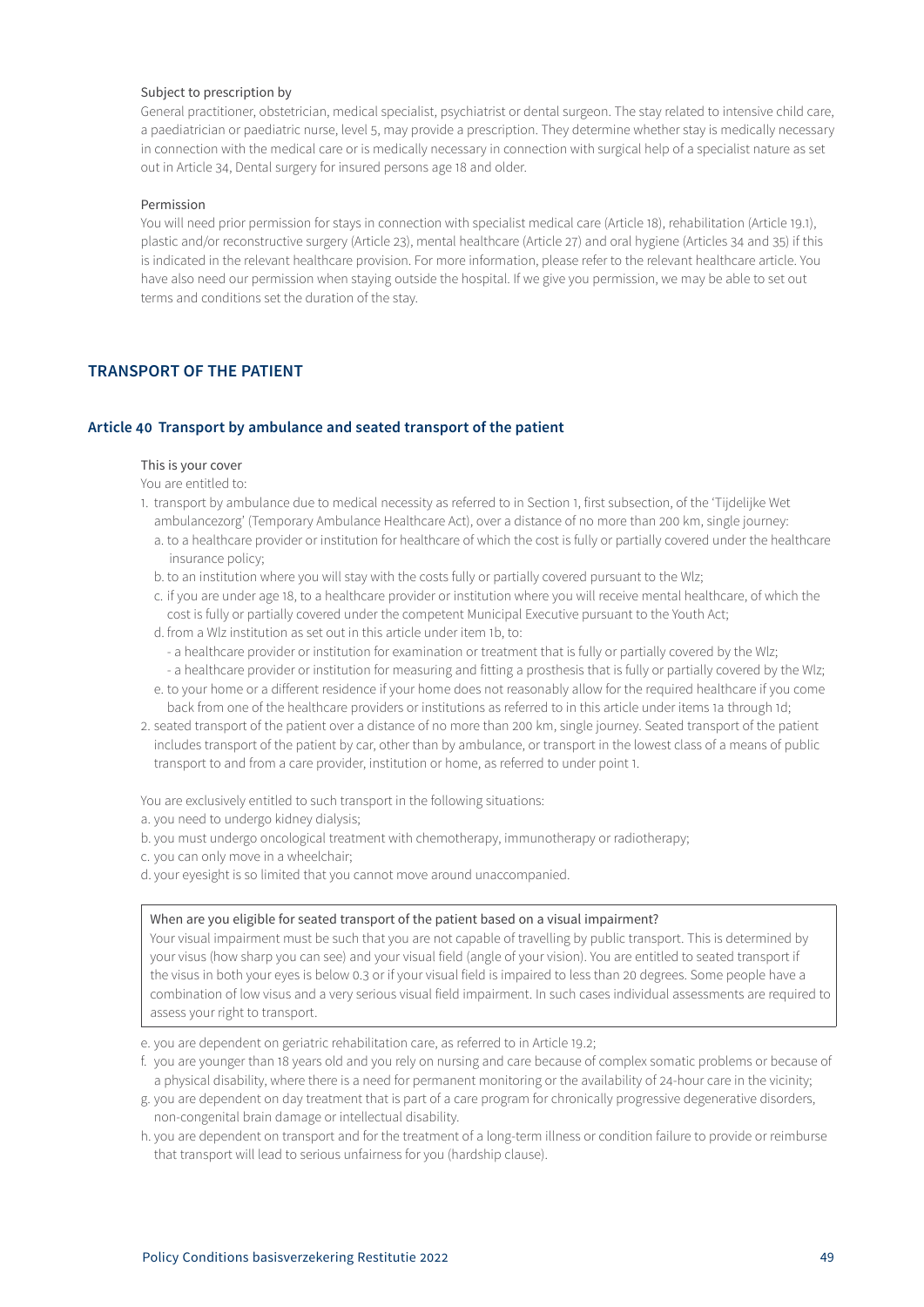## When may you apply for a hardship clause?

If the outcome of the sum 'number of consecutive months that transport is necessary X number of times per week X number of km, single journey' exceeds or is equal to 250. For instance: you had to go to hospital twice per week for 5 months. The single journey was 25 km. In this case you may apply for the hardship clause, as 5 months x 2 times per week x 25 km makes 250.

The transport of the patient as included in this article also includes the transport of someone assisting the patient if assistance is necessary or if the patient is under the age of 16. In special cases we may allow for transportation of 2 assistants.

The patient transport as included in this article in paragraph 2, parts a, b and f also includes transport to consultations, research and controls that are necessary as part of the treatment.

If you are dependent on transport as included in this article in paragraph 2 and this transport on at least three consecutive occasions days, we can provide a reimbursement for accommodation costs instead of a reimbursement at your request for transportation costs. Your request must show that staying at home is less stressful for the patient than traveling back and forth. The maximum reimbursement for accommodation costs is € 77.50 per night.

#### Personal contribution

You are charged a statutory personal contribution amounting to a maximum of € 111 per calendar year for seated transport of the patient. There is no personal contribution for transport by ambulance.

#### Excess

The excess applies to this care. For more information, please refer to Articles 7 and 8 of these policy conditions.

#### This is where to go

1. For ambulance transport: a licensed ambulance transporter.

- 2. Relating to seated patient transport:
	- taxi driver/firm;
	- public transport company. Reimbursement is based on public transport pass, 2nd class;
	- private transportation using a private car, of yourself or family care providers (family members, people from the immediate environment): reimbursement of € 0.32 per km. The distance is calculated based on the quickest route as provided by the ANWB route planner. The two single journeys (there and return) are calculated separately.

We work with Transvision for taxi transport. You can request a reimbursement for taxi transport from us. For this purpose, please use the 'Application form for seated patient transport'. You will find it in our downloads.

Do you already have permission for taxi transport? Then you can contact Transvision to arrange taxi transport. You reach them at 0900 33 33 330.

## Referral letter required from

General practitioner or medical specialist. You need a referral for seated patient transport as stated under description, item 2f from the pediatrician. You do not need a referral for emergency ambulance transport.

#### Permission

You need our prior permission for seated patient transport. You can request this permission with the 'Application form for seated patient transport'. You can find this form on our website. On our website you will also find the 'Application form for accommodation assistance' that allows you to request permission for the reimbursement of accommodation costs instead of reimbursement of transport costs.

Permission for seated patient transport for kidney dialysis and oncological treatments with chemotherapy, immunotherapy or radiotherapy can also be requested by telephone via telephone number 088 35 35 763.

## Particularities

- 1. If we grant you permission to go to a certain healthcare provider or institution, the 200-km limitation does not apply.
- 2. if we give permission, we can impose conditions on the mode of transport.
- 3. In cases where transport of the patient by ambulance, car or a public means of transport is not possible, we may allow the transport of the patient to take place by another means of transport to be designated by us.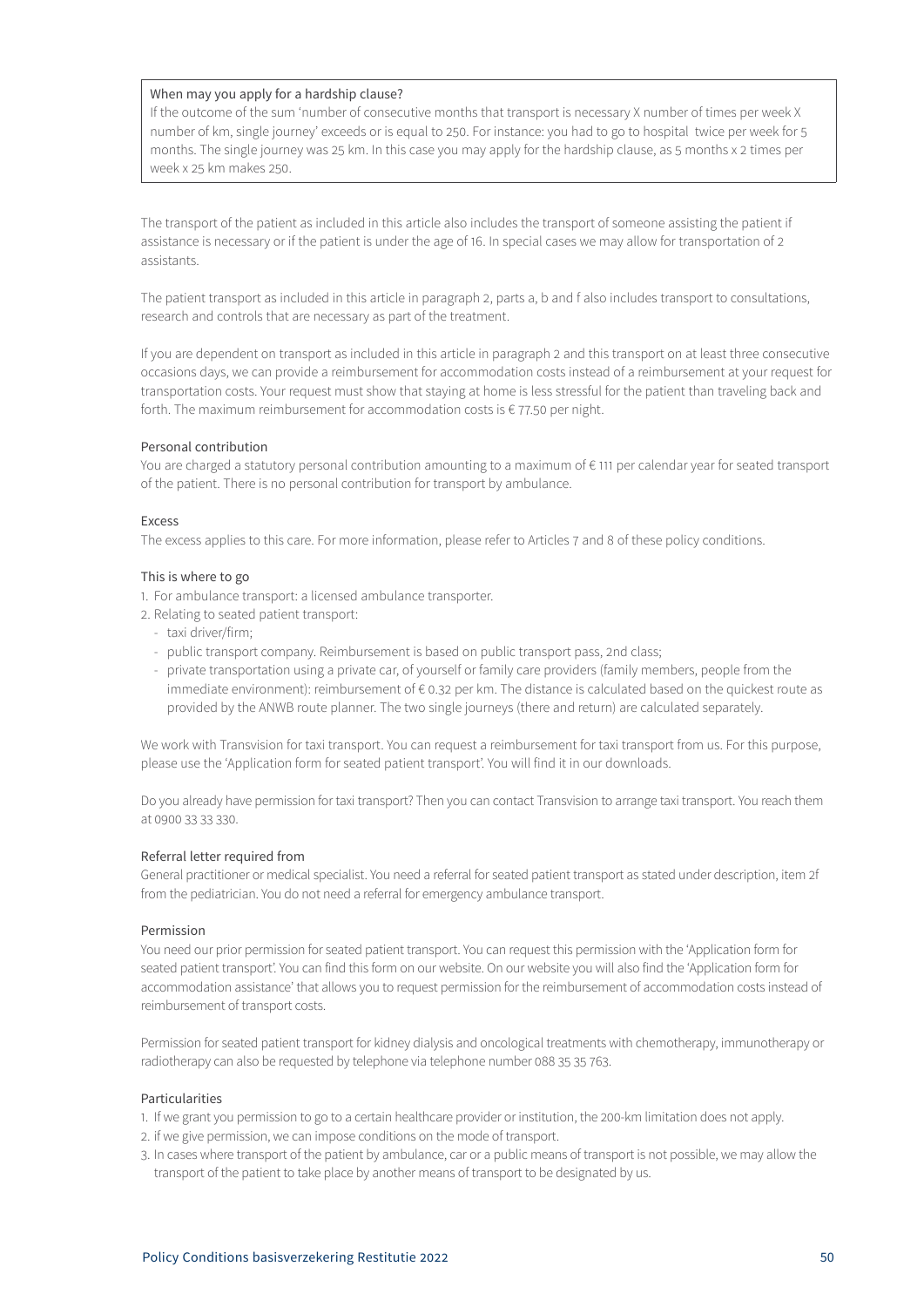# <span id="page-50-0"></span>**HEALTHCARE MEDIATION**

# **Article 42 Healthcare advice and mediation**

#### This is your cover

You are entitled to mediation for care in the event of an unacceptably long waiting time for treatment by a healthcare provider who may provide this care according to this healthcare insurance policy. You may use the services of our Healthcare Advice and Mediation department (afdeling Zorgadvies en Bemiddeling) for such mediation services.

You may also approach this department for general questions on care, such as relating to looking for a healthcare provider with a certain area of expertise or help in navigating through the care sector. We will be happy to review the options with you.

If no solution can be offered or if the healthcare cannot be provided in time due to this solution, you are allowed to make use of a healthcare provider not contracted to us. You are entitled to reimbursement of this non-contracted healthcare provider up to the Wmg rates applicable in the Netherlands. If no Wmg rates apply, we will reimburse the costs up to the market price perceived as reasonable in the Netherlands.

# **III Definitions**

Acute healthcare: Unforeseen care that cannot reasonably be postponed. Acute healthcare is also referred to as emergency care. If it concerns healthcare provided abroad, then acute healthcare also includes any healthcare that cannot reasonably be postponed until your return home.

Aevitae B.V.: The authorized agent to whom the health insurer has granted power of attorney as referred to in the Financial Supervision Act (Wft) with regard to the execution of the health insurance policies.

Basisverzekering Restitutie: A healthcare insurance policy taken out by the policyholder with the healthcare insurer for a person subject to statutory insurance. These policy conditions refer to the basisverzekering Restitutie as 'the healthcare insurance'.

Birth clinic: First-line birth clinic for facilitating natal care (healthcare during delivery) and postnatal care (healthcare during the first 10 days after delivery), of which the management and operations are performed by healthcare providers of firstline natal healthcare. The management and operations of the first-line birth clinic may also be performed by healthcare providers other than first-line obstetricians, such as maternity care institutions.

CAK: Central Administration Office (CAK - Central Administrative Bureau).

Diagnosis Treatment Combination (DBC): A DBC uses a DBC code issued by the Dutch Healthcare Authority (NZa -Nederlandse Zorgautoriteit ) to describe the completed and validated process of specialist medical care and specialist GGZ (mental healthcare) (second-line curative GGZ). This includes part of the care process or the full care process of the diagnosis as made by the healthcare provider up to the ensuing treatment (if any).

The DBC regimen begins at the moment that the insured person registers with the care need, and ends at the end of the treatment or after 120 days for medical specialist care and after 365 days for specialist mental healthcare.

European Union and EEA Member State: includes the following countries other than the Netherlands in the European Union: Austria, Belgium, Bulgaria, Croatia Cyprus (the Greek area), the Czech Republic, Denmark, Estonia, Finland, France (including Guadeloupe, French Guyana, Martinique, St. Barthélemy, St. Martin and La Réunion), Germany, Greece, Hungary, Ireland, Italy, Latvia, Lithuania, Luxembourg, Malta, Poland, Portugal (including Madeira and the Azores), Romania, Slovakia, Slovenia, Spain (including Ceuta, Mellilla and the Canaries), Sweden and the United Kingdom (including Gibraltar). Under convention provisions Switzerland is considered as equivalent to these countries. EEA countries (Member States who are a party to the Agreement on the European Economic Area) are also included: Iceland, Liechtenstein and Norway.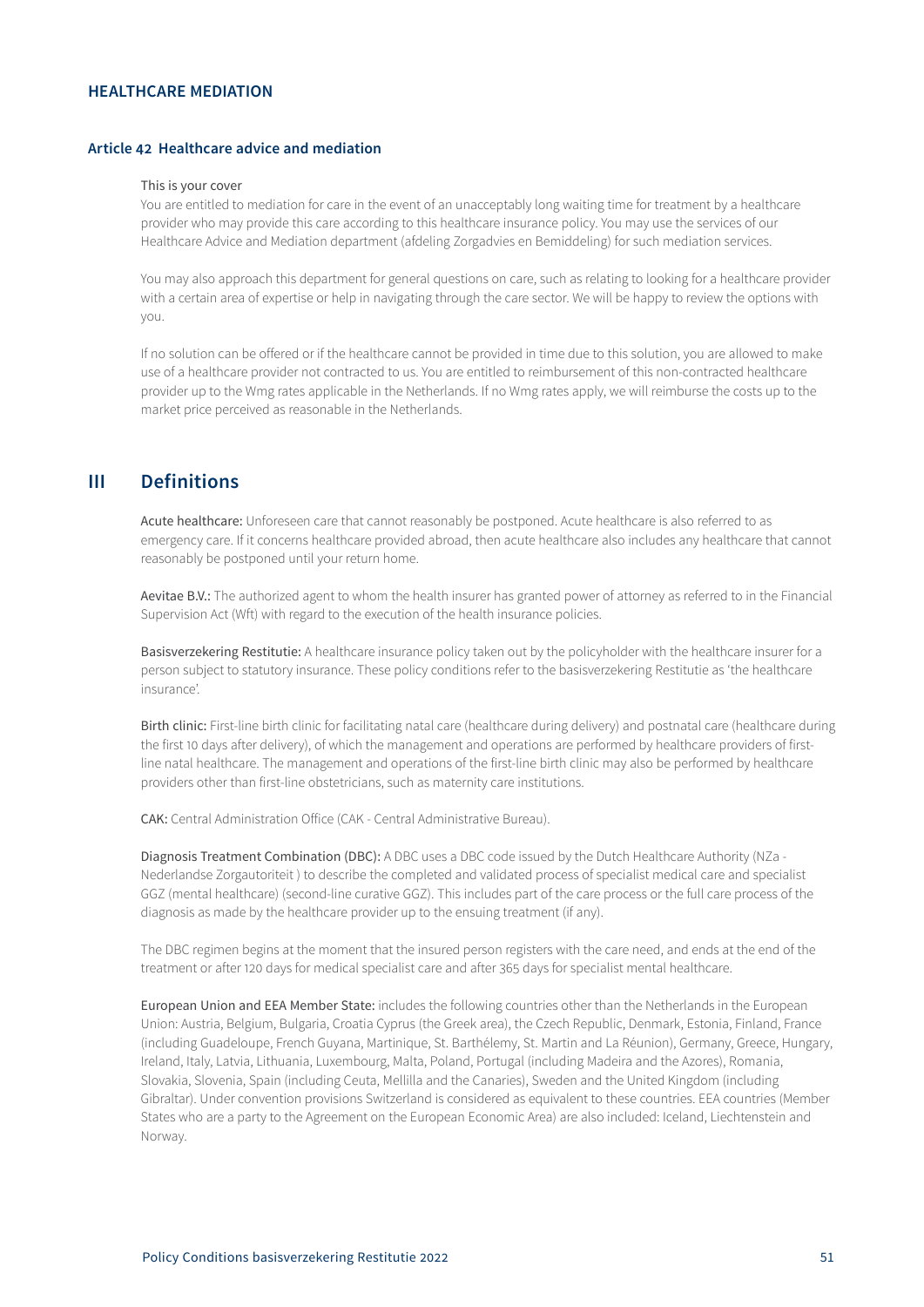- 1. Statutory excess: an amount towards the costs of care or other services as set out in or pursuant to Section 11 of the Healthcare Insurance Act (Zvw - Zorgverzekeringswet), which is payable by you;
- 2. Voluntary excess: an amount towards the costs of healthcare or other services as agreed between you, as the policy holder, and the healthcare insurer, as set out in or pursuant to Section 11 of the Healthcare Insurance Act (Zvw - Zorgverzekeringswet), which is payable by you.

Fraud: The intentional commission or attempted commission of forgery, deception, injuring the rights of debt collectors or beneficiaries and/or misappropriation or embezzlement in the process of entering into and/or performing an insurance contract or healthcare insurance contract, with the objective of obtaining a benefit, reimbursement or performance to which the party is not entitled, or obtaining insurance cover under false pretences.

# GGZ: Mental Healthcare.

GGZ Institution: An institution providing medical care pertaining to a psychiatric condition, and that is licensed as such under the Healthcare Providers Accession Act (Wtza).

GGR (Weight-Related Health Risk): The GGR indicates to what extent the person has an increased health risk. This factor is based on the BMI (Body Mass Index) in combination with the presence of risk factors for a certain condition or existing conditions.

Group contract: A group contract for healthcare insurance (group contract), concluded between the healthcare insurer and an employer or legal entity, aiming to offer the associated participants the option of closing a healthcare insurance policy and any supplementary insurance policies as set out in this contract.

Healthcare: Care, healthcare or other services.

Healthcare insurance policy: A non-life insurance or healthcare non-life insurance contract concluded between a healthcare insurer and a policyholder for a person subject to mandatory insurance as set out in Section 1 subsection d of the Healthcare Insurance Act (Zorgverzekeringswet), of which these conditions form an integral, inseparable part.

Healthcare insurer/ EUCARE: The insurance company that is admitted as such and offers insurances within the meaning of the Health Insurance Act (Zorgverzekeringswet). For the purposes of this insurance contract, this is EUCARE Insurance PCC Limited (NLCare cell), which has its registered office in Malta. The insurer is authorized by the Malta Financial Services Authotority (MFSA). Legal address: 16 Europa Centre, Triq John Lopez, Floriana, FRN 1400 Malta.

The healthcare insurer is referred to as 'we' and 'our' in these policy conditions.

Healthcare Policy: The instrument in which the healthcare insurance taken out by the policyholder with the healthcare insurer is laid down. The healthcare policy consists of a policy cover and these policy conditions.

Healthcare provider: The natural person or legal entity providing healthcare professionally as set out in Section 1, preamble and subsection c, part 1 of the Wmg. Healthcare provider also includes all treatment professionals who are involved in delivering healthcare at the healthcare provider's risk and expense.

Healthcare provision: Provision relating to certain healthcare. See Section II, Healthcare Provisions.

Hospital: An institution for specialist medical care that is accepted in accordance with the Healthcare Providers Accession Act (Wtza). Hospital stays of 24 hours or longer are also covered.

Independent treatment center (ZBC): An institution for specialist medical care, which is approved as such according to the Healthcare Providers Accession Act (Wtza).

#### Institution

1. An institution as referred to in the Care Institutions Accreditation Act (Wet toelating zorginstellingen);

2. A legal entity with its primary place of business abroad providing care in the country concerned according to the social security system existing in that country or which is aimed at providing care to specific groups of public officials.